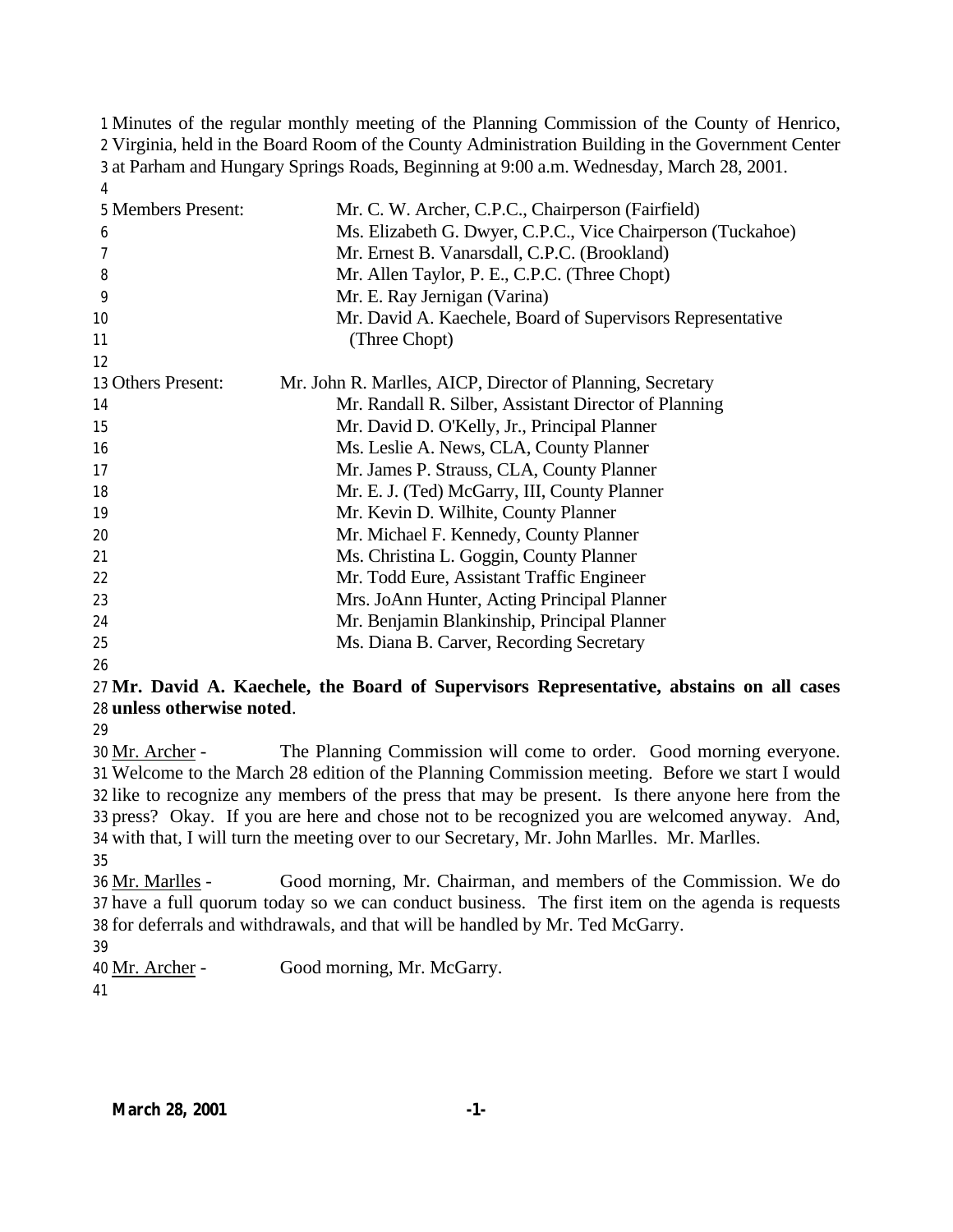Mr. McGarry - Good morning, Mr. Chairman, members of the Commission, ladies and gentlemen. On page 9 of your agenda, and we have two, total of deferrals. The first one is on page 9, subdivision Stoney Run Estates (February 2001 Plan), the applicant is requesting a 30- day deferral to your April 25, 2001, meeting. This is located in Varina.

## 47 **SUBDIVISION (Deferred from the February 28, 2001, Meeting)**

48

46

Stoney Run Estates (February 2001 Plan) **Engineering Design Associates for Barbara Bannister Estate and Glenwood Investments, LLC:** The 15.03 acre site is located at 3111 Creighton Road, approximately 1,450 feet south of Featherwood Way on part of parcel 140-A-45. The zoning is R-3AC, One-Family Residence District (Conditional) and ASO, Airport Safety Overly District. County water and sewer. **(Varina) 44 Lots**

49

50 Mr. Archer - Is there anyone here in opposition to this deferral, Stoney Run Estates? 51 No opposition. Mr. Jernigan.

52

53 Mr. Jernigan - Mr. Chairman, I would like to recommend deferral of Stoney Run Estates 54 subdivision to April 25, 2001.

55

56 Mr. Vanarsdall - Second.

57

58 Mr. Archer - The motion was made by Mr. Jernigan and seconded by Mr. Vanarsdall. 59 All in favor say aye…all opposed say nay. The motion carries.

60

61 At the request of the applicant, the Planning Commission deferred subdivision Stoney Run 62 Estates (February 2001 Plan) to its April 25, 2001, Planning Commission meeting.

63

64 Mr. McGarry - And the last deferral that staff is aware of is on page 23, POD-6-01, Short 65 Pump Town Center. The applicant also requests deferral to the April 25, 2001, meeting. 66

67 **PLAN OF DEVELOPMENT (Deferred from the February 28, 2001, Meeting)** 68

POD-6-01 Short Pump Town Center - W. Broad Street (POD-123-98 Revised) **McKinney & Company for Short Pump Town Center LLC:** Request for approval of a revised plan of development, as required by Chapter 24, Section 24-106 of the Henrico County Code to construct a two-story, 1,300,000 square foot regional shopping center. The 147.19 acre site is located on the north line of W. Broad Street (U.S. Route 250), opposite its intersection with Lauderdale Drive on parcels 36-A-26, 27, 28, 29, 30, 31, 32, 34A, 35A, 36, 37, 38 and part of parcels 36-A-13 and 15. The zoning is B-3C, Business District (Conditional) and W.B.S.O. (West Broad Street Overlay) District. County water and sewer. **(Three Chopt)**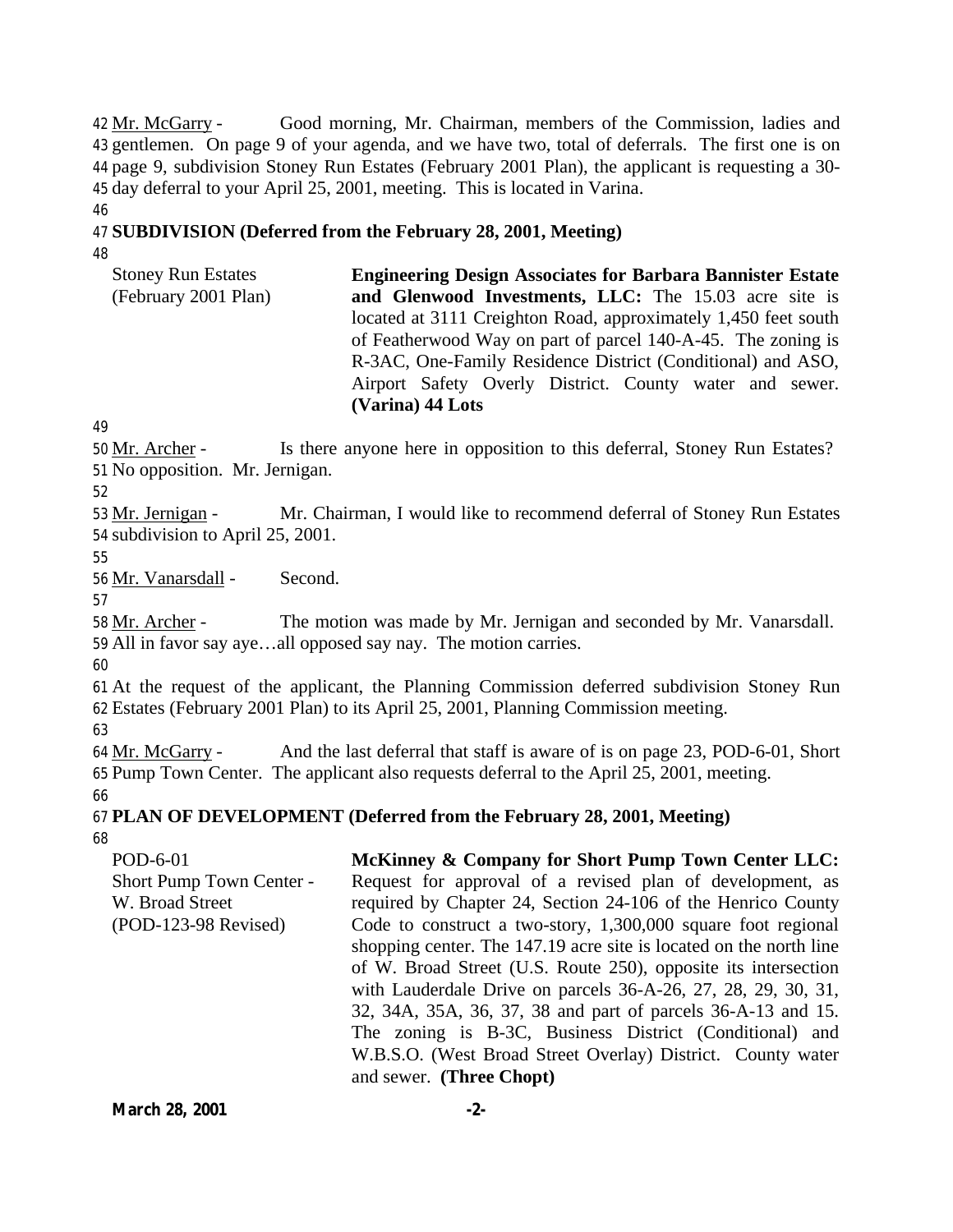Mr. Archer - Is there anyone here in opposition to this deferral, POD-6-01, Short Pump Town Center - W. Broad Street (POD-123-98 Revised)? No opposition. Mr. Taylor. Mr. Taylor - Mr. Chairman, I move deferral of POD-6-01, Short Pump Town Center, to April 25, 2001. Mr. Vanarsdall - I'll second, at the applicant's request. 77 Mr. Archer - The motion was made by Mr. Taylor and seconded by Mr. Vanarsdall. All in favor say aye…all opposed say nay. The motion carries. At the request of the applicant, the Planning Commission deferred POD-6-01, Short Pump Town Center - W. Broad Street (POD-123-98 Revised) to its April 25, 2001, Planning Commission meeting. Mr. Archer - Those are all of the deferrals and withdrawals. Mr. Marlles - Mr. Chairman, we have a number of items that are requested on the Expedited Agenda. Again, that will be presented by Mr. McGarry. 89 Mr. McGarry - We have a total of nine items on the Expedited Agenda. The first one is on page 3. **TRANSFER OF APPROVAL (Deferred from the February 28, 2001, Meeting)** POD-86-96 Blockbuster Square (POD-37-87 Revised) **Theodore and Faye Kefalas for Marpisa LLC:** Request for approval of a transfer of approval, as required by Chapter 24, Section 24-106 of the Henrico County Code, from Brookside Property Associates L.P. to Marpisa LLC. The 1.8 acre site is located at the southwest corner of W. Broad Street (U.S. Route 250) and Tanelorn Drive on parcel 59-3-A-2A. The zoning is B-2C, Business District (Conditional). **(Three Chopt)** 95 Mr. McGarry - There is a revised recommendation on the addendum for this case. 97 Mr. Archer - Okay. Is there anyone here in opposition to this transfer request for POD- 86-96, Blockbuster Square? No opposition. Mr. Taylor. 100 Mr. Taylor - Mr. Chairman, I move approval of POD-86-96, Blockbuster Square on the expedited agenda. 103 Mr. Vanarsdall - Second. Mr. Archer - The motion was made by Mr. Taylor and seconded by Mr. Vanarsdall. All in favor say aye…all opposed say nay. The motion carries.

**March 28, 2001 -3-**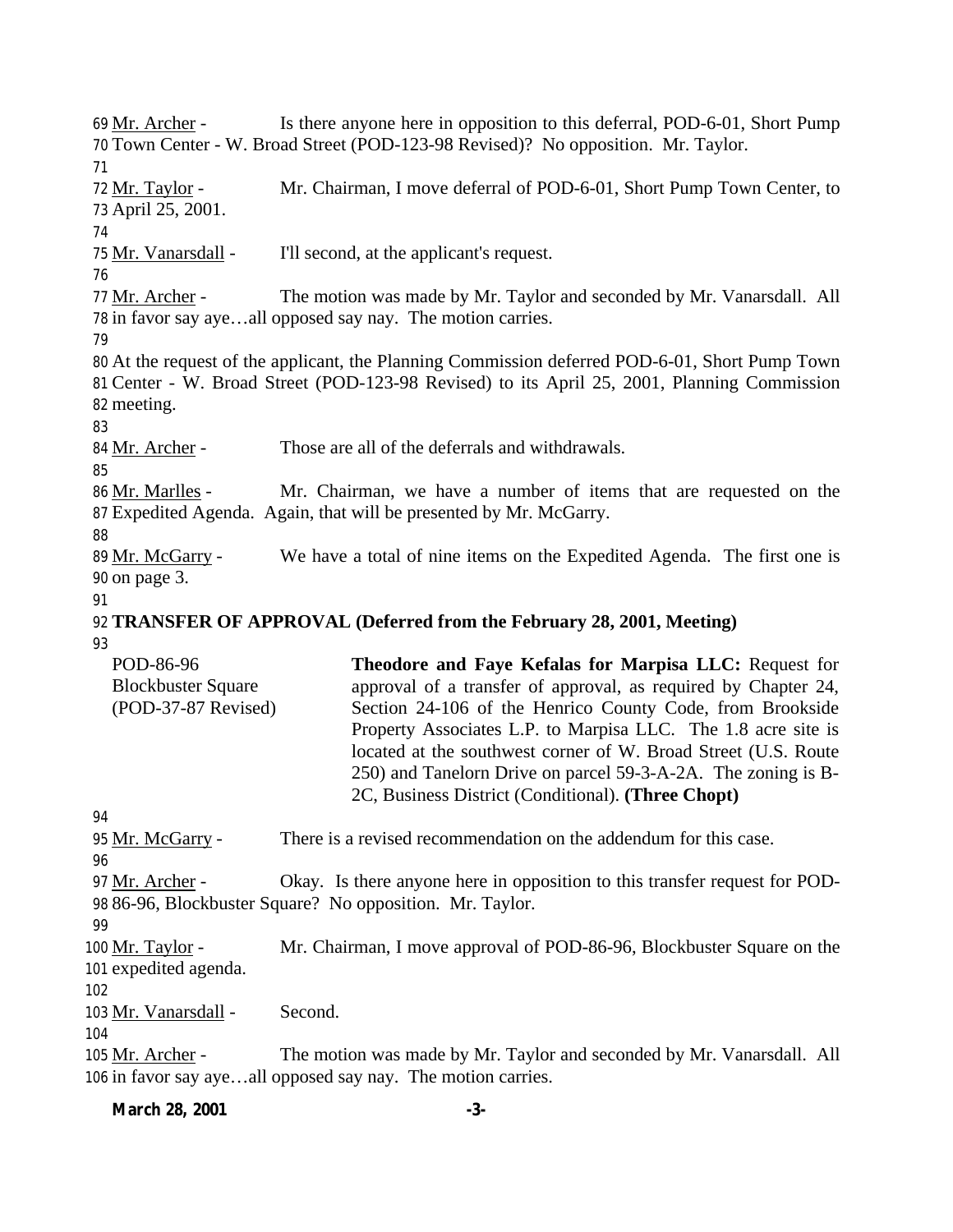The Planning Commission approved the transfer of approval request for POD-86-96, Blockbuster Square (POD-37-87 Revised) from Brookside Property Associates L.P. to Marpisa LLC. The new owner accepts and agrees to be responsible for continued compliance with the conditions of the original approval and with the site deficiencies identified by the inspector being corrected. 

## **TRANSFER OF APPROVAL**

POD-47-96 Mathews Automotive (POD-46-85 Revised) **Tim Kessel for Fletcher's Enterprise:** Request for approval of a transfer of approval, as required by Chapter 24, Section 24-106 of the Henrico County Code, from Mathews Automotive to Fletcher's Enterprises. The 0.761 acre site is located at 8631 Sanford Road on parcel 61-03-B-6. The zoning is M-1 Light Industrial District. **(Brookland)**

 Mr. Archer - Is there anyone here in opposition to this transfer request for POD-47-96, Mathews Automotive? No opposition. Mr. Vanarsdall.

 Mr. Vanarsdall - I move POD-47-96, Mathews Automotive, be approved on the expedited agenda at the staff's request.

121 Mr. Taylor - Second.

 Mr. Archer - The motion was made by Mr. Vanarsdall and seconded by Mr. Taylor. All in favor say aye…all opposed say nay. The motion carries.

 The Planning Commission approved the transfer of approval request for POD-47-96, Mathews Automotive (POD-46-85 Revised) from Mathews Automotive to Fletcher's Enterprises. The new owner accepts and agrees to be responsible for continued compliance with the conditions of the original approval.

## **SUBDIVISION (Deferred from the February 28, 2001, Meeting)**

Matnick Estates (February 2001 Plan) **Engineering Design Associates for Nancy S. Kesler:** The 25.63 acre site is located at 8461 Willis Church Road on the northeast corner of Willis Church Road and Hare Road on parcel 253-A-21. The zoning is A-1, Agricultural District and ASO, Airport Safety Overlay District. Individual Well and septic tank/drainfield. **(Varina) 7 8 Lots**

 

 Mr. Archer - Is there anyone here in opposition to Matnick Estates (February 2001 Plan)? No opposition. Mr. Jernigan.

138 Mr. Jernigan - Mr. Chairman, I would like to recommend conditional approval for Matnick Estates subdivision.

## **March 28, 2001 -4-**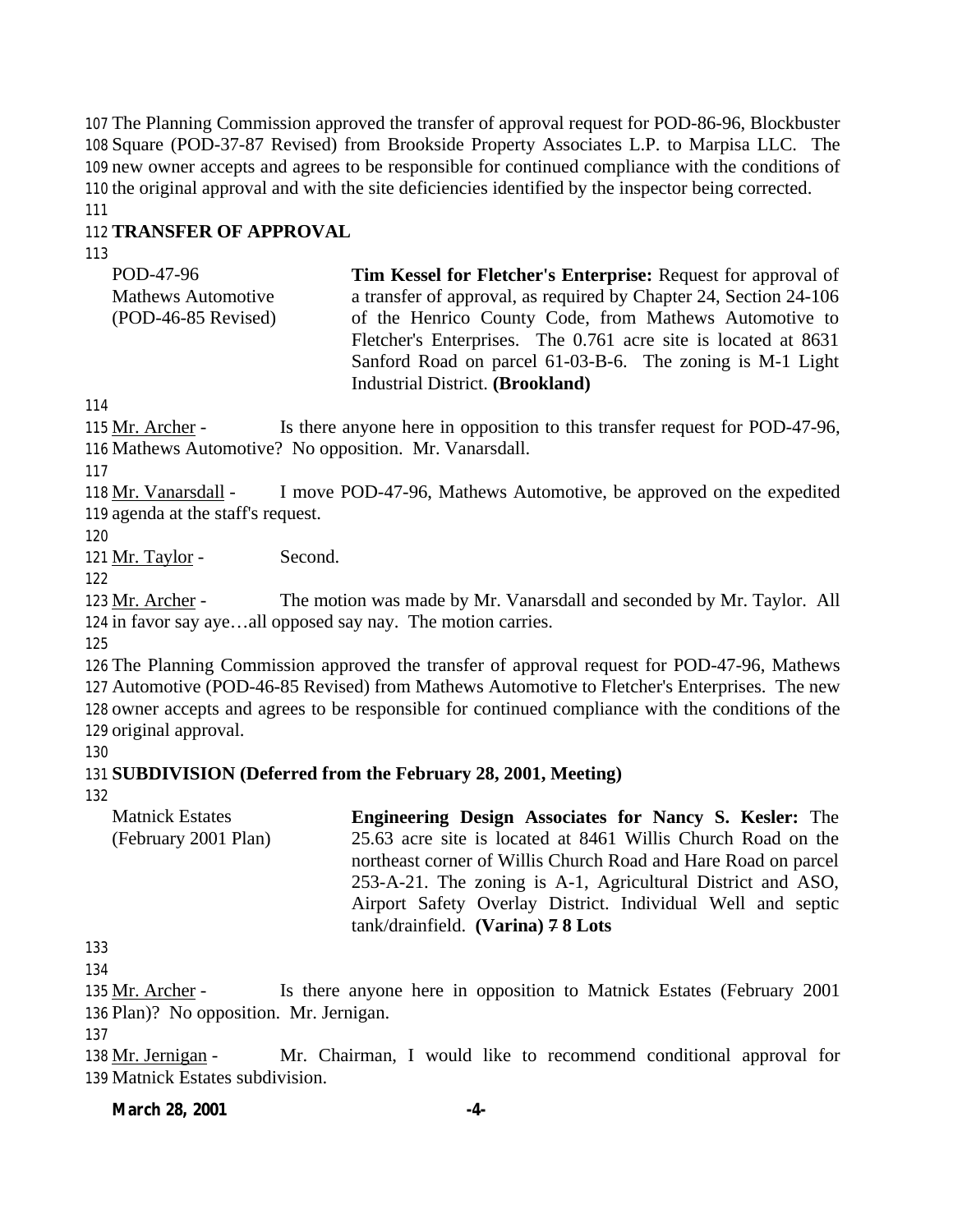140 Mr. Vanarsdall - Second.

 Mr. Archer - The motion was made by Mr. Jernigan and seconded by Mr. Vanarsdall. All in favor say aye…all opposed say nay. The motion carries.

 The Planning Commission granted conditional approval to Matnick Estates subject to the standard conditions for subdivisions not served by public utilities, the annotations on the plan and the following additional conditions.

11. The detailed plant list and specifications for the landscaping to be provided within the 25-

 foot-wide planting strip easement on Lot 3 along Hare Road shall be submitted to the Planning Office for review and approval prior to recordation of the plat.

 12. Each pair of lots shall provide a single shared driveway connecting to Willis Church and Hare Roads or as approved by the Director of Planning at time of final approval.

 13. New dwellings on Lots 2, 4 and 5 shall be located a minimum of 200 feet from any private stable or enclosures located on Lot 8.

# **LIGHTING PLAN**

| $LP/POD-22-99$                    | <b>Balzer &amp; Associates for Essex Properties of VA, Inc.: Request</b> |
|-----------------------------------|--------------------------------------------------------------------------|
| <b>Four Mile Creek Commercial</b> | for approval of a lighting plan as required by Chapter 24, Section       |
| Center - Convenience Store        | 24-106 of the County Code. The 2.36 acre site is located along           |
|                                   | the south line of New Market Road (State Route 5), 1,600 feet            |
|                                   | east of its intersection with I-295 on parcel 249-A-51B. The             |
|                                   | zoning is B-3C, Business District (Conditional) and ASO,                 |
|                                   | Airport Safety Overlay District. (Varina)                                |

 Mr. McGarry - There is an addendum item on this case that talks about an annotation on the plan, changing the wattage and the fixtures, and the applicant is in agreement.

 Mr. Archer - Is there anyone in the audience in opposition to the lighting plan for LP/POD-22-99, Four Mile Creek Commercial Center Convenience Store? No opposition. Mr. Jernigan.

 Mr. Jernigan - Mr. Chairman, I would like to recommend approval of LP/POD-22-99, Four Mile Creek Commercial Center, on approval of the annotated plan subject to the standard conditions for the lighting plan on the expedited agenda.

171 Mr. Vanarsdall - Second.

173 Mr. Archer - The motion was made by Mr. Jernigan and seconded by Mr. Vanarsdall. All those in favor say aye…all opposed say nay. The motion carries.

176 Mr. Vanarsdall - There is also something on the addendum.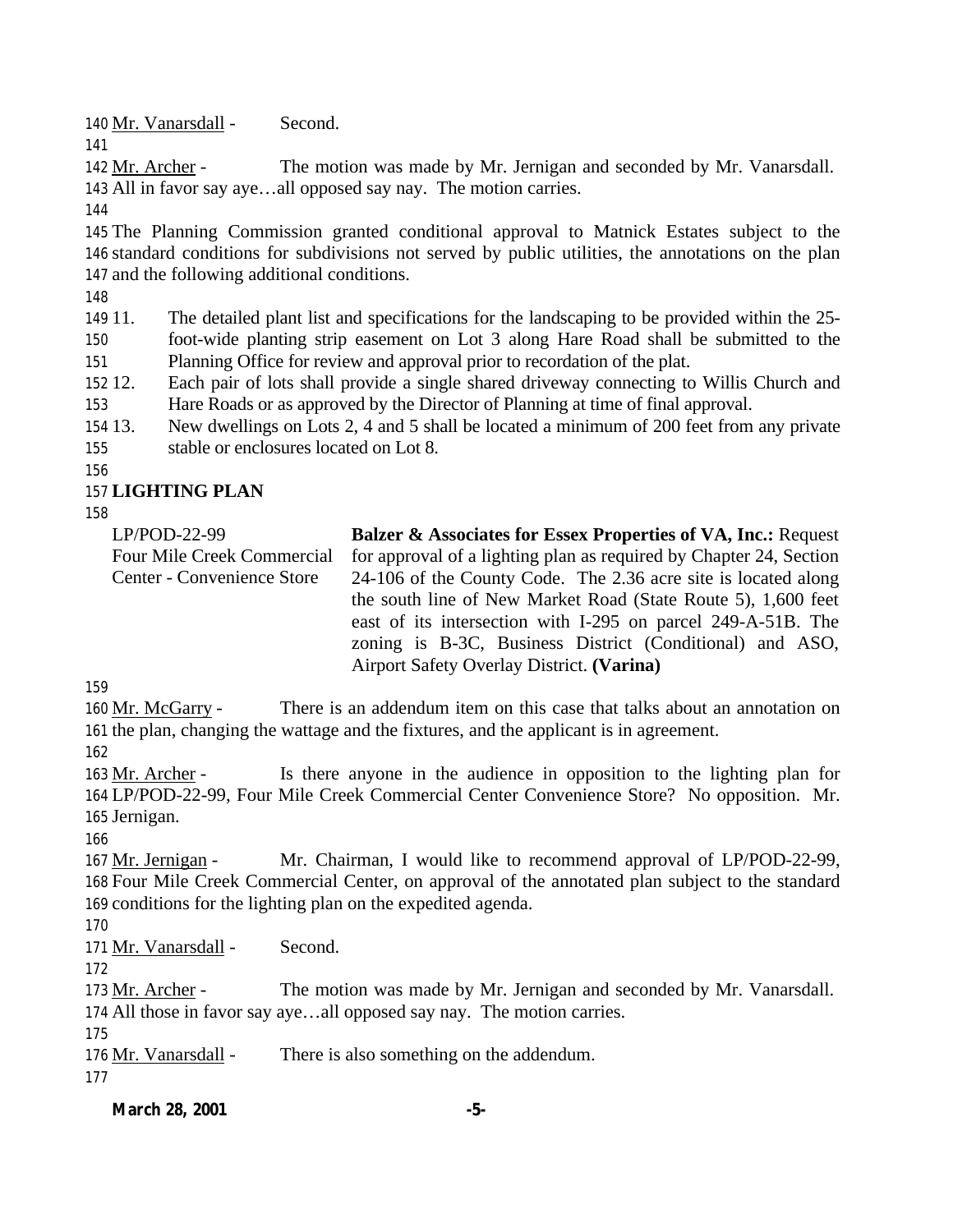178 Mr. Archer - Do you want to mention that in your motion, Mr. Jernigan, as an 179 addendum item? 180 181 Mr. McGarry - The addendum actually just references… It's a changed recommendation. 182 183 Mr. Vanarsdall - Okay. 184 185 Mr. Archer - No problem. The motion was made by Mr. Jernigan and seconded by Mr. 186 Vanarsdall. All in favor say aye…all opposed say nay. The motion carries. 187 188 The Planning Commission approved the lighting plan for LP/POD-22-99, Four Mile Creek 189 Commercial Center - Convenience Store, subject to the standard conditions for lighting plans and 190 the annotations on the plan. 191

# 192 **PLAN OF DEVELOPMENT & MASTER PLAN (Deferred from the February 28, 2001,** 193 **Meeting)**

194

| POD-21-01                  | Michael E. Doczi & Associates, PLLC for Mount Olive                  |
|----------------------------|----------------------------------------------------------------------|
| Mount Olive Baptist Church | <b>Baptist Church:</b> Request for approval of a plan of development |
| 8775 Mount Olive Avenue    | and master plan, as required by Chapter 24, Section 24-106 of        |
| off Mountain Road          | the Henrico County Code to construct a one-story, 800 seat           |
|                            | sanctuary church expansion. The 8.1966 acre site is located at       |
|                            | 8775 Mount Olive Avenue on parcels 52-A-74A, 72 and part of          |
|                            | 75. The zoning is R-3, One-Family Residence District and A-1,        |
|                            | Agricultural District. County water and sewer. (Fairfield)           |

195

196

197 Mr. Archer - Is there anyone in the audience in opposition to POD-21-01, Mount Olive 198 Baptist Church? Okay, we have opposition. I guess we will have to remove this from the 199 expedited agenda.

200

201 Mr. Vanarsdall - He might just want to ask a question.

202

203 Mr. Archer - Pardon me sir, are you in total opposition to it or just a question that you 204 have to ask about the case?

205

206 <u>Mr. Davis</u> - My question is about the waste, water, runoff.

207

209

208 Mr. Archer - Sir, would you come up to the mike please and identify yourself.

 $Mr.$  Davis - I am Matthew C. Davis and we own the adjoining property where Mt. Olive Baptist Church is going to be built. They have a plan that they are going to run some additional water into a creek that goes through our land. We are wondering why this particular creek can't be piped so as to hold the amount of water that is going to go into that creek, the additional water that's going into that creek from the building of the church. They are going to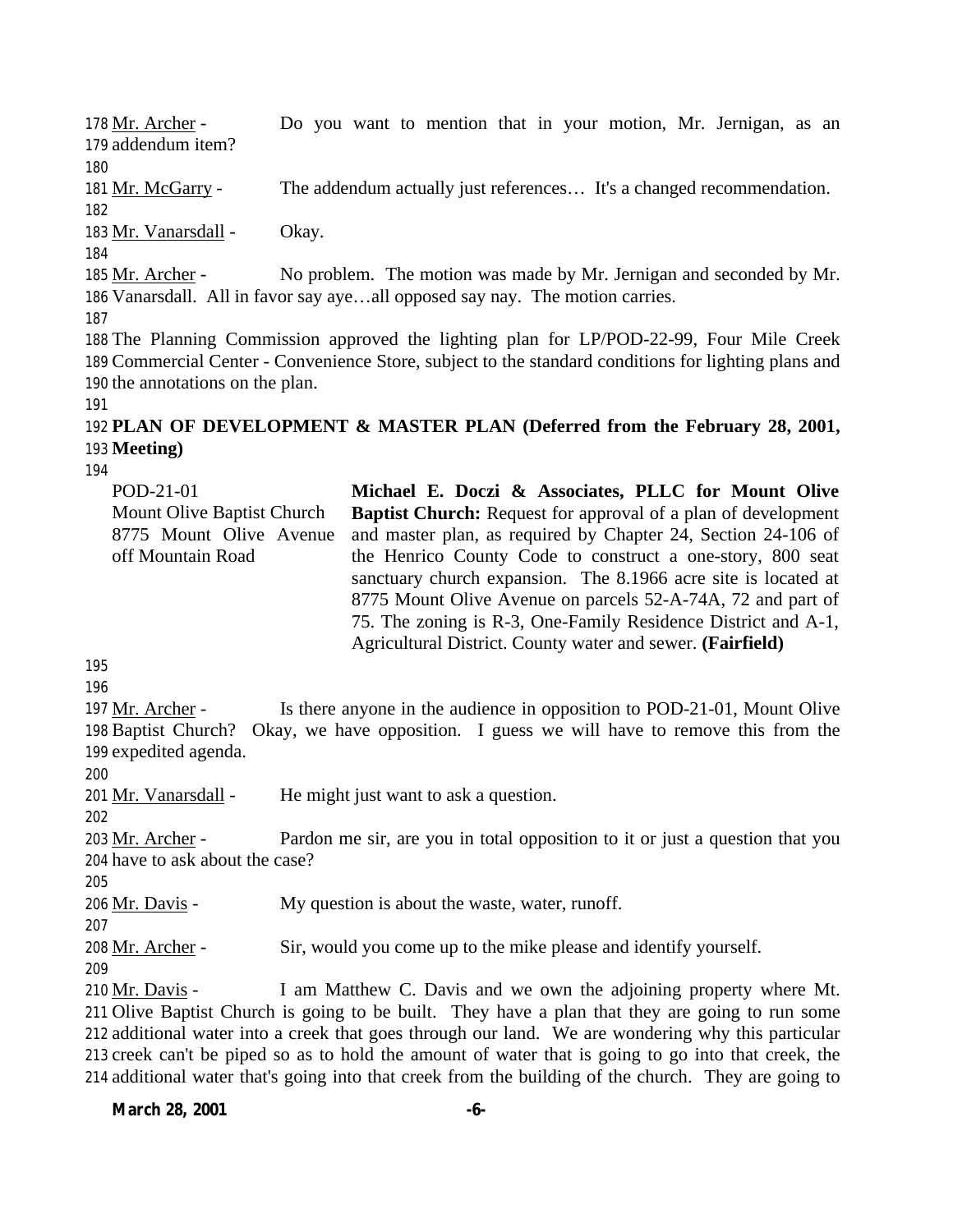build parking lots and, of course, the church. That takes away all of the land that would absorb the water now. But, they are going to put an additional amount of water through this creek which runs through our property.

219  $Mr. Archer -$  Okay. Sir, I think we have a little bit more than we can handle in just a question and answer here. So, we are going to have to move this off the expedited agenda and the case will come at the end of the regular agenda.

Mr. Davis - All right.

Mr. Archer - Thank you, sir.

 **TURN TO PAGE 29 OF THESE MINUTES FOR THE CONTINUATION OF THIS CASE.**

**PLAN OF DEVELOPMENT**

| POD-22-01                  | E. D. Lewis for HHHunt Communities and Holly Glen                  |
|----------------------------|--------------------------------------------------------------------|
| Holly Glen at Twin Hickory | Associates, LLC: Request for approval of a plan of                 |
|                            | development, as required by Chapter 24, Section 24-106 of the      |
|                            | Henrico County Code to construct 68, two-story condominiums,       |
|                            | three buildings each at 5,752 square feet and 14 buildings each at |
|                            | 5,891 square feet. The 13.8 acre site is located on the north side |
|                            | of Twin Hickory Lake Drive, 700 feet south of Old School Drive     |
|                            | on part of parcel 27-A-5A, 9A, 8, 6, 31 and part of 26-A-31.       |
|                            | The zoning is RTHC, Residential Townhouse District                 |
|                            | (Conditional). County water and sewer. (Three Chopt)               |

234 Mr. McGarry - This case also has a change on the addendum.

236 Mr. Archer - Is there anyone here in opposition to POD-22-01, Holly Glen at Twin Hickory? No opposition. Mr. Taylor.

 Mr. Taylor - Mr. Chairman, I'll move approval of POD-22-01, Holly Glen at Twin Hickory, with its addendum, and standard conditions for developments of this type, the annotations on the plan and additional conditions Nos. 23 through 38.

Mr. Vanarsdall - Second.

245 Mr. Archer - The motion was made by Mr. Taylor and seconded by Mr. Vanarsdall. All in favor say aye…all opposed say nay. The motion carries.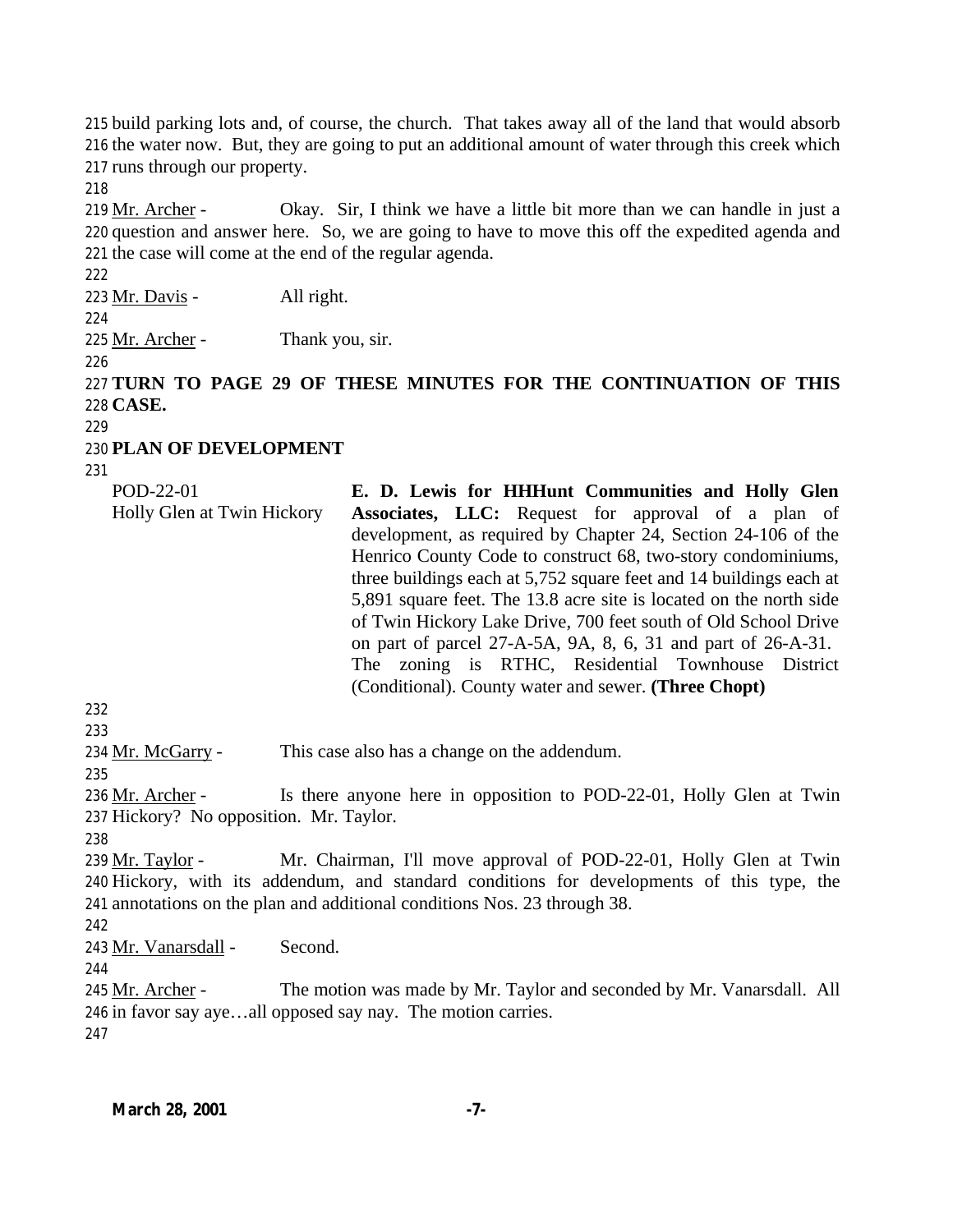The Planning Commission approved POD-22-01, Holly Glen at Twin Hickory, subject to the standard conditions attached to these minutes for developments of this type, the annotations on the plans and the following additional conditions.

 23. The right-of-way for widening of Twin Hickory Lake Drive as shown on approved plans shall be dedicated to the County prior to any occupancy permits being issued. The right- of-way dedication plat and any other required information shall be submitted to the County Real Property Agent at least sixty (60) days prior to requesting occupancy permits.

- 24. The easements for drainage and utilities as shown on approved plans shall be granted to the County in a form acceptable to the County Attorney prior to any occupancy permits being issued. The easement plats and any other required information shall be submitted to the County Real Property Agent at least sixty (60) days prior to requesting occupancy permits.
- 25. The limits and elevations of the 100-year frequency flood shall be conspicuously noted on the plan "Limits of 100 Year Floodplain." In addition, the delineated 100-year floodplain must be labeled "Variable Width Drainage and Utility Easement." The easement shall be granted to the County prior to the issuance of any occupancy permits.

 26. The developer shall provide fire hydrants as required by the Department of Public Utilities and Division of Fire.

- 27. A 25-foot planting strip to preclude ingress or egress along the west side of Twin Hickory
- Lake Drive shall be shown on the approved plans. The details shall be included with the required landscape plans for review and approval.
- 28. The proffers approved as a part of zoning case C-48C-98 shall be incorporated in this approval.

 29. Prior to issuance of a building permit, the developer must furnish a letter from Dominion Virginia Power stating that this proposed development does not conflict with their facilities.

- 30. Any necessary off-site drainage and/or water and sewer easements must be obtained in a form acceptable to the County Attorney prior to final approval of the construction plans.
- 31. Deviations from County standards for pavement, curb or curb and gutter design shall be approved by the County Engineer prior to final approval of the construction plans by the Department of Public Works.
- 32. The pavement shall be of an SM-2A type and shall be constructed in accordance with County standard and specifications. The developer shall post a defect bond for all pavement with the Planning Office - the exact type, amount and implementation shall be determined by the Director of Planning, to protect the interest of the members of the Homeowners Association. The bond shall become effective as of the date that the Homeowners Association assumes responsibility for the common areas.
- 33. Insurance Services Office (ISO) calculations must be included with the plans and approved by the Department of Public Utilities prior to the issuance of a building permit.
- 34. Approval of the construction plans by the Department of Public Works does not establish
- the curb and gutter elevations along the Henrico County maintained right-of-way. The elevations will be set by Henrico County.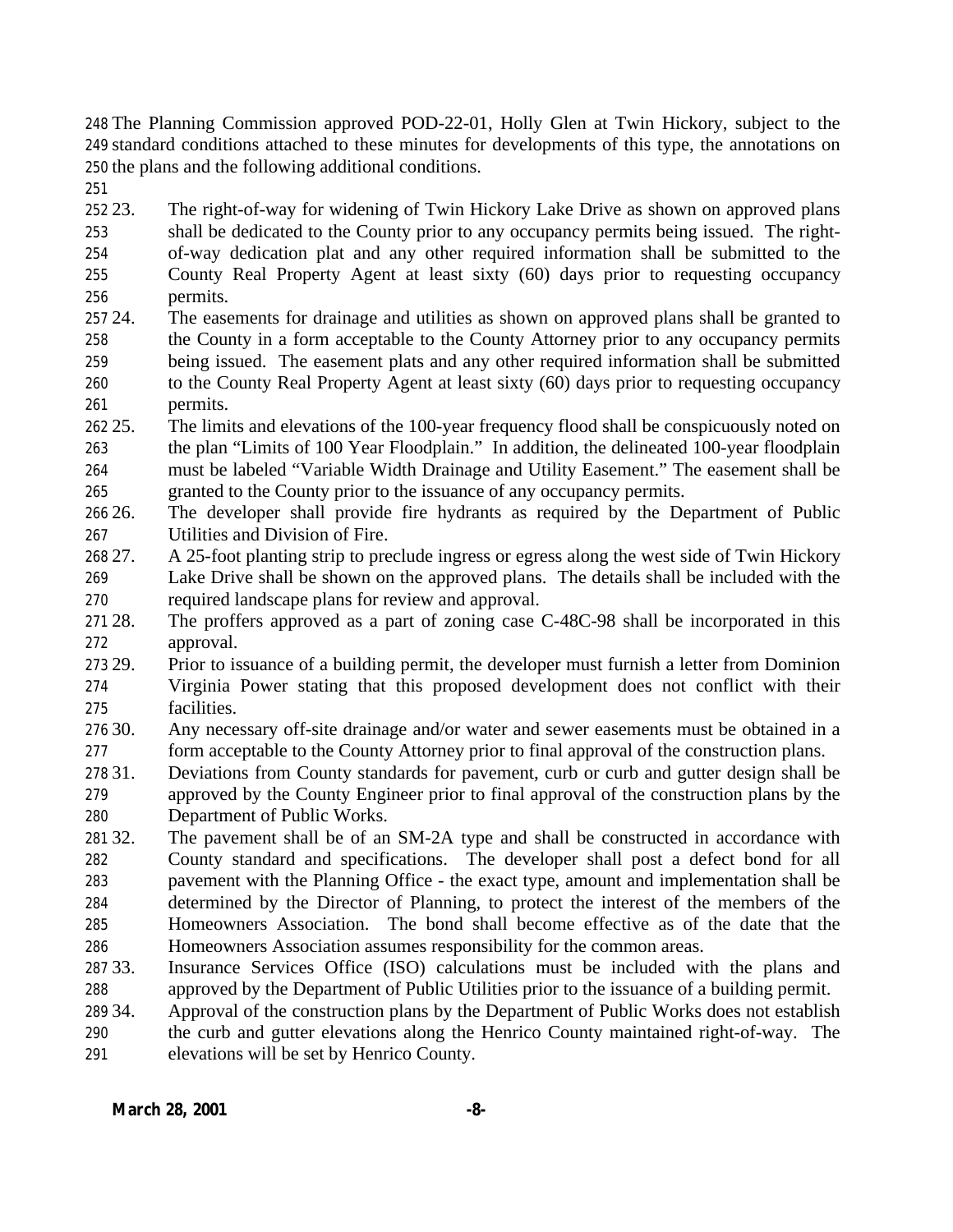- 35. The owners shall not begin clearing of the site until the following conditions have been met:
- (a) The site engineer shall conspicuously illustrate on the plan of development or subdivision construction plan and the Erosion and Sediment Control Plan, the limits of the areas to be cleared and the methods of protecting the required buffer areas. The location of utility lines, drainage structures and easements shall be shown.
- (b) After the Erosion and Sediment Control Plan has been approved but prior to any clearing or grading operations of the site, the owner shall have the limits of clearing delineated with approved methods such as flagging, silt fencing or temporary fencing.
- (c) The site engineer shall certify in writing to the owner that the limits of clearing have been staked in accordance with the approved plans. A copy of this letter shall be sent to the Planning Office and the Department of Public Works.
- (d) The owner shall be responsible for the protection of the buffer areas and for replanting and/or supplemental planting and other necessary improvements to the buffer as may be appropriate or required to correct problems. The details shall be included on the landscape plans for approval.
- 36. The unit house numbers shall be visible from the parking areas and drives.
- 37. The names of streets, drives, courts and parking areas shall be approved by the Richmond Regional Planning District Commission and such names shall be included on the construction plans prior to their approval. The standard street name signs shall be ordered from the County and installed prior to any occupancy permit approval.
- 38. A draft of the Declaration of Covenants, Conditions and Restrictions shall be submitted to the Planning Office for review, prior to final approval. The proposed Homeowners Association for the project shall be responsible for the exterior maintenance of all buildings and grounds.
- 

## **LANDSCAPE PLAN**

LP/POD-77-99 Knowledge Beginnings **Foster & Miller, P.C. for Circuit City Stores, Inc.:** Request for approval of a landscape plan as required by Chapter 24, Sections 24-106 and 24-106.2. The 2.2 acre site is located on the west line of Deep Rock Road, 900 feet south of W. Broad Street (U. S. Route 250) on parcel 48-4-A-48. The zoning is M-1C, Light Industrial District (Conditional). **(Three Chopt)**

 Mr. Archer - Is there anyone in the audience in opposition to LP/POD-77-99, Knowledge Beginnings, landscape plan? No opposition. Mr. Taylor.

 Mr. Taylor - Mr. Chairman, I'll move approval of landscape plan LP/POD-77-99, Knowledge Beginnings, on the expedited agenda subject to the annotations on the plan and the standard conditions for landscaping plans.

## **March 28, 2001 -9-**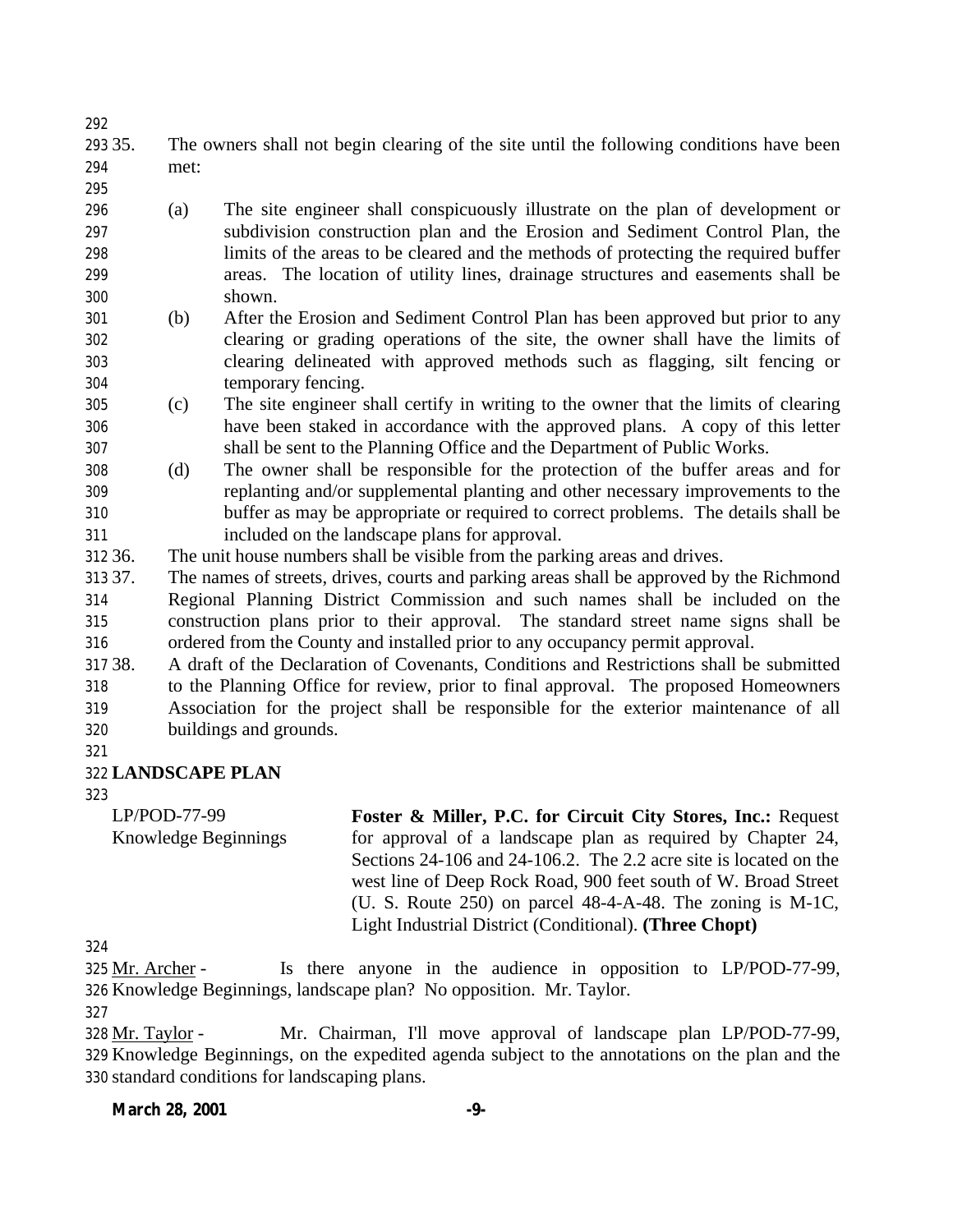Mr. Vanarsdall - Second.

 Mr. Archer - The motion was made by Mr. Taylor and seconded by Mr. Vanarsdall. All in favor say aye…all opposed say nay. The motion carries.

 The Planning Commission approved the landscape plan for LP/POD-77-99, Knowledge Beginnings, subject to the annotations on the plan and the standard conditions for landscape plans.

## **SUBDIVISION**

Middle Quarter (March 2001 Plan) **Grattan Associates, P.C. for Higgins Family Limited Partnership and CGS Properties, L.L.C.:** The 8.945 acre site is located approximately 700 feet north of S. Gaskins Road on Middle Quarter Lane on part of parcels 123-A-5, 8 and 10. The zoning is R-O, One-Family Residence District. County water and sewer. **(Tuckahoe) 5 Lots**

 Mr. McGarry - On your addendum you have conditions Nos. 11 through 15 added to this subdivision.

 Mr. Archer - All right. Is there anyone present in opposition to Middle Quarter subdivision? No opposition. Ms. Dwyer.

 Ms. Dwyer - I move for the conditional approval of Middle Quarter Subdivision (March 2001 Plan) subject to the annotations on the plans, the standard conditions for subdivisions served by public utilities and additional conditions Nos. 11 through 15 in our addendum.

Mr. Vanarsdall - Second.

 Mr. Archer - The motion was made by Ms. Dwyer and seconded by Mr. Vanarsdall. All in favor say aye…all opposed say nay. The motion carries.

 The Planning Commission granted conditional approval to Middle Quarter (March 2001 Plan) subject to the standard conditions attached to these minutes for subdivisions served by public utilities, the annotations on the plans and the following additional conditions.

 11. Prior to request for final approval the developer shall provide a buildable area plan showing information for each lot within the subdivision. Such plans shall be a part of the construction plans submitted for review and for signature. The buildable area plan shall be a minimum of 1" to 50' scale or larger and shall show the buildable area for the principal structure, all setback dimensions, the minimum lot width (front building line), and if applicable, the 100 year floodplain location and the area of each lot exclusive of floodplain.

12. Each lot shall contain at least 43,560 square feet exclusive of floodplain areas.

**March 28, 2001 -10-**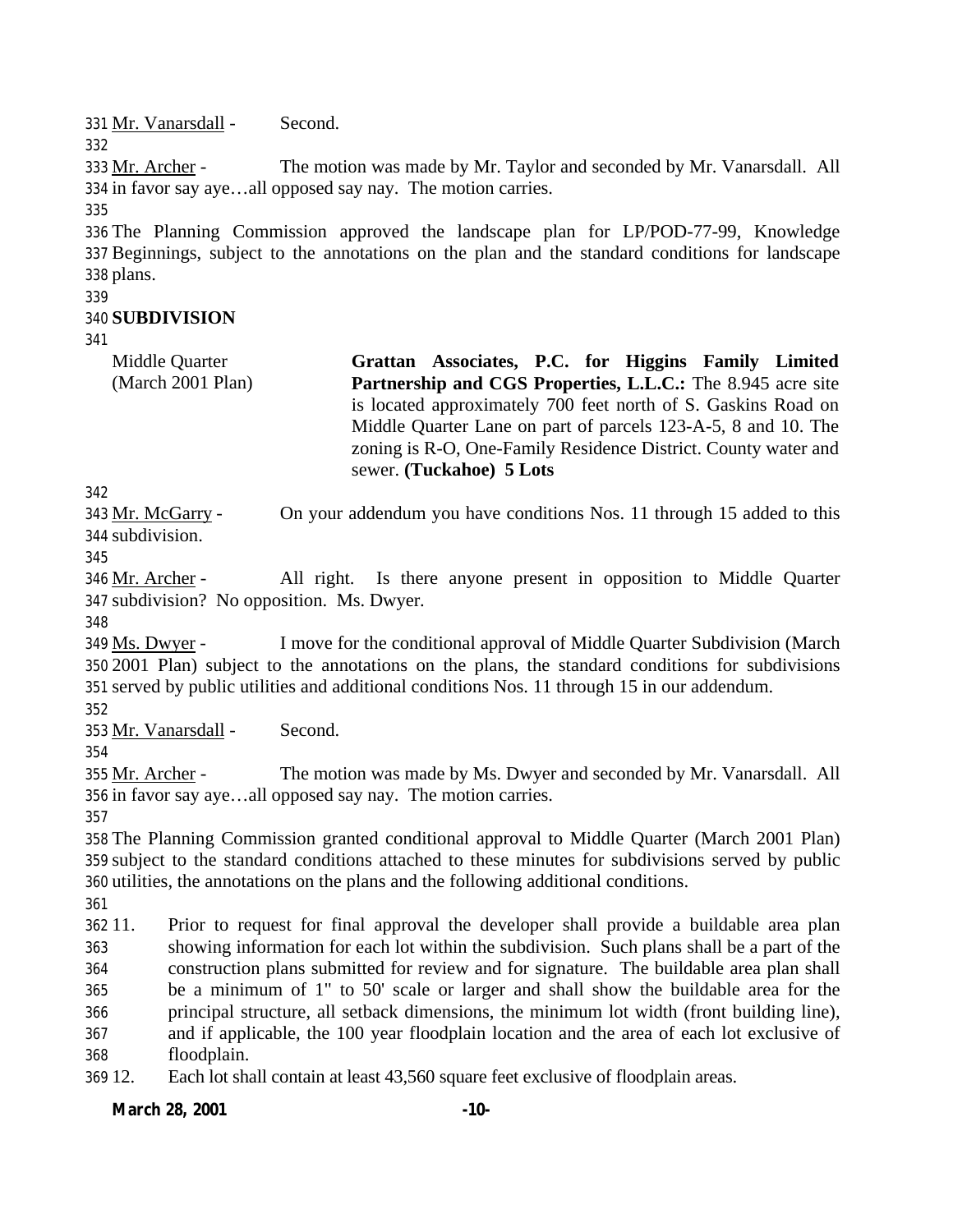13. The limits and elevation of the 100-year frequency flood shall be conspicuously noted on the plat and construction plans and labeled "Limits of 100-Year Floodplain." Dedicate floodplain as a "Variable Width Drainage & Utility Easement."

14. The detailed plant list and specifications for the landscaping to be provided within the 25-

 foot-wide planting strip easement along Gaskins Road shall be submitted to the Planning Office for review and approval prior to recordation of the plat.

 15. Any necessary off-site drainage easements must be obtained prior to final approval of the construction plans by the Department of Public Works.

## **PLAN OF DEVELOPMENT**

| POD-16-01               | Bay Design Group, P.C. for Wilton Real Estates &                      |
|-------------------------|-----------------------------------------------------------------------|
| Townes @ Shady Grove,   | <b>Development:</b> Request for approval of a plan of development, as |
| Section 2 -             | required by Chapter 24, Section 24-106 of the Henrico County          |
| <b>Shady Grove Road</b> | Code to construct 33, two-story residential townhouse units for       |
|                         | sale. The 5.39 acre site is located on the east line of Shady         |
|                         | Grove Road, approximately 950 feet north of its intersection          |
|                         | with Old Nuckols Road on parcel 10-A-21, and part of parcels          |
|                         | 10-A-19, 20 and 22. The zoning is RTHC, Residential                   |
|                         | Townhouse District (Conditional). County water and sewer.             |
|                         | (Three Chopt)                                                         |

 Mr. McGarry - There is a revised recommendation on this case in your addendum, which recommends approval.

385 Mr. Archer - Is there opposition to POD-16-01, Townes @ Shady Grove? No opposition. Mr. Taylor.

 Mr. Taylor - Mr. Chairman, I'll recommend approval of POD-16-01, Townes @ Shady Grove, subject to the annotations on the plan, the standard conditions for developments of this type and additional conditions Nos. 23 through 34 and the addendum.

Mr. Vanarsdall - Second.

394 Mr. Archer - The motion was made by Mr. Taylor and seconded by Mr. Vanarsdall. All in favor say aye…all opposed say nay. The motion carries.

 The Planning Commission approved POD-16-01, Townes @ Shady Grove, Section 2 - Shady Grove Road, subject to the standard conditions attached to these minutes the annotations on the plan and the following additional conditions.

23. The unit house numbers shall be visible from the parking areas and drives.

 24. The names of streets, drives, courts and parking areas shall be approved by the Richmond Regional Planning District Commission and such names shall be included on the construction plans prior to their approval. The standard street name signs shall be

**March 28, 2001 -11-**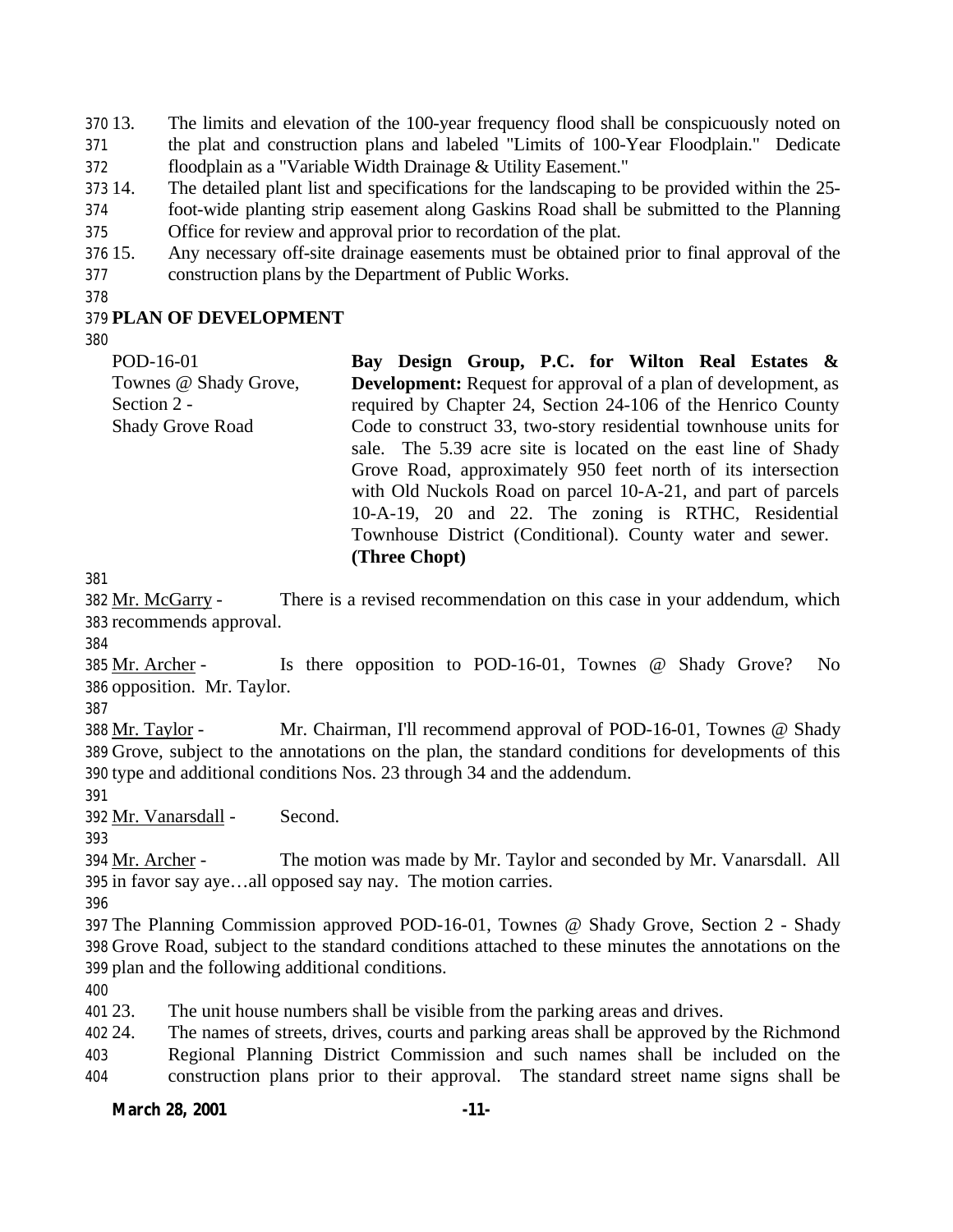ordered from the County and installed prior to any occupancy permit approval.

 25. The subdivision plat for Townes at Shady Grove, Section 2 shall be recorded before any building permits are issued.

 26. The developer shall provide fire hydrants as required by the Department of Public Utilities and Division of Fire.

27. A standard concrete sidewalk shall be provided along the east side of Shady Grove Road.

 28. The proffers approved as a part of zoning cases C-19C-00 and C-28C-99 shall be incorporated in this approval.

 29. Any necessary off-site drainage and/or water and sewer easements must be obtained in a form acceptable to the County Attorney prior to final approval of the construction plans.

 30. The pavement shall be of an SM-2A type and shall be constructed in accordance with County standard and specifications. The developer shall post a defect bond for all pavement with the Planning Office - the exact type, amount and implementation shall be determined by the Director of Planning, to protect the interest of the members of the Homeowners Association. The bond shall become effective as of the date that the Homeowners Association assumes responsibility for the common areas.

 31. Approval of the construction plans by the Department of Public Works does not establish the curb and gutter elevations along the Henrico County maintained right-of-way. The elevations will be set by Henrico County.

 32. Insurance Services Office (ISO) calculations must be included with the plans and approved by the Department of Public Utilities prior to the issuance of a building permit.

 33. An easement shall be granted to allow access to the existing cemetery and an annotation placed on the subdivision plat.

 34. Final subdivision approval shall be granted prior to Planning Office approval or the construction plans.

431 Mr. Archer - And that is the end of the expedited agenda.

 Mr. Marlles - Mr. Chairman, the next item on the agenda is subdivision extensions of conditional approval. This information will be presented by Mr. Kevin Wilhite. And as the Commission is aware, this information is just being provided for informational purposes only.

Mr. Archer - There's no necessary action, correct?

Mr. Marlles - Correct.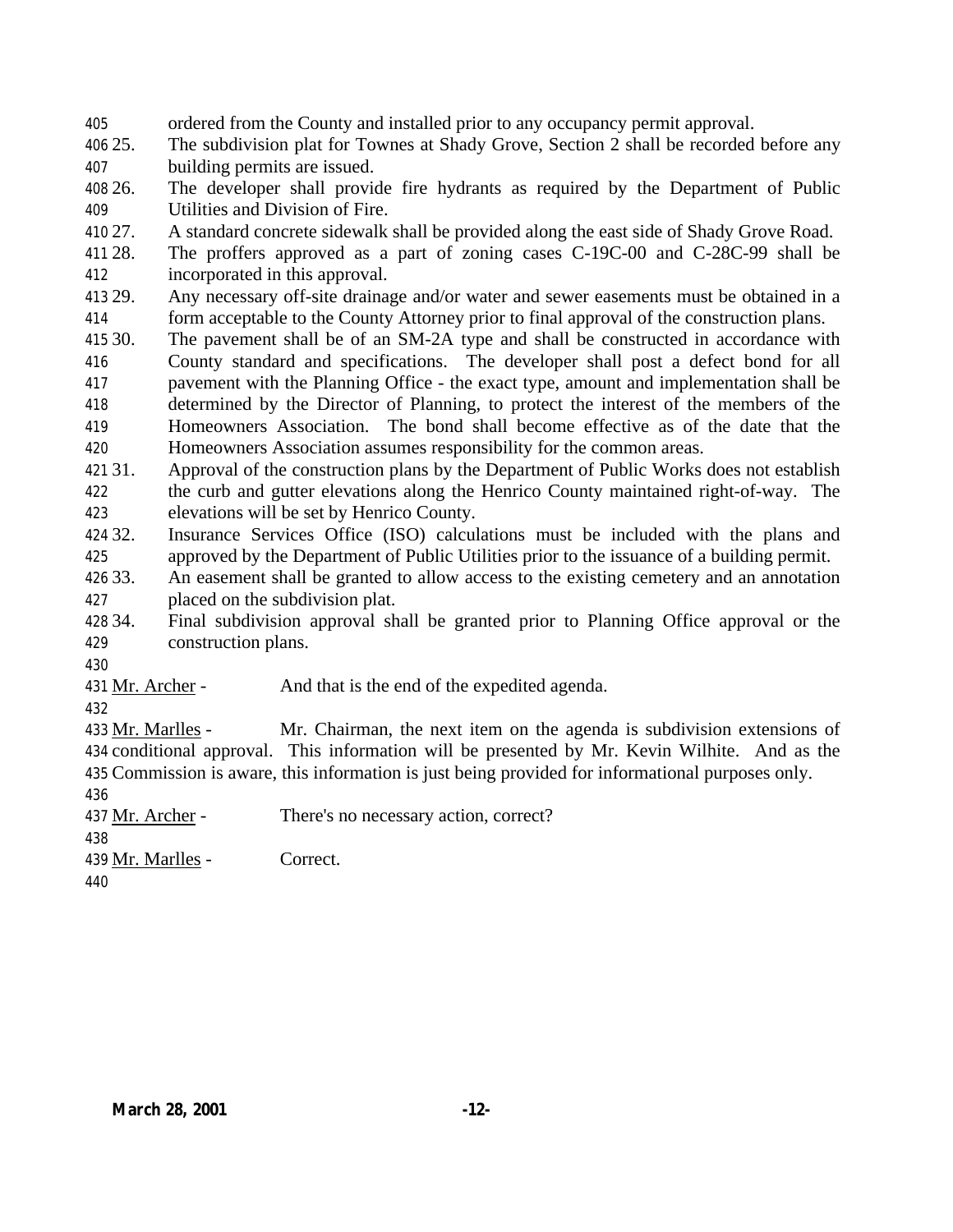### **SUBDIVISION EXTENSIONS OF CONDITIONAL APPROVAL (FOR INFORMATIONAL PURPOSE ONLY)**

|     | <b>Subdivision</b>                                                                              | <b>Magisterial</b><br><b>District</b>                                 | Original No.<br>of Lots | <b>Remaining</b><br>Lots | <b>Previous</b><br><b>Extensions</b> | $\text{Year}(s)$<br><b>Extended</b> |
|-----|-------------------------------------------------------------------------------------------------|-----------------------------------------------------------------------|-------------------------|--------------------------|--------------------------------------|-------------------------------------|
|     | <b>Effinger Drive</b><br>(June 1998 Plan)<br>(A Ded. of a portion of                            | <b>Fairfield</b>                                                      | $\bf{0}$                | $\boldsymbol{0}$         | $\mathbf{1}$                         | 1 Year<br>03/27/02                  |
|     | <b>Effinger Drive</b> )<br><b>Oak Hill Manor</b><br>(March 1999 Plan)                           | <b>Fairfield</b>                                                      | 40                      | 23                       | 1                                    | 1 Year<br>03/27/02                  |
| 444 |                                                                                                 |                                                                       |                         |                          |                                      |                                     |
|     | 445 Mr. Archer -                                                                                | All right, Mr. Wilhite.                                               |                         |                          |                                      |                                     |
| 446 |                                                                                                 |                                                                       |                         |                          |                                      |                                     |
|     | 447 Mr. Wilhite -                                                                               | Mr. Chairman, I don't have anything to add, unless you have any       |                         |                          |                                      |                                     |
|     | 448 questions.                                                                                  |                                                                       |                         |                          |                                      |                                     |
| 449 |                                                                                                 |                                                                       |                         |                          |                                      |                                     |
|     | 450 <u>Mr. Archer</u> -                                                                         | All right. Are there any questions by the Commission? No questions.   |                         |                          |                                      |                                     |
|     | 451 Let's continue on.                                                                          |                                                                       |                         |                          |                                      |                                     |
| 452 |                                                                                                 |                                                                       |                         |                          |                                      |                                     |
|     | 453 Mr. Marlles -                                                                               | Mr. Chairman, the next two items on the agenda were rezoning requests |                         |                          |                                      |                                     |
|     | 454 that were deferred from the Planning Commission's March 8, 2001, meeting. The first case is |                                                                       |                         |                          |                                      |                                     |

 that were deferred from the Planning Commission's March 8, 2001, meeting. The first case is case C-15C-01.

## **TUCKAHOE:**

## **Deferred from the March 8, 2001 Meeting:**

 **C-15C-01 Andrew M. Condlin for Lucor:** Request to conditionally rezone from R-3 One Family Residence District to O-1C Office District (Conditional), B-1C and B-2C Business Districts (Conditional), Parcels 90-2-A-1 (Johnson Heights) and 90-A-19, 20 and 20A, containing 5.106 acres, located on the south line of Quioccasin Road approximately 150 feet west of Inez Road. A mixed-use development including office, retail and an automobile service use is proposed. The use will be controlled by zoning ordinance regulations and proffered conditions. The Land Use Plan recommends Suburban Residential 2, 2.4 to 3.4 units net density per acre, and Office.

468 Mr. Archer - Is there anyone here in opposition to this case? No opposition. Mrs. Hunter, good morning.

 Mrs. Hunter - Good morning. This property is located on the south line of Quioccasin Road approximately 150 feet west of Inez Road and it's currently zoned R-3. The subject request is to rezone approximately a half acre located here (pointing to screen) to B-2, for a Jiffy Lube facility; About two and a half acres in an "L" shape to B-1; and then about 2.19 acres of O-1 which would surround the residential uses. Currently the subject property has a vacant child care center on the property and the applicant has indicated that this structure would be demolished to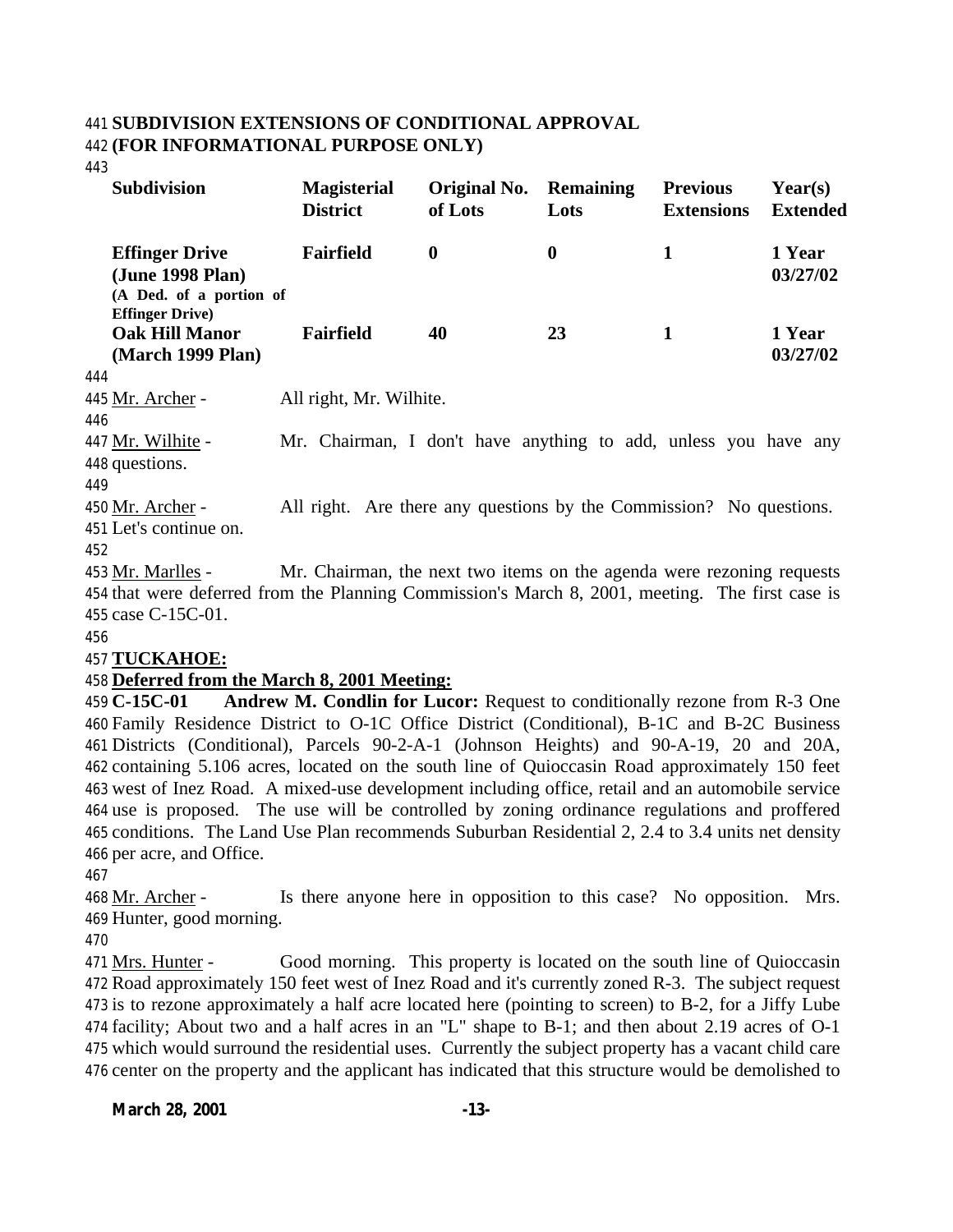make way for the new development. The 2010 Land Use Plan recommends office for the subject parcel. This request is only partially consistent with the recommendation of the Land Use Plan. However, staff does believe that there is merit to the zoning case because the applicant has included several parcels and will be redeveloping this area in a coordinated manner. The applicant has made several improvements to this case from its original submittal. They have submitted a conceptual plan and a landscape plan that addresses both staff concerns about additional buffering within the parking areas and adequate perimeter buffers to protect the residential areas. For the conceptual plan, the applicant has agreed to have shorter 20-foot in height buildings here (referring to slide) in the front with taller buildings to the rear. The applicant has also proffered architectural elevations to provide a coordinated development for this site. This is an example of what the retail office buildings along the front of the property along Quioccasin Road will look like (referring to rendering on the screen). These are the taller 25-foot in height buildings along the rear. We have elevations for the office development and again for the Jiffy Lube, which is the B-2 portion. The applicant has also proffered a number of other elements to insure quality development on this site including quality building materials, residential scale lighting, decreased signage, HVAC screening and limited hours of operation and underground utilities. While the request is not fully consistent with the Land Use Plan, it goes a long way in redeveloping an abandoned and underutilized site. The case is well proffered and should provide for a quality development. Staff supports this request. I can go ahead and describe the PUP at the same time. If you like, Ms. Dwyer.

498 Ms. Dwyer - Okay.

 Mrs. Hunter - This is P-2-01 and this application would allow the construction and operation of an automobile service facility on this half-acre site on Quioccasin Road. The business would be a Jiffy Lube and the case can only be approved if the companion rezoning case is approved. Approval of this request would permit construction and operation of an automobile service facility within a completely enclosed air conditioning building. The facility, as proposed is a 2,500 square foot building. Staff typically recommends, with a provisional use permit of this type, conditions that assist in mitigating the impacts of the proposed uses on the surrounding areas and such conditions aim to establish development standards to lessen the visual impacts on the traveling public and the surrounding community. In this case, these concerns have been addressed in the rezoning case through proffers. Therefore, staff recommends approval of this provisional use permit with only one condition that states "The service bay doors shall be adequately screened from view from the adjacent properties and roads." I'll be happy to answer any questions on the rezoning or provisional use permit.

Mr. Archer - Are there any question of Mrs. Hunter by the Commission?

 Ms. Dwyer - I would like to make a few comments about this case, just because it has been going on for so long. Mr. Markow, who I see out in the audience, was the first person to call me six years ago, when I was appointed Planning Commissioner, and it was about this part of this particular site. And we have had various proposals off and on during that six years and none of which seemed to be right for the site mainly because they would take small pieces of this parcel that we are looking at today and develop them individually for commercial uses. And what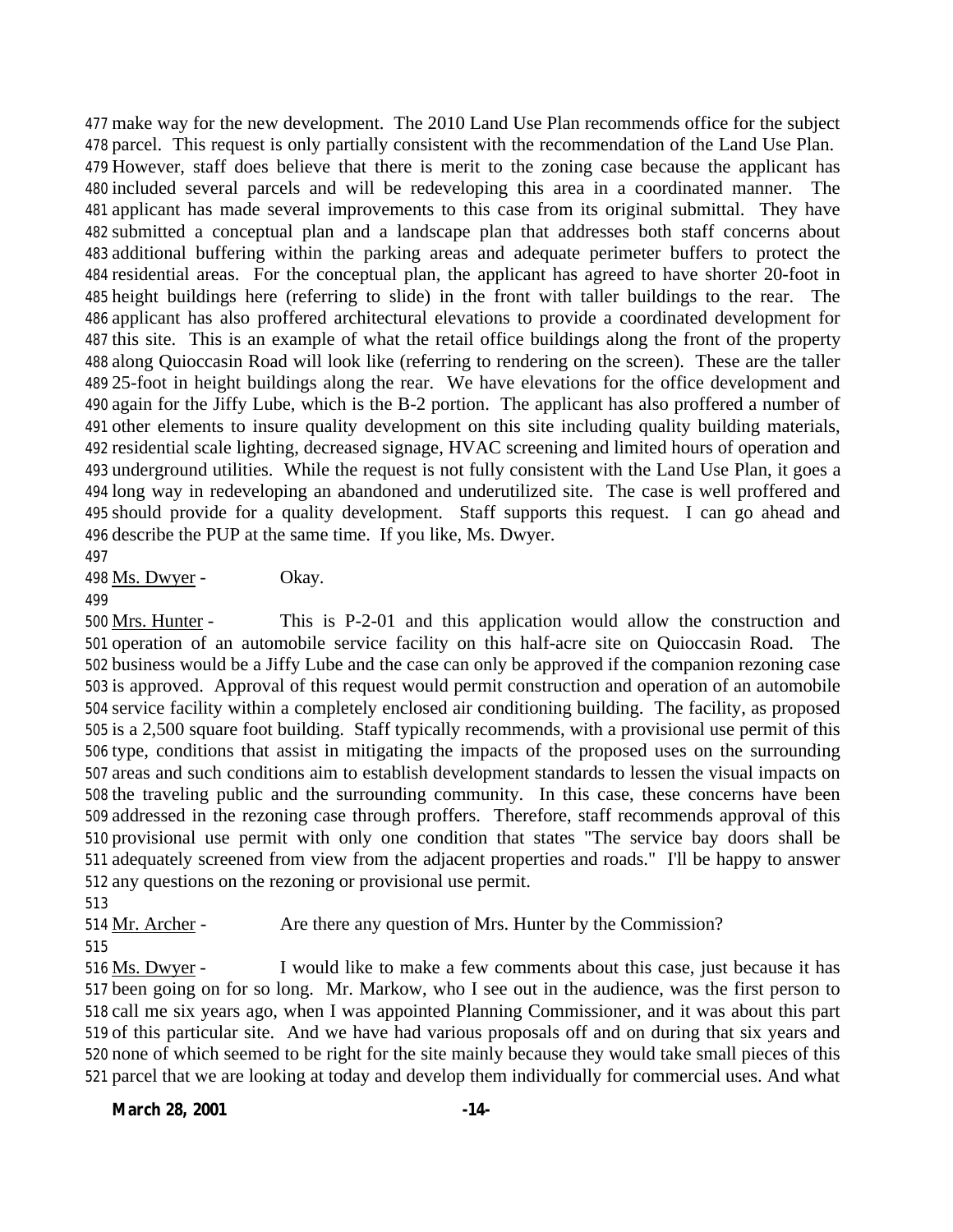we thought would be better for the neighborhood would be to have a larger area that we were working with. A part of this property, as Jo Ann mentioned, includes an abandoned business that has been vacant for quite some time. And while we would like to see a viable use on this property, we did want to see that the smaller pieces are massed into a larger piece that we could develop in a coordinated way, and we thought that would benefit the neighborhood immensely. This particular applicant has been able to do that. I am not sure how many parcels, but I know that there are a number of parcels pieced together here, at least four. The applicant has presented a mixed-use development with some commercial. The office is closer to the residential area, which we view as a plus. The architectural features and the buffers that have been submitted, we think lessen the impact of the commercial development along this corridor. There is a substantial buffer along the property line that it shared with Farmington subdivision. We have 100-foot building setback that includes the setback for driveways and parking lots as well as buildings. And in addition to that a 40-foot landscape buffer. We have a 30-foot landscape buffer along Quioccasin, which would be irrigated. There are numerous proffers on the case to insure quality. I think there are 23 or 24 proffers. So, in short, although this doesn't meet the original plan for the whole section that we are looking at here to be office, we think that because we have massed so many smaller parcels, and we have a coordinated development, architectural quality and landscaping quality and other features that were enumerated by Mrs. Hunter, we think that this is a case that should go forward and will be a beneficial case for the neighborhood. So, in light of that, and if there are no questions, I would move that the Commission recommend for approval case C-15C-01, the Lucor case, subject to approval by the Board.

Mr. Vanarsdall - Second.

 Mr. Archer - The motion was made by Ms. Dwyer and seconded by Mr. Vanarsdall. All in favor say aye…all opposed say nay. The motion carries.

 **REASON:** Acting on a motion by Mrs. Dwyer, seconded by Mr. Vanarsdall, the Planning Commission voted 5-0 (one abstention) to recommend that the Board of Supervisors **grant** the request because the proffered conditions would provide for a higher quality of development than would otherwise be possible; and the proffered conditions should minimize the potential impacts on surrounding land uses.

## **Deferred from the March 8, 2001 Meeting:**

 **P-2-01 Andrew M. Condlin for Lucor:** Request for a provisional use permit under Sections 24-58.2(c) and 24-122.1 of Chapter 24 of the County Code in order to allow a 15,000 square foot enclosed, air-conditioned three-bay auto service station on Part of Parcel 90-A-19, containing 0.431 acres, located on the south line of Quioccasin Road approximately 250 feet east of Pemberton Road. The existing zoning is R-3 One Family Residence District but is proposed for B-2C Business District (Conditional).

 Mr. Archer - Is there anyone in opposition to this portion of the case? No opposition. Ms. Dwyer, do you have any more comments?

Ms. Dwyer - This provisional use permit, again, would allow the Jiffy Lube to conduct

## **March 28, 2001 -15-**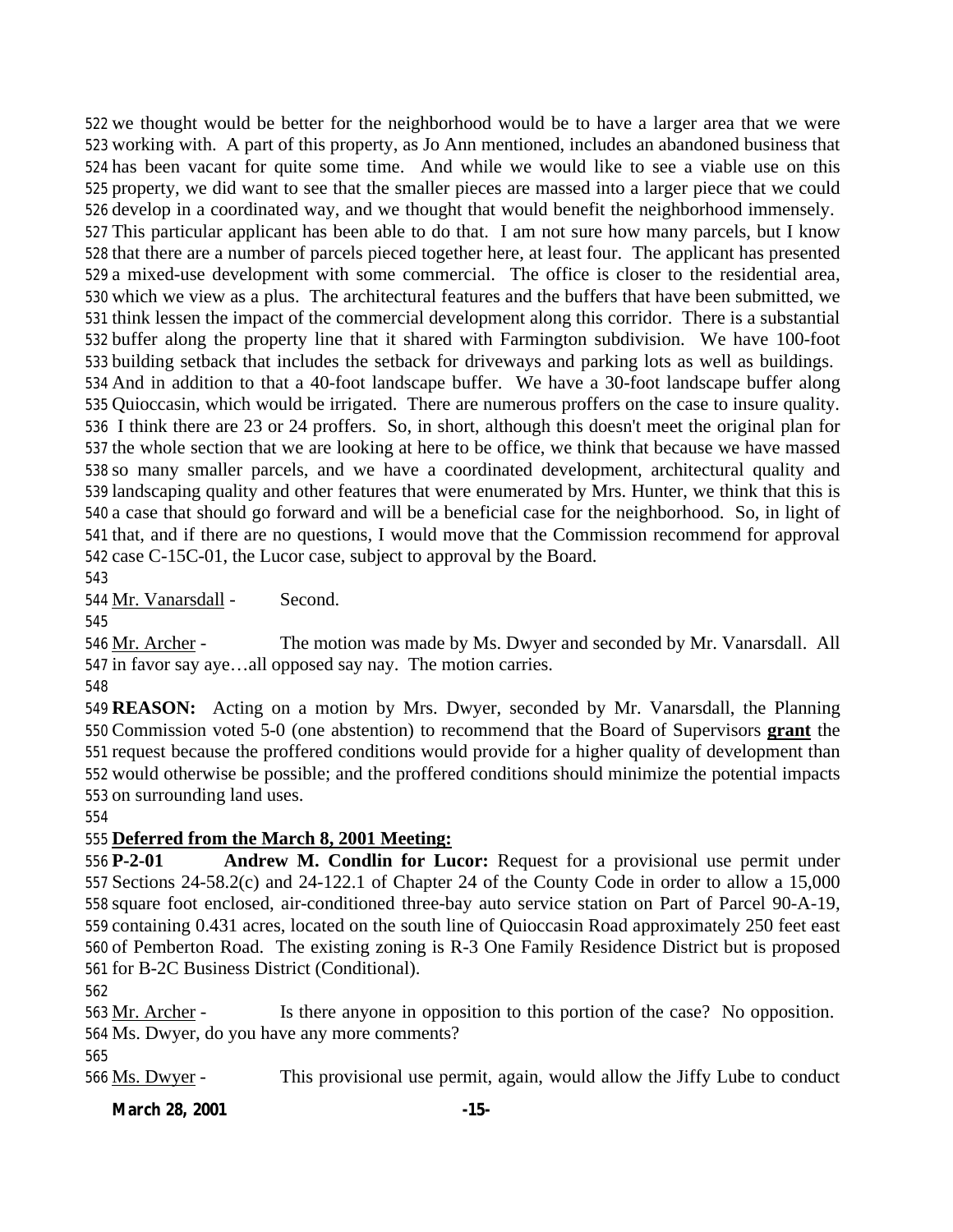its business on the B-2 portion of the property. There are sufficient safeguards as Mrs. Hunter mentioned in the proffers with the companion case. And, in light of those proffers, I move that the Commission recommend for approval case P-2-01, the Lucor case, subject to these additional condition regarding service bay doors.

Mr. Taylor - Second.

 Mr. Archer - The motion was made by Ms. Dwyer and seconded by Mr. Taylor. All in favor say aye…all opposed say nay. The motion carries.

 **REASON:** Acting on a motion by Mrs. Dwyer, seconded by Mr. Taylor, the Planning Commission voted 5-0 (one abstention) to recommend that the Board of Supervisors **grant the requested revocable provisional use permit,** subject to the following condition:

 1. Service bay doors (garage doors) shall be adequately screened from view from adjacent properties and roads.

 The Planning Commission's recommendation was based on the fact that the proffered conditions should minimize the potential impacts on surrounding land uses; and it would not be expected to adversely affect public safety, health or general welfare.

## **LANDSCAPE PLAN**

LP/POD-51-00 Merchants Tire - Quioccasin Station Shopping Center (POD-87-85 and POD-31-96 Revised) **Meta Construction Inc. for TCC BTG Quioccasin Mt. Inc.:**  Request for approval of a landscape plan as required by Chapter 24, Sections 24-106 and 24-106.2 of the County Code. The 1.20 acre site is located in an existing shopping center, Quioccasin Station, located approximately 160 feet north of Quioccasin Road on the west line of Starling Drive on parcel 90-6-A-2 and part of 90-A-32B. The zoning is B-3C, Business District (Conditional) and B-2C, Business District (Conditional). **(Tuckahoe)**

 Mr. Archer - Is there anyone in the audience in opposition to LP/POD-51-00, Merchants Tire? No opposition. Good morning, Ms. News.

 Ms. News - Good morning, Mr. Chairman, members of the Commission. A revised plan is being distributed which contains additional annotations. One annotation is a clarification indicating that all shrubs will be in continuously mulch beds within the grassed islands. The second annotation is to adjust the spacing of the Red Maples and shrubs along Starling Drive and the third is to substitute an American Holly or three Nellie Stephens hollies for the Red Maple in the center island along Starling Drive. The annotations have been agreed to by the applicant and project owners. The applicant has also submitted a letter to the Planning Office indicating that awnings required by the POD to be installed over the bay doors have been ordered and will be installed in accordance with the approved architecturals. Therefore, staff recommends approval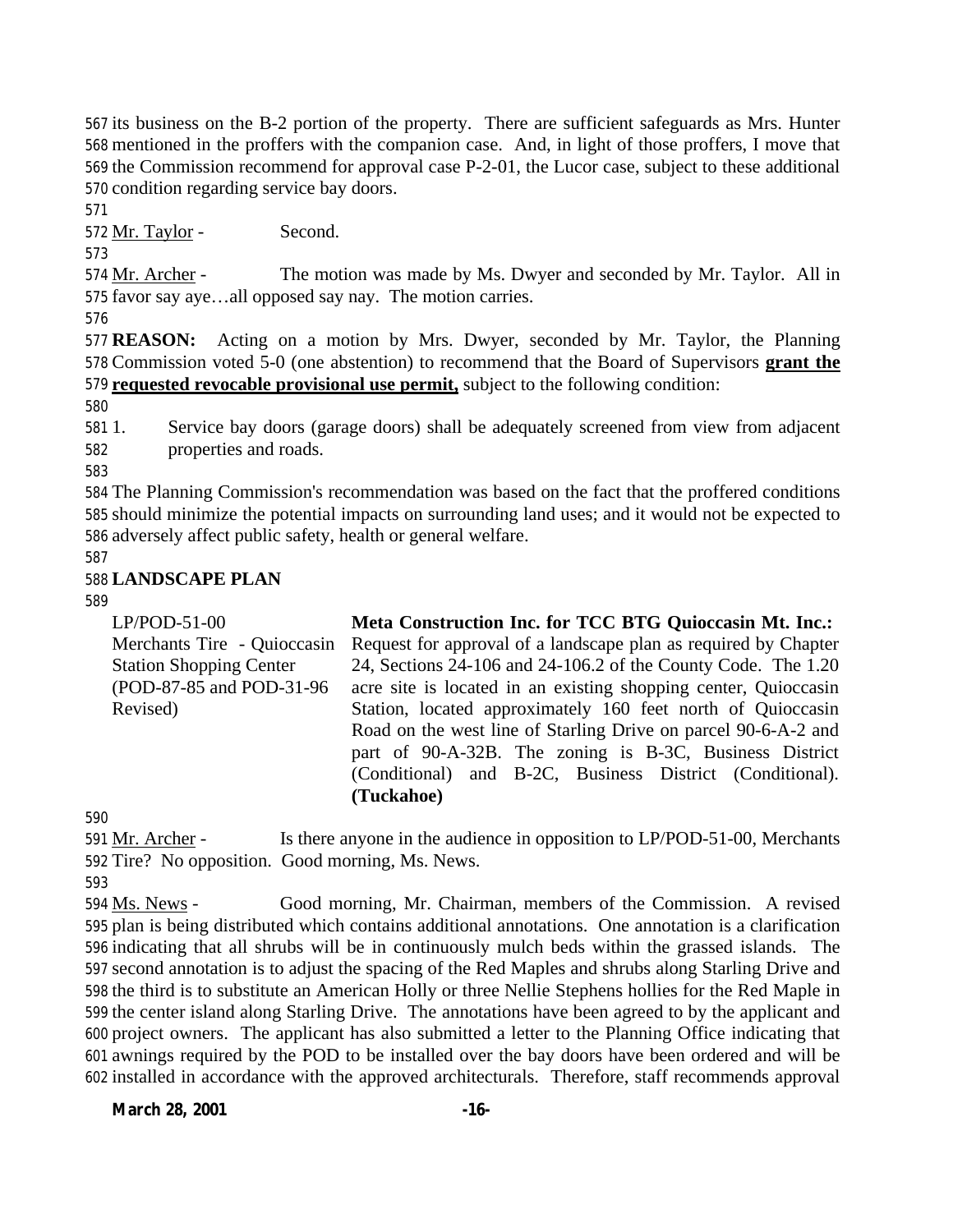of the revised plan No. 2 subject to the standard conditions for landscape plans, and I'll be happy to answer any questions.

 Mr. Archer - Are there any questions of Ms. News from the Commission? Ms. Dwyer - I saw them working on the awnings yesterday. Ms. News - Well, that's great. They said they would hope to start yesterday. 612 Mr. Archer - All right. Are there any further questions? There was no opposition, Ms. Dwyer. Ms. Dwyer - I move approval of landscape plan LP/POD-51-00, Merchants Tire at

 Quioccasin Station, and we are looking at the staff plan revised No. 2 subject to the standard conditions for landscape plans.

Mr. Vanarsdall - Second.

621 Mr. Archer - The motion was made by Ms. Dwyer and seconded by Mr. Vanarsdall. All in favor say aye…all opposed say nay. The motion carries.

 The Planning Commission approved the landscape plan for LP/POD-51-00, Merchants Tire - Quioccasin Station Shopping Center (POD-87-85 and POD-31-96 Revised), subject to the standard conditions for landscape plans and the annotations on the plan. 

## **PLAN OF DEVELOPMENT (Deferred from the January 24, 2001, Meeting)**

| POD-95-00                | <b>Foster &amp; Miller, P.C. for Superstar, Inc.: Request for approval</b> |
|--------------------------|----------------------------------------------------------------------------|
| Superstar, Inc. Service  | of a revised plan of development, as required by Chapter 24,               |
| Center - 9999 Brook Road | Section 24-106 of the Henrico County Code to construct a one-              |
| (POD-3-96 Revised)       | story, 969 square foot service bay addition. The 1.316 acre site           |
|                          | is located at 9999 Brook Road at the southeast corner of Brook             |
|                          | Road (U.S. Route 1) and J.E.B. Stuart Parkway on parcel 33-A-              |
|                          | 3C. The zoning is B-3C, Business District (Conditional).                   |
|                          | County water and sewer. (Fairfield)                                        |

631 Mr. Archer - Is there anyone in the audience in opposition to POD-95-00, Superstar, Inc.? We have opposition. Mr. McGarry.

 Mr. McGarry - I understand that the graphics are not working, so they won't be shown. The applicant has requested a deferral in order to work out two issues. The first one is with Virginia Center. He is a part of a business association that has to approve any architectural changes to the site plan. And, secondly, the neighborhood has some concerns about his proposal. As of this morning there are still neighbors who are in opposition and the business association has is not in agreement with his proposed changes to his site. The plan does meet the County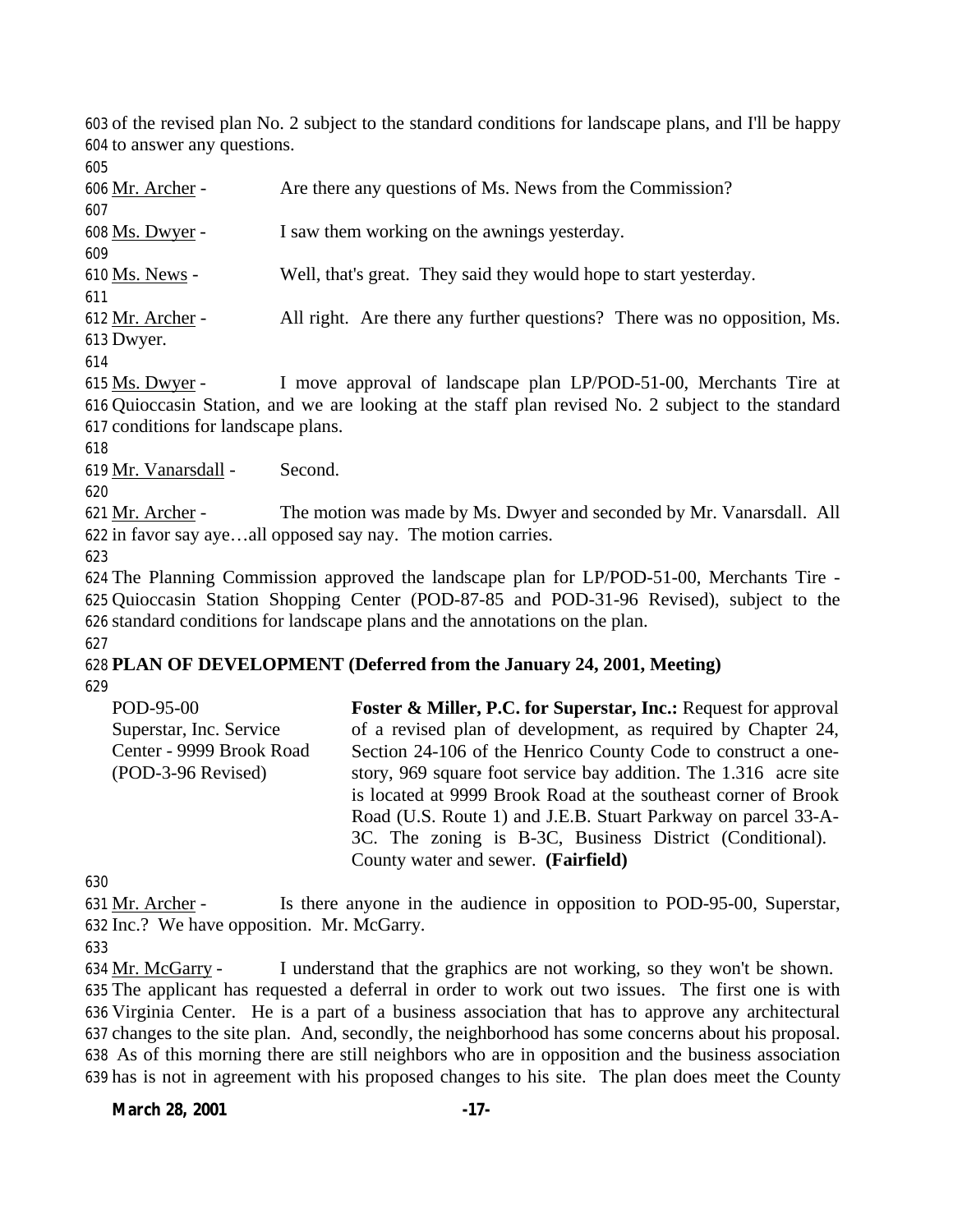requirements under the Code. So, staff can't find a reason to not recommend approval.

 Mr. Archer - Thank you, Mr. McGarry. Are there any questions of Mr. McGarry by the Commission? All right. Mr. Secretary.

644 Mr. Marlles - Mr. Chairman, it is the policy of the Commission when there is opposition to a case to impose time limits. The applicant or the applicant's representative is allowed 10 minutes to present testimony. Some of that 10 minutes may be saved for rebuttal of opposition statements. Time to answer questions from the Commission members will not be included in the applicant's allotted time. Following the applicant's presentation, the opposition is allowed a total of 10 minutes to present testimony. This time is best used if the opposition appoints a spokesperson or spokespersons and it is also wise to avoid repetition to make the best use of the 10 minutes. The applicant or representative may elect to reserve some time for rebuttal of his 10 minutes. Would you like to perhaps reserve 2 minutes, sir, for rebuttal?

Mr. Pradhan - Yes, sir.

656 Mr. Archer - Thank you, Mr. Secretary. Sir, would you please come up and clearly state your name for the record?

 Mr. Pradhan - My name is Harry Pradhan. The only thing we are doing in this project is putting two garage doors on both sides of the easterm canopy and putting a wall in there. Everything else is existing there. It will be minor repair service bays. There will be no major work done in there and our operating hours will be whatever the neighborhood would allow us to do. We are willing to go with their suggestions and any kind of offers they give we will put that in there. Any kind of color coordination they need, we could put that. Whatever door style they want we could put that in there and we are willing to accommodate anybody who has constructive criticism. Thank you.

 Mr. Archer - Mr. Pradhan, what essentially will you be doing in this bay? Will you be changing oil or any tire work?

671 Mr. Pradhan - Minor tune up, air condition service, transmission oil change, things like that. 674 Mr. Archer - No tire work? Mr. Pradhan - No tire work. 678 Mr. Archer - And, based on what you plan on having at the site, how many automobiles do you anticipate working on during the day? Mr. Pradhan - Two. Mr. Archer - Only two all day?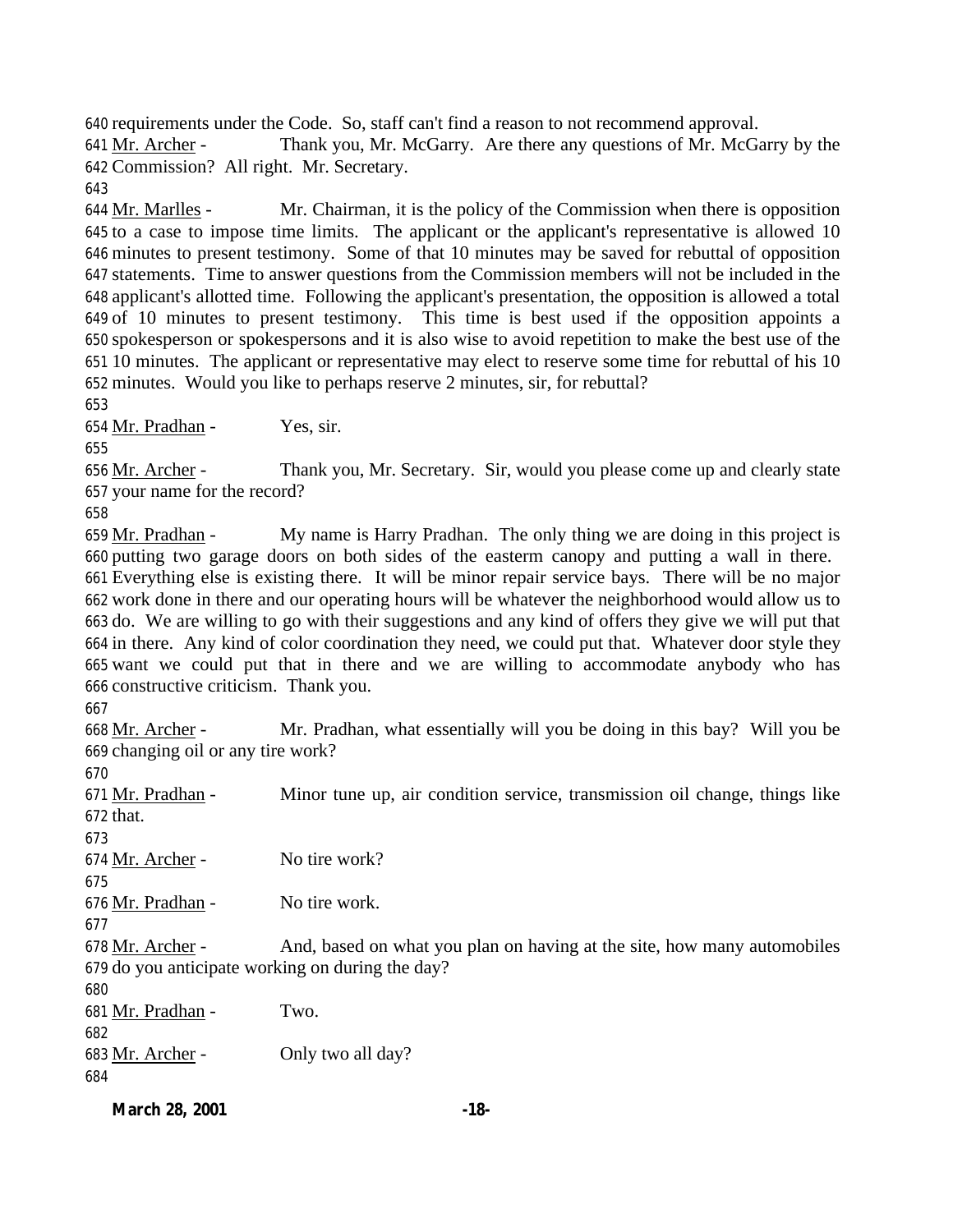Mr. Pradhan - All day, probably about 10. Mr. Archer - But you can do two at a time, is that what you are saying? Mr. Pradhan - Two at a time, yes. Mr. Archer - Okay. Are there any other questions by the Commission? I have one more question, sir. Have you determined, based on the type of work that you plan to do, how many would you have to do a day in order to make this venture profitable? Mr. Pradhan - About six to seven a day. Mr. Archer - So, then, you would have to have mechanics who are trained for transmission work and motor work and…. 699 Mr. Pradhan - No, not transmission work. We are just doing oil changes, air condition service and tune ups. Wheel balancing maybe if they require. And we are also planning to do inspection if somebody comes in and does the inspection, he has a license for that, we can do inspections in there. So, we can have one car service and one car inspection there. Mr. Archer - So, in doing your wheel balancing you will have air compressed ratchets for removing tires? Mr. Pradhan - Inside the building. It will be inside the canopy building, enclosed building. Mr. Archer - The building will remain closed at all times? Mr. Pradhan - Yes, sir. 714 Mr. Archer - That's all I have, anybody else? Thank you, sir. All right, we will hear from the opposition. Ms. Shifflett - Good morning, Mr. Chairman and members of the Commission. My name is Daphne Shifflett and I'm here today as president of the Virginia Center West Owners Association. I'm here on behalf of the current owners in Virginia Center. Mainly, Technology

 Park and its tenants and building owner, Bergen Brunswig, Maintenance Warehouse, Spring Hill Suites by Marriott, who is our newest tenant, and a new 200,000 square foot office building named One Colonial Place. If I could take a moment I would like to explain my role here this morning as it relates to this POD before you. I work for STI Properties who is declarant under protective covenants that we established for the Virginia Center Development. My role as declarant is to approve and disapprove those improvements that come into the Virginia Center project. Currently there are 200 acres in that association within the park of which the subject site is an owner and is governed by those protected covenants. Each of the property owners that purchased land know that they are buying the property subject to these protected covenants and these covenants have guidelines and requirements regarding development within the park. One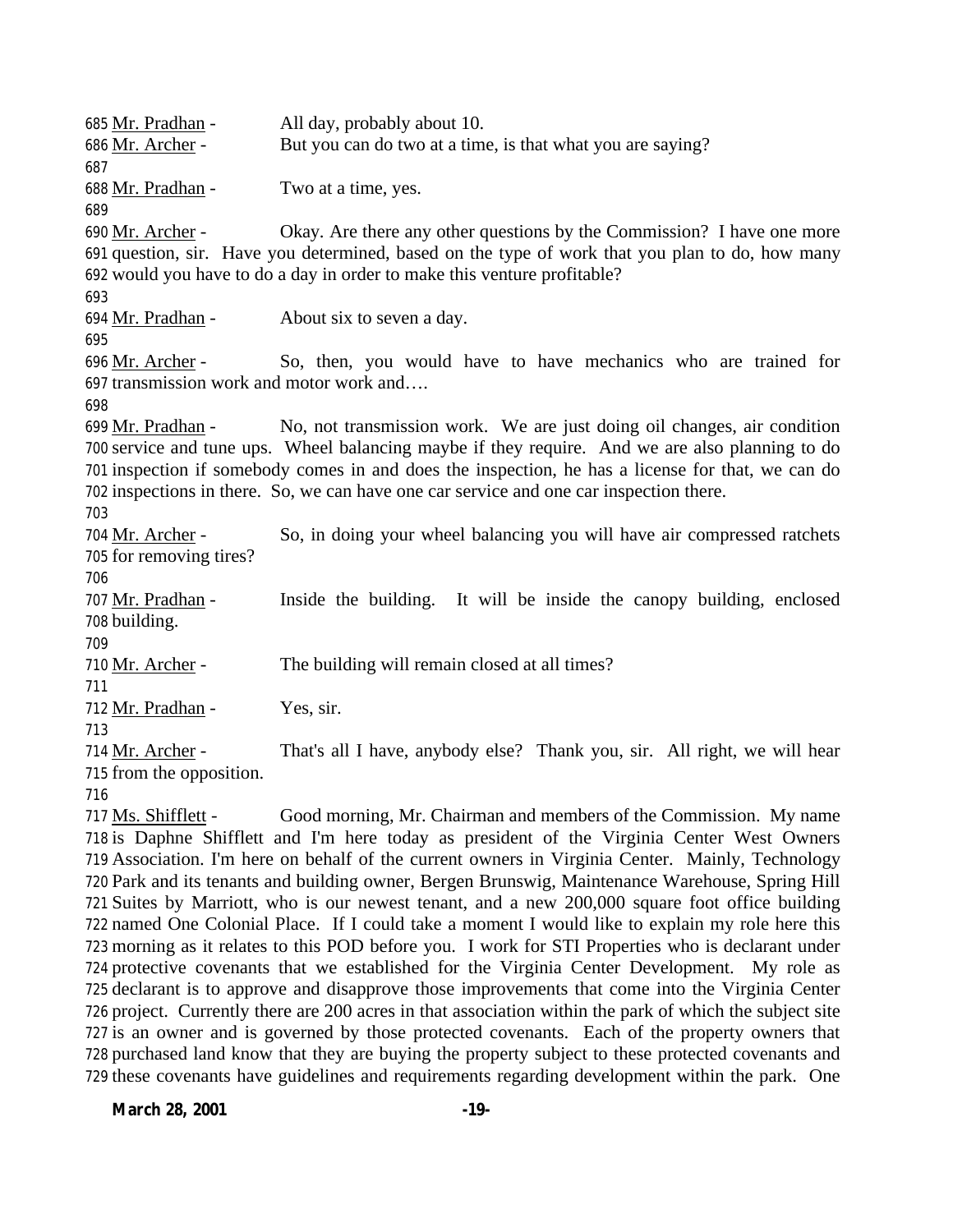of those guidelines and requirements is that all initial buildings as well as subsequent buildings must be approved by the declarant prior to any submission to governmental agencies. And our approval is above the requirement of the Commission.

 I became aware of this application by reviewing the Commission's agenda for upcoming meetings, purely by accident. I was not approached by Superstar prior to them filing this application nor was the association approached. This is in direct contrast to the action of Mr. Pradhan for his initial POD. He worked very closely with us provided plans and specification so that we could review and comment for that initial POD. Upon learning about the plans to add the service bays I called Mr. Pradhan and requested a meeting. I suggested to him that he should also have a meeting with the local neighborhood Holly Glen as well as any adjoining commercial owners. I also reminded him of the covenant documents and his obligation to adhere to those and also suggested that he spend no further money pursuing this until we have reached a decision. As I stated earlier, the covenants do require that any initial improvements, as well as subsequent improvements to a property site at Virginia Center, be approved by the declarant prior to any submission.

 I guess my concern is, had this POD come to us initially with a service bay, we would not have approved it. We would not have approved it because of our concern about this size of this site being a very small site for what he wanted to do. He has a very large gas and convenience store on that site. It was also a part of our concern as to the overall image we were looking for Virginia Center, and we were told that we were getting a gas and convenience store. We actually, in the initial POD were concerned about the car wash because we felt that that really wasn't something that we might want on the site and we worked very closely with Mr. Pradhan to make sure that the location of the site of the car was did not conflict with any of any adjacent agencies etc. In October of last year STI Properties did send a letter to Mr. Pradhan denying his request for approvals. And our decision for that is based on several factors, and I will go through those. First. The adequacy of the site dimensions. Again, this is relating to the position of the work bays on the site as it relates to the public right-of-ways and to adjacent landowners. And also the possibility for traffic congestion as it relates to those public right-of-ways and there is also a common entrance from this site to the neighboring commercial site, which is Bank of Essex. There is a road that goes from J.E.B. Stuart through the Texaco site into the Bank of Essex. That road was a requirement, I believe, of the County to prevent, to try to alleviate traffic congestion from Route 1 into the Bank of Essex site as well as the Texaco site and allow for circulation out to J.E.B. Stuart Parkway. A second issue we were concerned about was, obviously, a potential for unsightliness and for excessive noise. There have been concerns that I've heard from the community that the car wash does create a lot of noise already. We are obviously concerned about the work that will be done. I do not believe this is going to be an air- conditioned facility so I'm not sure how he's going to work with the doors closed in July and August. The third concern, again, was the location of the public right-of-ways and really the inability to adequately screen those service bays. What he is proposing, the service bays would face directly onto J.E.B. Stuart. This site is elevated quite a bit above J.E.B. Stuart and I don't believe that there would be an affective way to really screen those service bay doors. Again, traffic congestion I think is a major concern. Again, the access easement that's shared with the Bank of Essex, there is already some concerns with cars backing up into that entrance when there

**March 28, 2001 -20-**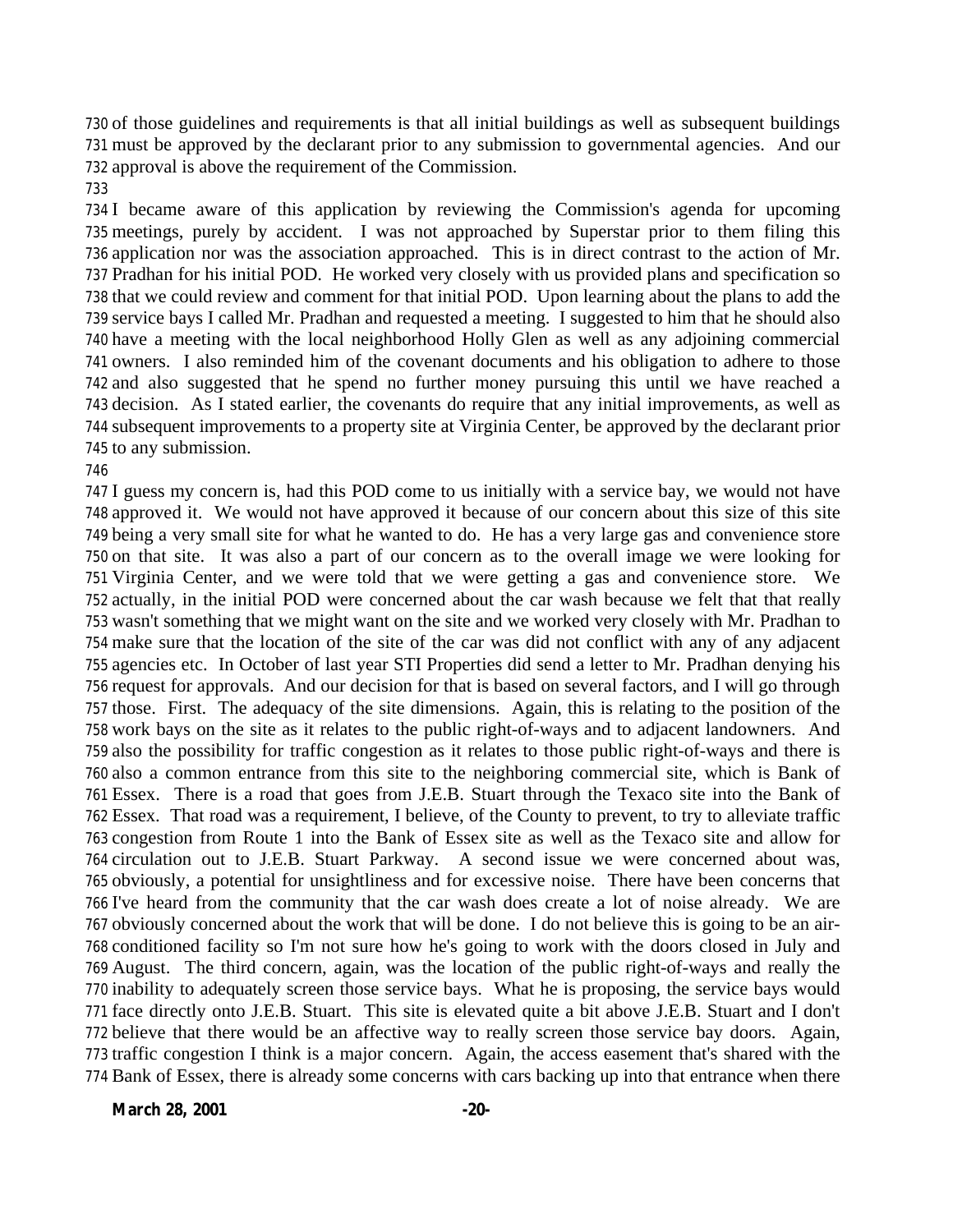is excess car washing going on after a snow storm, rain storm or what have you. This would only add to that. There is a concern of the parking on this site, and having insufficient parking for… and staging area for the vehicles that would be scheduled for work. I think all of us have gone to a Jiffy Lube or Merchant Tire and waited for our work. There's no lounge proposed for this site. So, our concern was that pedestrians would come there drop off their car and maybe walk across Route 1 to get to the local restaurants or cross J.E.B. Stuart to the mall or to the restaurants that we are concerned about pedestrians traffic getting across those public right-of-ways. 

 In that letter of October 23 and again in March of this year, we requested that he withdraw his application. We believe that it did not adhere to our standards under the covenants, but more importantly there are very specify issues which we feel are concerns to the general public, not just that he didn't adhere to our covenant requirements to get prior approval, but our review is part of not only architectural harmony and compatibility, but does this work for the general community and are there issues here that we all should be concerned about. We are respectfully requesting that you deny this, not on the grounds that he didn't follow the protocol to get approval prior to coming before you, but there are issues that I have outlined, traffic, lack of lounge area, potential parking problems that you should take into consideration. Thank you.

| 793 Mr. Archer -    | Thank you, Ms. Shifflett. Let me make a couple of comments if I might.      |
|---------------------|-----------------------------------------------------------------------------|
|                     | 794 How many groups that you named that you represent?                      |
| 795                 |                                                                             |
| 796 Ms. Shifflett - | There are currently 11 owners in the association that this site is governed |
| 797 by.             |                                                                             |
| 798                 |                                                                             |
| 799 Mr. Archer -    | But, you named some other groups that you are here representing today.      |
| 800                 |                                                                             |
| 801 Ms. Shifflett - | The owners, Bergen Brunswig, Maintenance Warehouse                          |
| 802                 |                                                                             |
| 803 Mr. Archer -    | Best Homeowners and so forth?                                               |
| 804                 |                                                                             |
| 805 Ms. Shifflett - | Yes.                                                                        |
| 806                 |                                                                             |
| 807 Mr. Archer -    | Have you all met as a group with Mr. Pradhan to discuss this?               |
| 808                 |                                                                             |
| 809 Ms. Shifflett - | I have met with him twice. I have not had any more communication from       |

 him since our last meeting, which I think was probably January. I had a commercial/owners association meeting back in January. Unfortunately, many of those owners were out of town, corporate owners. Tech Park had their local representative, as did Colonial Place. I've met with Gail Hubbard with Bank of Essex who is here today and told them of the plans and asked them for their comments and this is a collection of their comments. 

| 01J                 |                                                                  |
|---------------------|------------------------------------------------------------------|
| 816 Mr. Archer -    | But have all of you, as one group, met with Mr. Pradhan?         |
| 817                 |                                                                  |
| 818 Ms. Shifflett - | No. And I'm not sure if he has met with the neighborhood or not. |
| 819                 |                                                                  |
|                     |                                                                  |

| <b>March 28, 2001</b> | $-21-$ |
|-----------------------|--------|
|                       |        |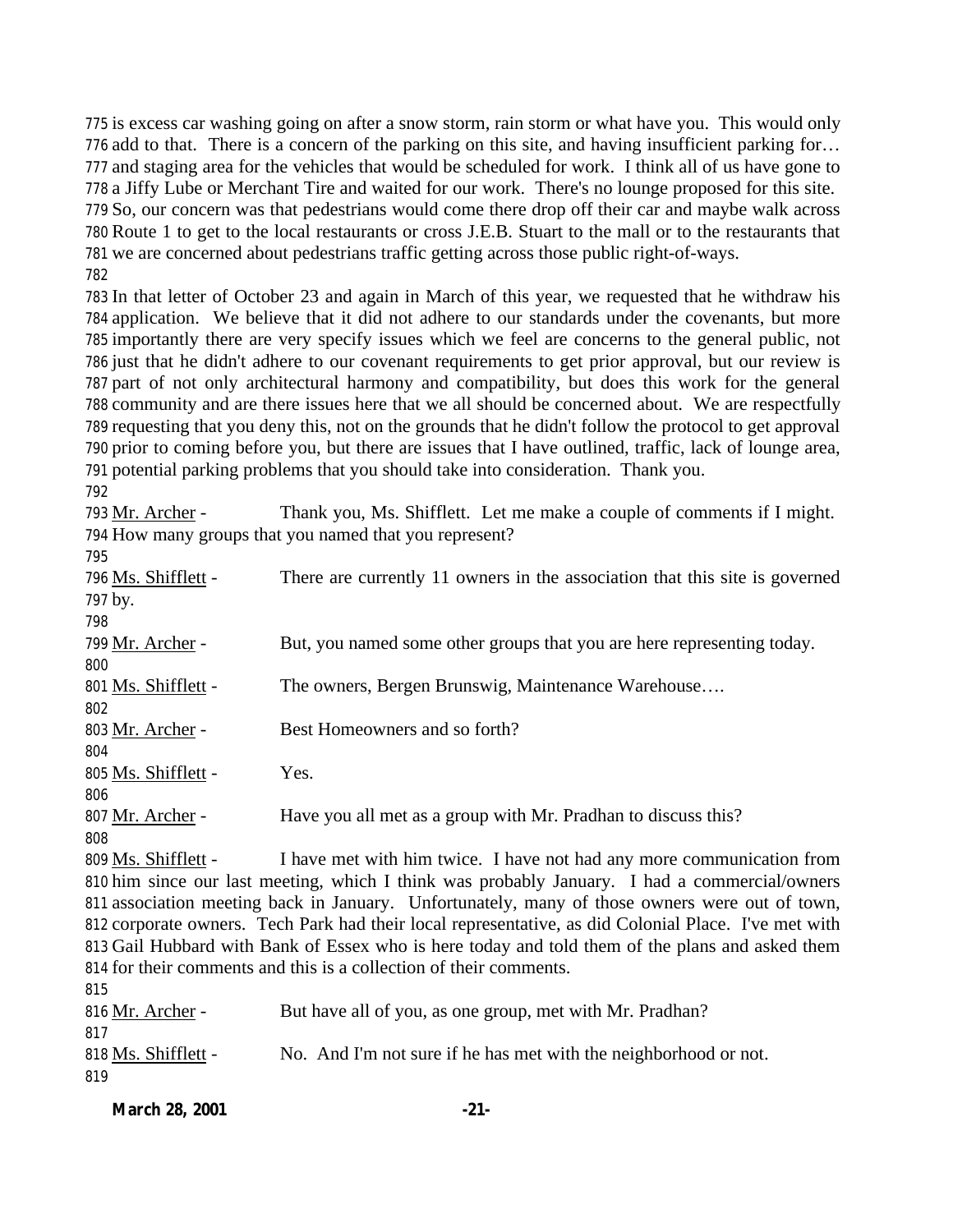820 Mr. Archer - Mr. Secretary, also, would you outline for us what standing the covenants have as they pertain to the POD approval?

822 Mr. Marlles - Mr. Archer, the County is not responsible for enforcing private covenants. The standards that are used in reviewing and approving plans of development are conformance with the zoning ordinance requirements as well as other standards that Public Works and other agencies might have here. So, I would say that on the basis… If the issue is that the plan does not conform to the restrictive covenants that would not be a basis for the Planning Commission, for example, denying this POD application.

829 Mr. Archer - Ms. Shifflett, do you understand how that process works?

831 Ms. Shifflett - Right. And that's exactly what I was saying. I'm not asking you to deny it because he did not adhere to the approval process under the covenants. I'm saying that we believe that there are…. Our responsibility as declarant is not just to have a popularity contest and just say, we like you and don't like you. We look at the plan as it relates to the overall project. We also look at it as site specific. The site specific issues, we believe are of major concern. We have heard from the neighborhood. We have heard from Bank of Essex. The Bank of Essex as a commercial owner will seriously be harmed if their customers can't get in and out because there are cars parked in the common access drive. It is a private drive but it was a private drive that the County required to alleviate traffic congestion onto Route 1 and to J.E.B. Stuart. Those are valid concerns.

 Mr. Archer - Ms. Shifflett, I suppose you understand why the staff did not recommend to not approve this POD.

845 Ms. Shifflett - Absolutely.

847 Mr. Archer - And it is my thought that there has to be some condition under which we can try to solve these differences although I really don't know what they are, especially in the light of the fact that Mr. Pradhan and the group that you represent has not had a sit down meeting to try to work these things out. And in talking with staff, there are indications that there are some things that can be done that might make this workable. So, with that I need to ask Mr. Pradhan a question. Mr. Pradhan are you willing to defer this case once more? You do need to meet with this group and discuss what their concerns are as a group. I visited this site yesterday and it's an awfully tight site. So, we can't deny the things that they are saying. It was tight when the car wash was done, but even so, there are things in this POD that staff has not much choice but to recommend, in view of the zoning that is, in place. But, you do need to meet with this group and see if you can resolve some of these issues.

 Mr. Pradhan - I would like to do that. And I met with Essex Bank's vice president and the other officers in Essex Bank and showed them what we are doing and what kind of plan we have. As far as traffic is concern, the traffic department of the County has already evaluated the whole site.

Mr. Archer - Sir, I understand that in terms of what the traffic can accommodate but

**March 28, 2001 -22-**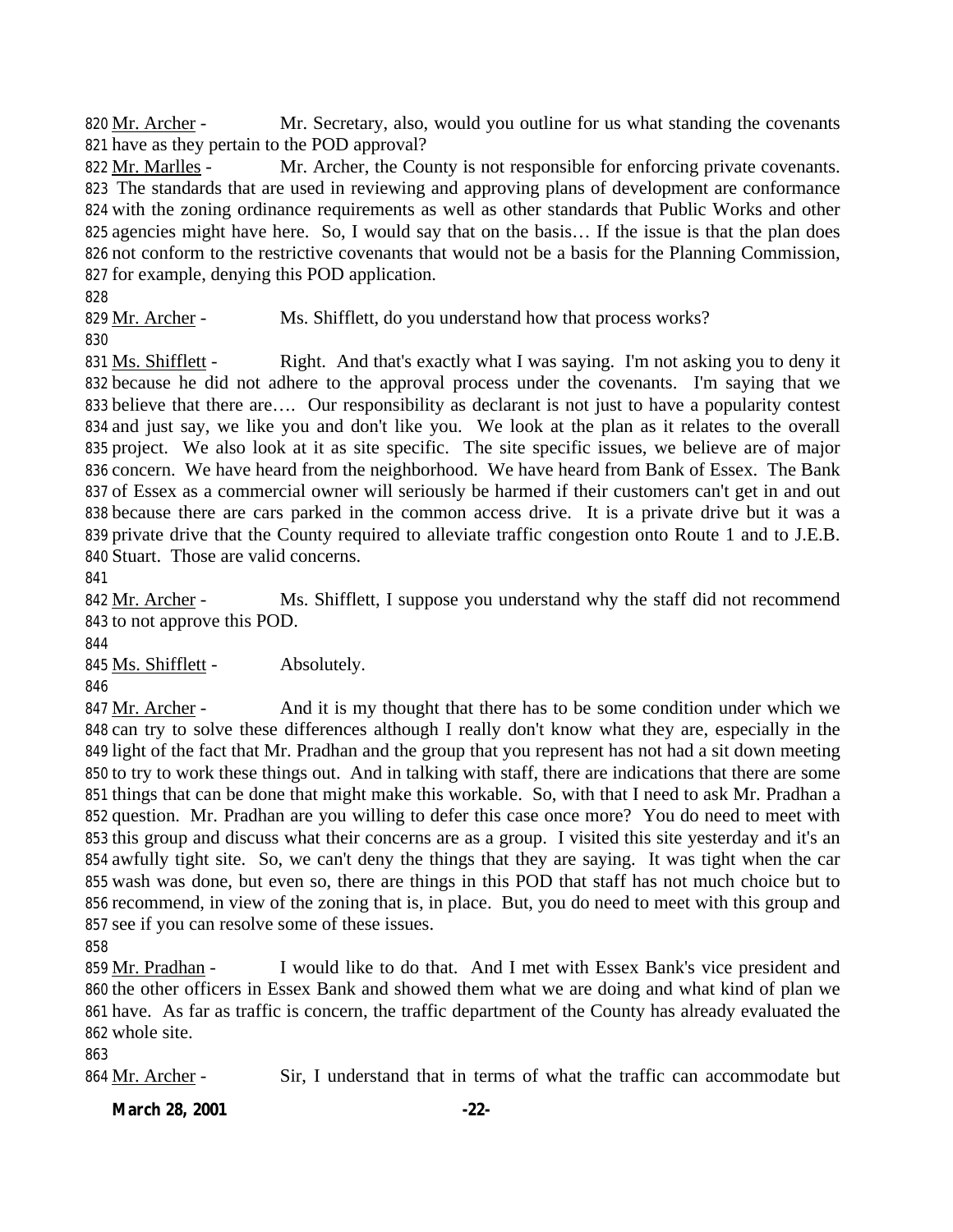sometimes those are at the bare minimum. And so that we don't have to discuss this any further this morning, because I don't think we will get anywhere with it. Ms. Shifflett, would you be kind enough to assemble a meeting of the group that you represent and Mr. Pradhan and let me know when and where it's going to be and I'll see if I can attend also? 

870 Ms. Shifflett - We will do that. 872 Mr. Pradhan - We are willing to take any constructive criticism. 874 Mr. Kaechele - May I ask you another question, Ms. Shifflett? What other options does the association have in protection of these covenants? Can you go to the court of law? 877 Ms. Shifflett - We would be required to... If it is approved and he proceeds, we will get an injunction and we will take it to a court of law. It is imperative that these covenants be maintained otherwise all of the hard work we have done at Virginia Center would be for nothing. 881 Mr. Kaechele - Which is all the more reason to negotiate. Thank you. 883 Ms. Shifflett - We will proceed. Mr. Archer - Mr. Pradhan, is one or two months okay? Mr. Pradhan - Yes. I have something else to show you. Can I show these pictures (the pictures are displayed on the screen)? 890 Mr. Vanarsdall - Mr. Chairman, may I ask a question while he is doing that? Mr. Archer - Go ahead. 894 Mr. Vanarsdall - It says that he was supposed to have a meeting before this meeting, did he have a meeting with anybody? Mr. Archer - Apparently, he did but he did it individually and not with all of these other groups and I think that they all need to be sitting down at one time. All right, Mr. Pradhan, what are we looking at, sir? Mr. Pradhan - On this slide you can see the structure on the top, that's our gas station. Across the street on the right-hand side, top column, you see the Foot Locker Store. That is all flat wall, non-construction design or anything out there. Across the street on the other side on the left, you see the restaurant building, it's all flat wall with the bricks there is no architectural design anywhere. We are the only property who built, six years ago, with all this design and architectural façade to accommodate and set the standards for the location. Since then, every building and every store that's open is a flat wall. And the only thing we are doing in here is

 putting a bay door with tinted glass and whatever they require, any kind of good suggestions they have, we are willing to go with that and we will put it there. It's not going to look ugly because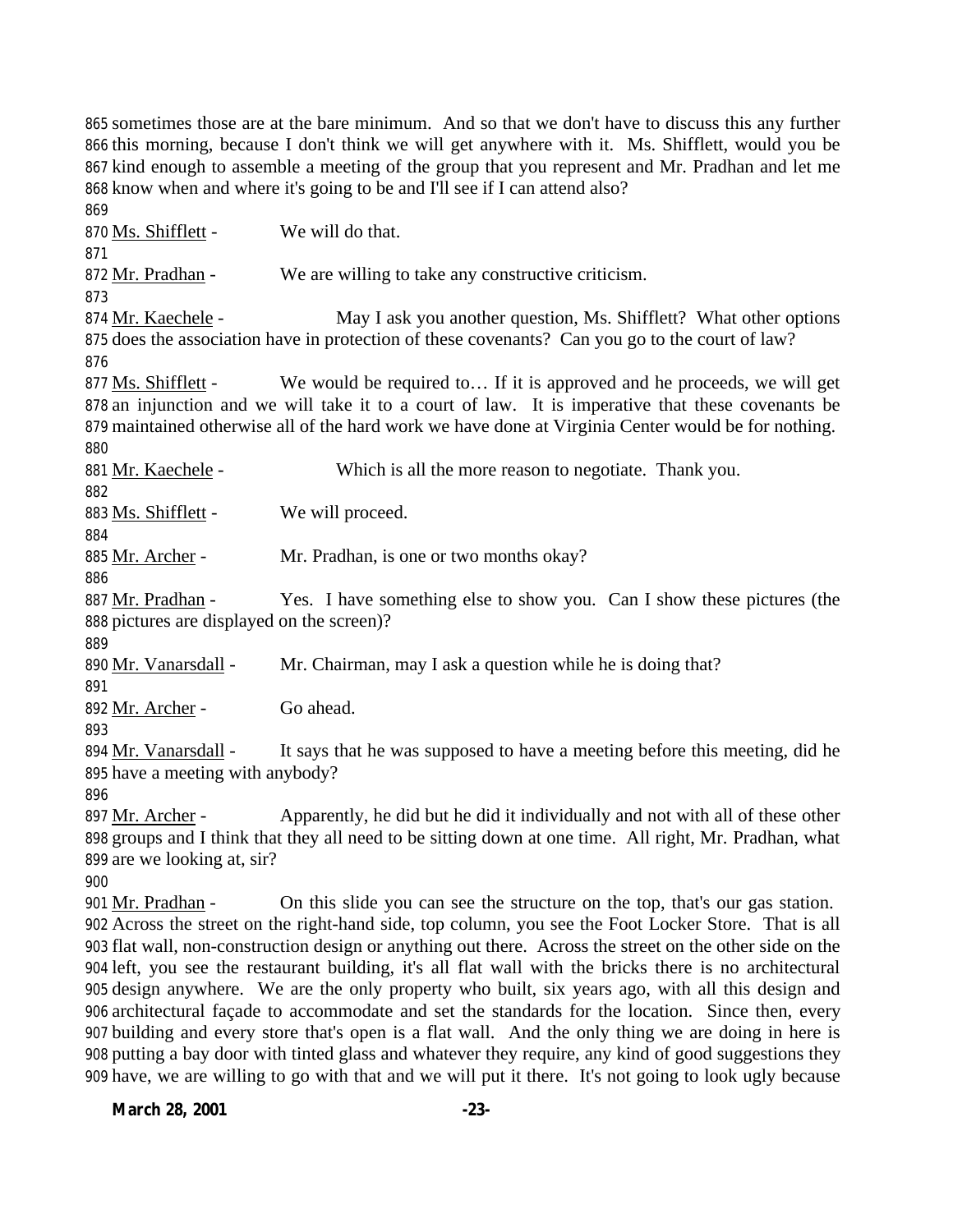910 we already have several sites that look worse than ours. They have already approved all those 911 sites in the construction.

912 Mr. Archer - I don't want to get into a beauty contest on the buildings, Mr. Pradhan. 913 How much of a deferment would you like to request, sir, one month or two months?

914

916

915 Mr. Pradhan - Two months is fine.

917 Mr. Archer - Two months is fine?

918

919 Mr. Pradhan - Yes. So, that we can talk to all of the people who have concerns and 920 accommodate their needs.

921

922 Mr. Archer - All right. Is that all right with you, Ms. Shifflett (she nods from the 923 audience)? When is our May meeting?

924

925 Mr. Vanarsdall - The  $23^{\text{rd}}$ .

926

927 Mr. Archer - Okay. With that, Mr. Secretary and Commission members, I will move 928 that deferral of POD-95-00, Superstar Inc. Service Center, to the May 23 meeting at the request 929 of the applicant.

930

931 Mr. Vanarsdall - Second.

932

933 Mr. Archer - The motion was made by Mr. Archer and seconded by Mr. Vanarsdall. All 934 in favor say aye…all opposed say nay. The motion carries.

935

936 At the request of the applicant, the Planning Commission deferred POD-95-00, Superstar, Inc. 937 Service Center - 9999 Brook Road (POD-3-96 Revised), to its May 23, 2001, meeting.

938

# 939 **PLAN OF DEVELOPMENT**

940

POD-25-01 McDonalds at Staples Mill and Parham Roads **CEGG Associates, L.C. for Third Generation, L. P., Eric Markowski and Jerry L. Campbell, Trustee:** Request for approval of a plan of development, as required by Chapter 24, Section 24-106 of the Henrico County Code to construct a onestory, 4,154 square foot restaurant with drive-thru. The 1.59 acre site is located at 8800 Staples Mill Road at the northwest corner of Staples Mill Road (U.S. Route 33) and E. Parham Road on parcel 61-A-29, 30 and 31. The zoning is B-2C, Business District (Conditional). County water and sewer. **(Brookland)**

941

942 Mr. Archer - Is there anyone in the audience in opposition to POD-25-01, McDonalds at 943 Staples Mill and Parham Roads. No opposition. Mr. McGarry. 944 945 Mr. McGarry - Mr. Chairman, the revised plan review is now complete and there are no

**March 28, 2001 -24-**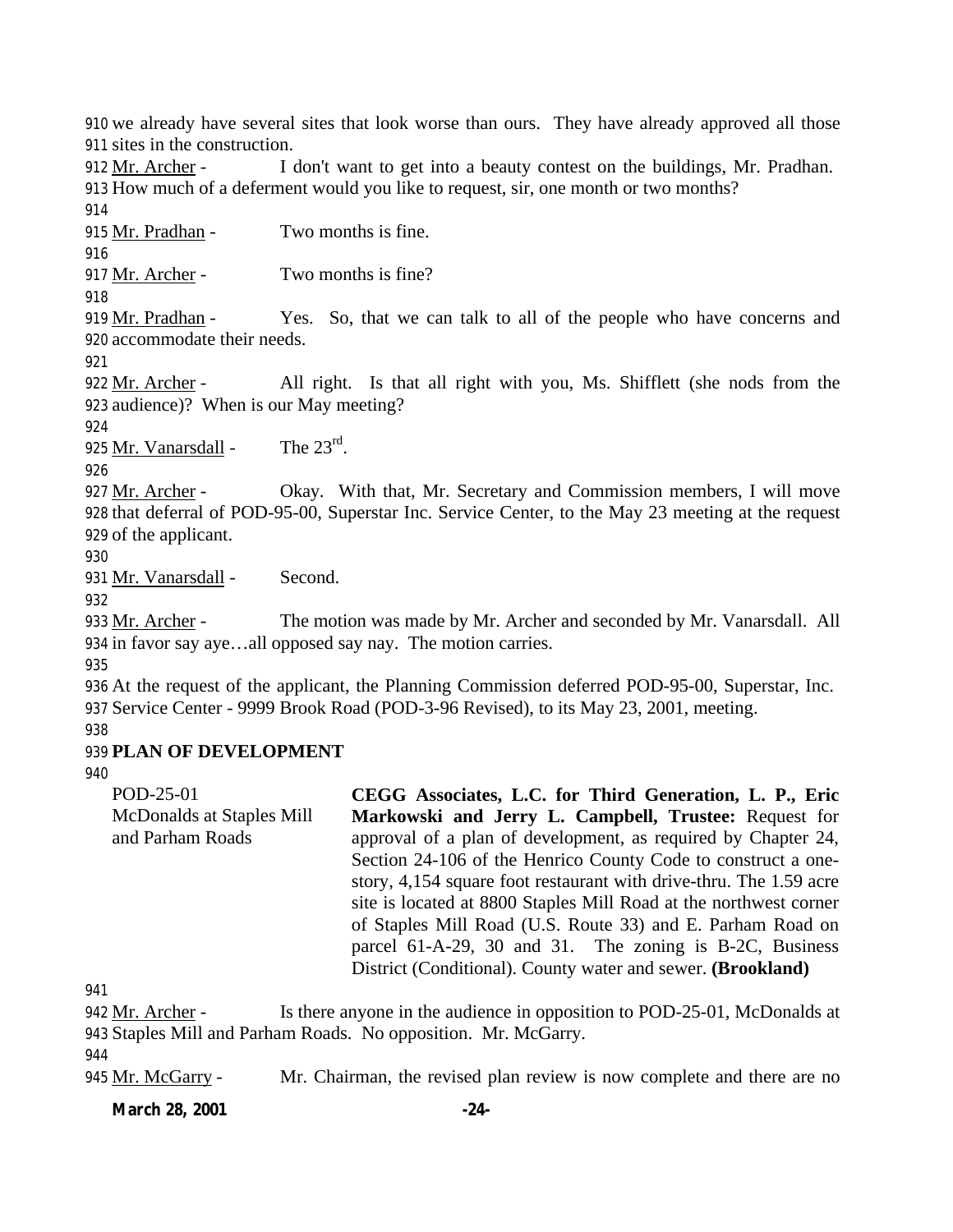issues. Staff can recommend approval of this with the standard conditions plus No. 9 amended and Nos. 23 through 33. 948 Mr. Archer - No issues. That's very refreshing. 950 Mr. Vanarsdall - I don't see Ms. Freye. Is she not going to be here? Mr. McGarry - The representative from McDonald's is here. Mr. Vanarsdall - Oh. I have a couple of questions. One came up recently. Mr. Archer - Would the applicant come forward please. Mr. Markowski - I'm Eric Markowski with McDonald's Corporation. 960 Mr. Vanarsdall - Eric, let me ask you a question. Do you know where the electrical boxes are going to be on this building? Mr. Markowski - They will be on the north side typically on the very rear of the building. That would be a stainless steel CT cabinet with one of those round glass meter boxes that you typically see. 967 Mr. Vanarsdall - Would it be screened in any way? 969 Mr. Markowski - Yes, sir, we intend to heavily landscape this site. 971 Mr. Vanarsdall - And on the screening of the dumpster do you know what the doors are made of? Mr. Markowski - They are wooden doors on steel big steel brackets and then it would be a brick six-foot-high trash enclosure to match the building. 977 Mr. Vanarsdall - Those are all of the questions that I have unless someone else have a question. 980 Mr. Archer - All right, thank you, Mr. Vanarsdall. 982 Mr. Vanarsdall - I understand they made a change on the outdoor eating, outdoor dining. 984 Mr. Markowski - Yes, sir. What the operator of the store wanted to do was have the ability to put some brick pavers out in front of the store on the building pad so that she could put some outside dining tables out there in the event that she has a very heavy lunch crowd. She feels that from this municipal area here that hopefully a lot people will come there for lunch and would like to enjoy dining outdoors. 

Mr. Vanarsdall - I heard some of the other McDonald's are doing that.

**March 28, 2001 -25-**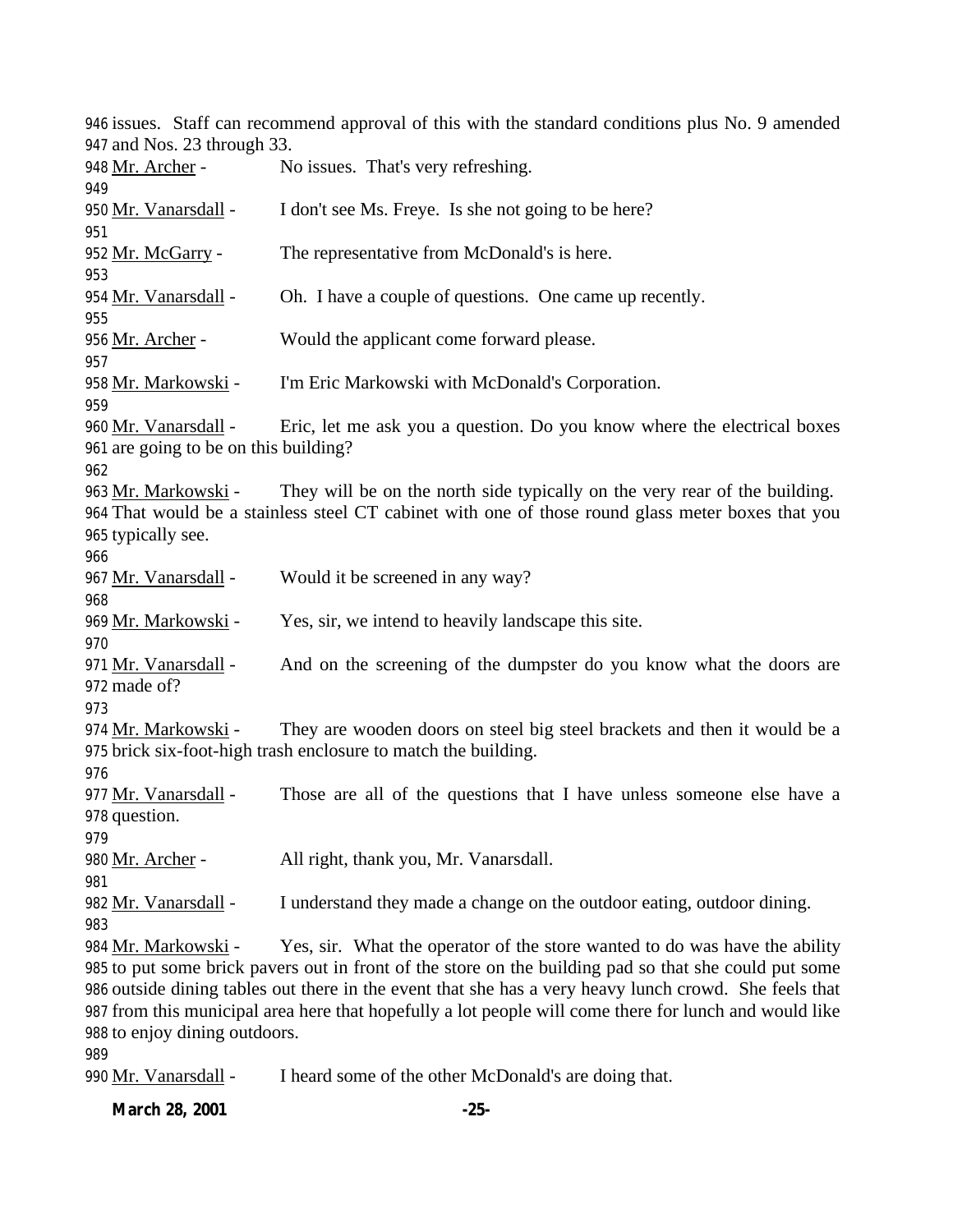Mr. Markowski - It's rare. Mr. Vanarsdall - I know that they used to have them. Thank you. 995 Mr. Archer - Mr. Secretary, do you have a question? 

 Mr. Marlles - Yes, sir. I just want to remind the applicant and Mr. Vanarsdall that outdoor dining does require a provisional use permit in that zone, which is also approved by this Board and by the Board of Supervisors. So, staff can talk to you about that later, but I just wanted to make you aware of that.

 Mr. Vanarsdall - I knew that but I wasn't in on this when we were gone. That's the reason why I'm asking the questions. I understand from Ted that there were…. Well I probably don't understand what he did tell me. It seems like they were just going to reduce the building a bit…. 

 $Mr. Markowski$  - The building had initially been proposed to be 12 feet longer than it is. The operator, Sue (Durlick?), had decided that she felt like that was to large and that we would go ahead and reduce the dining area, the inside dining by 12 feet. And we had approached the Planning Department with perhaps putting this outside dining on the front and they told us to go back to the Supervisor and ask if that was acceptable with him and he gave us a verbal okay and we presented that to the Planning Department.

 Mr. Vanarsdall - Mr. Marlles, do you think this needs a regular use permit for outdoor dining?

 Mr. Marlles - Well, outdoor dining, and this is the first that I've heard about that, Mr. Vanarsdall. It is my understanding that it does require a PUP in this district.

 Mr. Vanarsdall - That's what I thought every other time but I really wasn't up on this either. So, should I hold this up?

1022 Mr. Marlles - I don't think it is necessary to hold this POD up but it is something that is a procedure that you will have to go through… It doesn't sound like there would be a problem with the approval but it is something that is required in this district.

 Mr. Markowski - With this POD we are simply showing the impervious area out in front that would need to be there in order to have outside dining, but we are not asking permission to do that at this time. We simple want to have the provision there in the event she determines she will do this in the future.

 Mr. Vanarsdall - So, you know now that when she does plan to do that she will need a provisional use permit?

 Mr. Markowski - Yes, sir. 

**March 28, 2001 -26-**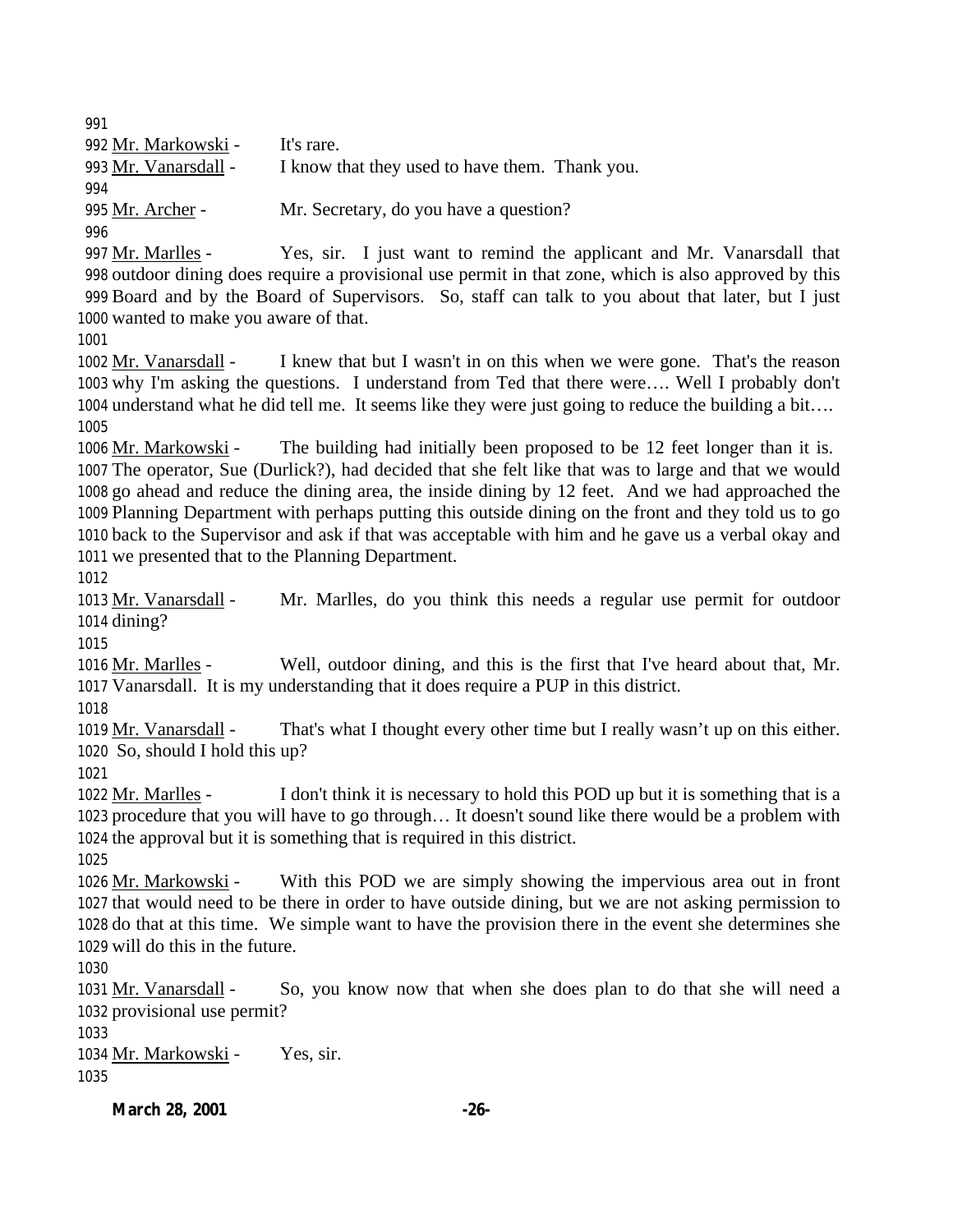1036 Mr. Kaechele - As I recall, during the rezoning of this property there was discussion of a children play area also. Has that been eliminated from this plan? Mr. Markowski - It's never been proposed. 1040 Mr. Kaechele - It has not? Mr. Markowski - No, sir. Mr. Kaechele - Inside? 1046 Mr. Markowski - No, sir. Ms. Dwyer - What kind of canopy would be over the patio? Would that be a permanent one? Mr. Markowski - No canopy. I think she was just planning to have something upscale, you've seen the umbrellas. 1054 Ms. Dwyer - The plan says proposed canopy for patio. 1056 Mr. Markowski - There is what would almost look like a vestibule out there that's proposed on the architectural plan but it's not for the outdoor dining. It's simply to give an architectural affect. Ms. Dwyer - So when it says proposed canopy and patio for outdoor dining that's… Mr. Markowski - If it says outdoor canopy for the dining then that's an error. We would not propose a canopy. 1065 Ms. Dwyer - Okay. But, it might be nice. 1067 Mr. Markowski - When she comes in with the request for the exterior dining, we will attack it then. 1070 Mr. Archer - All right. Are there any further questions? Mr. Vanarsdall - Thank you. Mr. Markowski - Thank you. Ms. Dwyer - Do you want to eliminate that comment on the plan about the canopy? 1078 Mr. Vanarsdall - Yes, that should be deleted. Mr. Marlles - Mr. Vanarsdall, Mr. Silber, just mentioned that to Mr. McGarry that that

**March 28, 2001 -27-**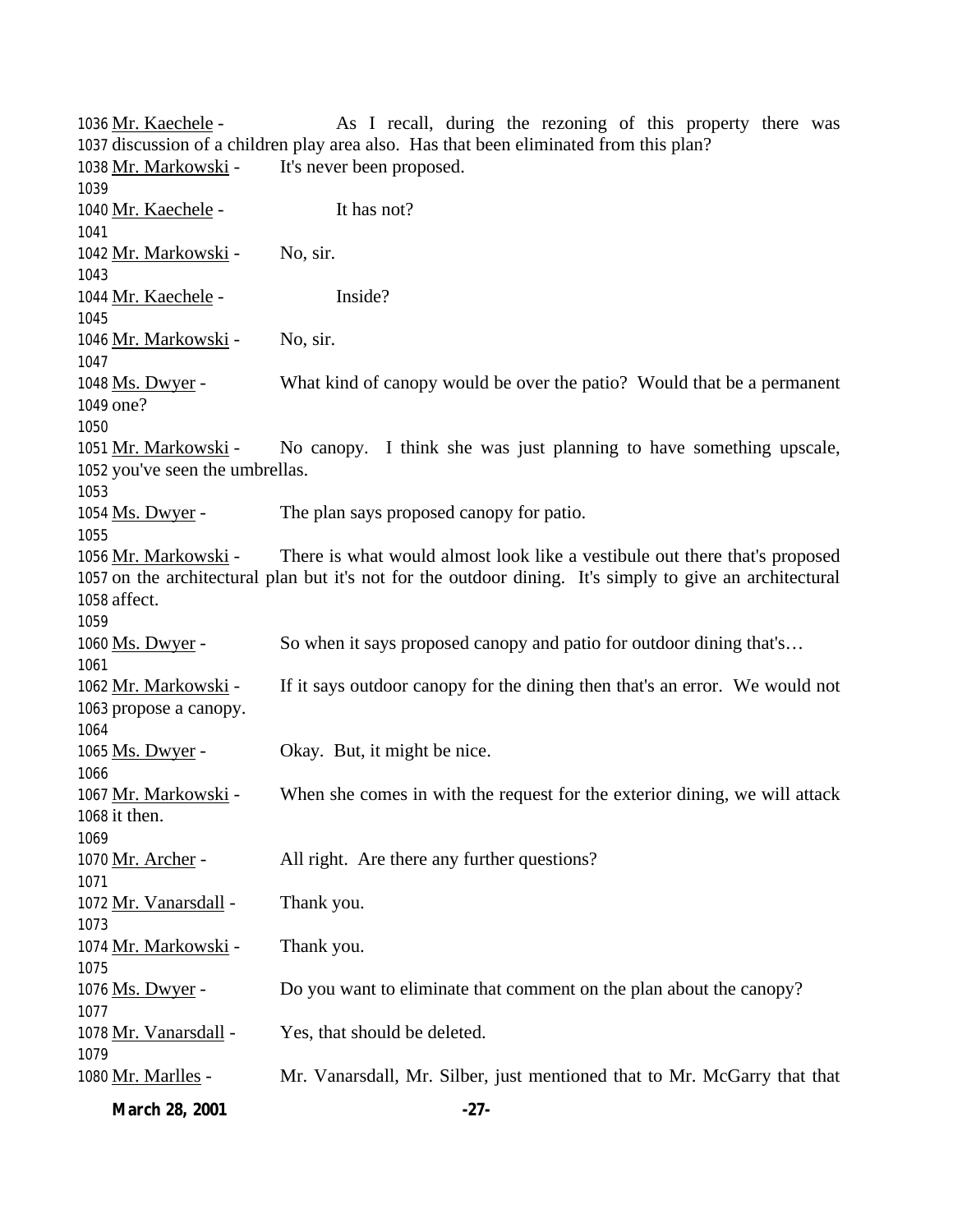plan should be annotated regarding the canopy. That will be taking care of on the plan. 

 Mr. Vanarsdall - All right. I move that POD-25-01, McDonalds at Staples Mill and Parham Roads, be approved with the annotations on the plan, the standard conditions for developments of this type, No. 9 amended and added conditions Nos. 23 through 33 and I would like to delete on the plan the annotation that says "Proposed canopy and patio for outdoor seating" which means we are not approving a patio or anything about it or outdoor dining or the canopy on this POD. And also I want to make a notation that the applicant stated that the electrical boxes will be screened and I'm assuming it will be an addition to landscaping. And also the doors on the dumpster are opaque. That's the end of my motion.

Ms. Dwyer - Second.

 Mr. Archer - The motion was made by Mr. Vanarsdall and seconded by Ms. Dwyer. All in favor say aye…all opposed say nay. The motion carries.

 The Planning Commission approved POD-25-01, McDonalds at Staples Mill and Parham Roads, subject to the standard conditions attached to these minutes for developments of this type, the annotations on the plans and the following additional conditions.

 9. **AMENDED** - A detailed landscaping plan shall be submitted to the Planning Office for review and Planning Commission approval prior to the issuance of any occupancy permits

 23. The developer shall provide fire hydrants as required by the Department of Public Utilities and Division of Fire.

 24. Any necessary off-site drainage and/or water and sewer easements must be obtained in a form acceptable to the County Attorney prior to final approval of the construction plans.

 25. Deviations from County standards for pavement, curb or curb and gutter design shall be approved by the County Engineer prior to final approval of the construction plans by the Department of Public Works.

 26. Insurance Services Office (ISO) calculations must be included with the plans and approved by the Department of Public Utilities prior to the issuance of a building permit.

 27. Approval of the construction plans by the Department of Public Works does not establish the curb and gutter elevations along the Henrico County maintained right-of-way. The elevations will be set by Henrico County.

 28. Approval of the construction plans by the Department of Public Works does not establish the curb and gutter elevations along the Virginia Department of Transportation maintained right-of-way. The elevations will be set by the contractor and approved by the Virginia Department of Transportation.

 29. The right-of-way for widening of E. Parham Road as shown on approved plans shall be dedicated to the County prior to any occupancy permits being issued. The right-of-way dedication plat and any other required information shall be submitted to the County Real Property Agent at least sixty (60) days prior to requesting occupancy permits.

30. The entrances and drainage facilities on Staples Mill Road (U.S. Route 33) shall be

approved by the Virginia Department of Transportation and the County.

31. A notice of completion form, certifying that the requirements of the Virginia Department

**March 28, 2001 -28-**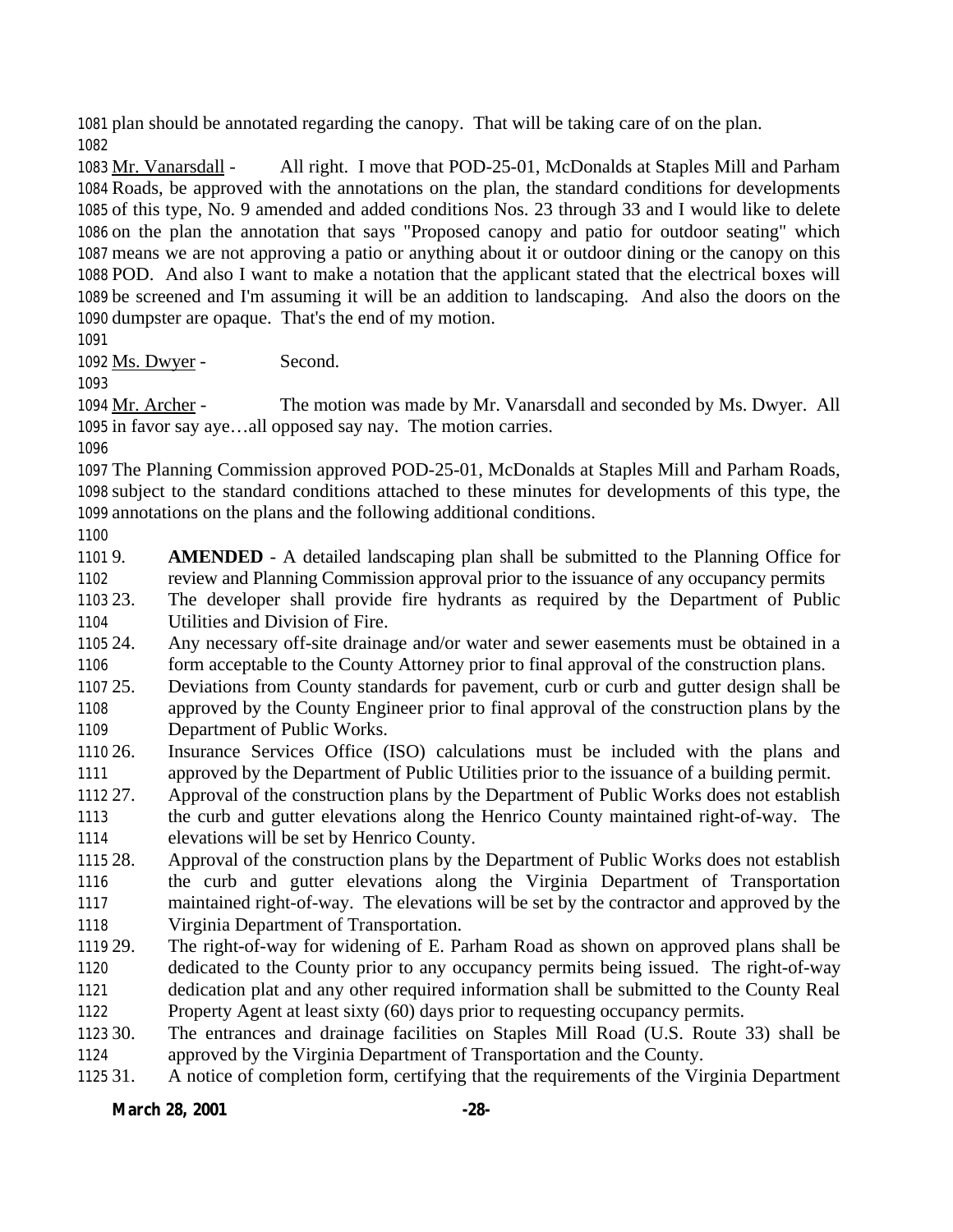of Transportation entrances permit have been completed, shall be submitted to the Planning Office prior to any occupancy permits being issued.

 32. The proffers approved as a part of zoning case C-36C-00 shall be incorporated in this approval.

 33. In the event of any traffic backup which blocks the public right-of-way as a result of congestion caused by the drive-up delivery facilities, the owner/occupant shall close the drive-up delivery facilities until a solution can be designed to prevent traffic backup.

 Mr. Archer - To the members of the audience, I think I may have erroneously stated that the Mount Olive case would be moved to the end of the agenda, I meant to say that it would be moved to its regular spot on the agenda. So, Mr. Secretary.

## **CONTINUATION FROM PAGE 7**

#### 

## **PLAN OF DEVELOPMENT & MASTER PLAN (Deferred from the February 28, 2001, Meeting)**

POD-21-01 Mount Olive Baptist Church 8775 Mount Olive Avenue off Mountain Road **Michael E. Doczi & Associates, PLLC for Mount Olive Baptist Church:** Request for approval of a plan of development and master plan, as required by Chapter 24, Section 24-106 of the Henrico County Code to construct a one-story, 800 seat sanctuary church expansion. The 8.1966 acre site is located at 8775 Mount Olive Avenue on parcels 52-A-74A, 72 and part of 75. The zoning is R-3, One-Family Residence District and A-1, Agricultural District. County water and sewer. **(Fairfield)**

 Mr. Marlles - Mr. Chairman, before Mr. McGarry updates us on the outstanding issue regarding drainage, I would just like to remind the Commission that this is an item that is handled by the Public Works Department as part of the approval of the more detailed construction plans. So, Mr. McGarry is available for the staff report.

 Mr. McGarry - The opposition is still out in the hallway and I don't know if that is good or bad. The staff has reviewed the revised plan and that is complete and there are no outstanding issues on this either. Staff can recommend approval subject to the standard conditions for developments of this type and conditions Nos. 23 through 28.

1154 Mr. Archer - Mr. McGarry, are you aware of Mr. Davis' opposition, exactly what he was referring to?

 Mr. McGarry - He was looking for assurance that the development of the site was not going to increase the runoff onto his property. And there is a detention pond for 50/10 detention that will hold the water back so that it would release across into a normal channel at the pre- construction rate. So, he should be protected. I think he needed to be convinced of that. 

1162 Mr. Archer - But in any event, just so that everybody would be clear on what we are

**March 28, 2001 -29-**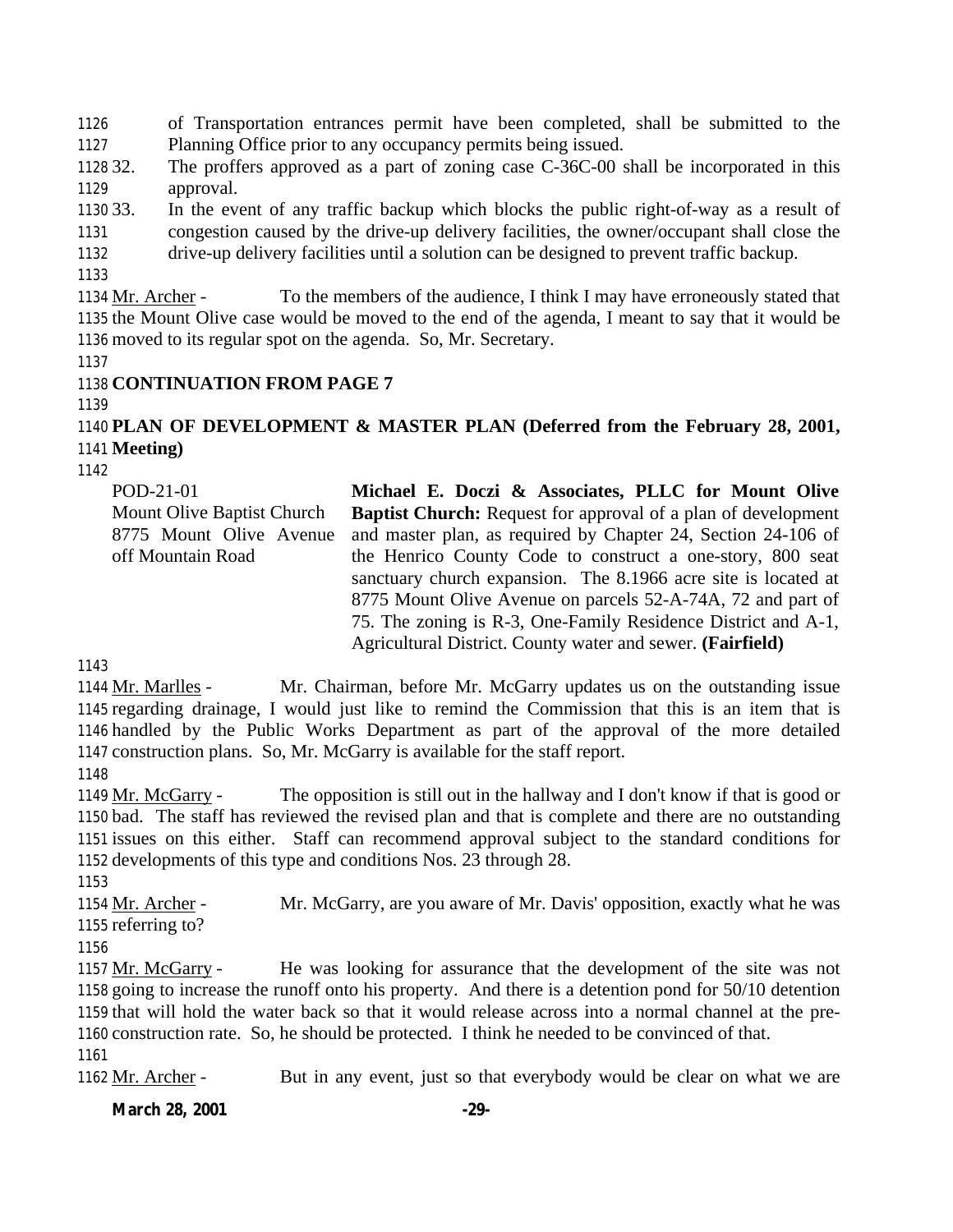saying, Mr. Secretary. You are saying then that of Public Utilities or Works? Mr. Marlles - Public Works. Mr. Archer - Public Works has the responsibility for seeing that that does not occur. 1169 Mr. Marlles - Yes, sir. And Mr. McGarry just recited what the drainage standard was. Mr. Archer- Okay. So, then if that standard is met then Mr. Davis should be protected, correct? Mr. Marlles - Yes, sir. 1176 Ms. Dwyer - Did we explain the standard? You said 50/10. Could you explain what that means? 1179 Mr. McGarry - I think I can do it. The Public Works standard is designed to take up to a 50-year storm and release the water off the site at a 10-year storm rate, nothing more significant than a 10-year rate. 1183 Ms. Dwyer - So, when we say 50 or more we mean the biggest storm that one would expect over a 50-year period, which would be a large storm. Mr. McGarry - A very large storm should release at a 10-year rate, which is a typical thunderstorm rate. Ms. Dwyer - And a 10-year storm would be a much smaller storm so you are designing it so that the pond will hold the water from a large storm…. 1192 Mr. McGarry - Hold the water from a storm and release it through a small pipe, which is what the controlling factor is to prevent the water running across Mr. Davis' property. Ms. Dwyer - As if it were a small storm? 1197 Mr. McGarry - That's correct. 1199 Mr. Archer - Mr. McGarry, Mr. Davis just came in. Sir, did you hear the explanation that we just gave of our answer to your concern? Mr. Davis - We were outside and we resolved the issues, and I have no opposition to it any more. Mr. McGarry - Thank you, Mr. Davis. 1207 Mr. Archer - Thank you, sir.

**March 28, 2001 -30-**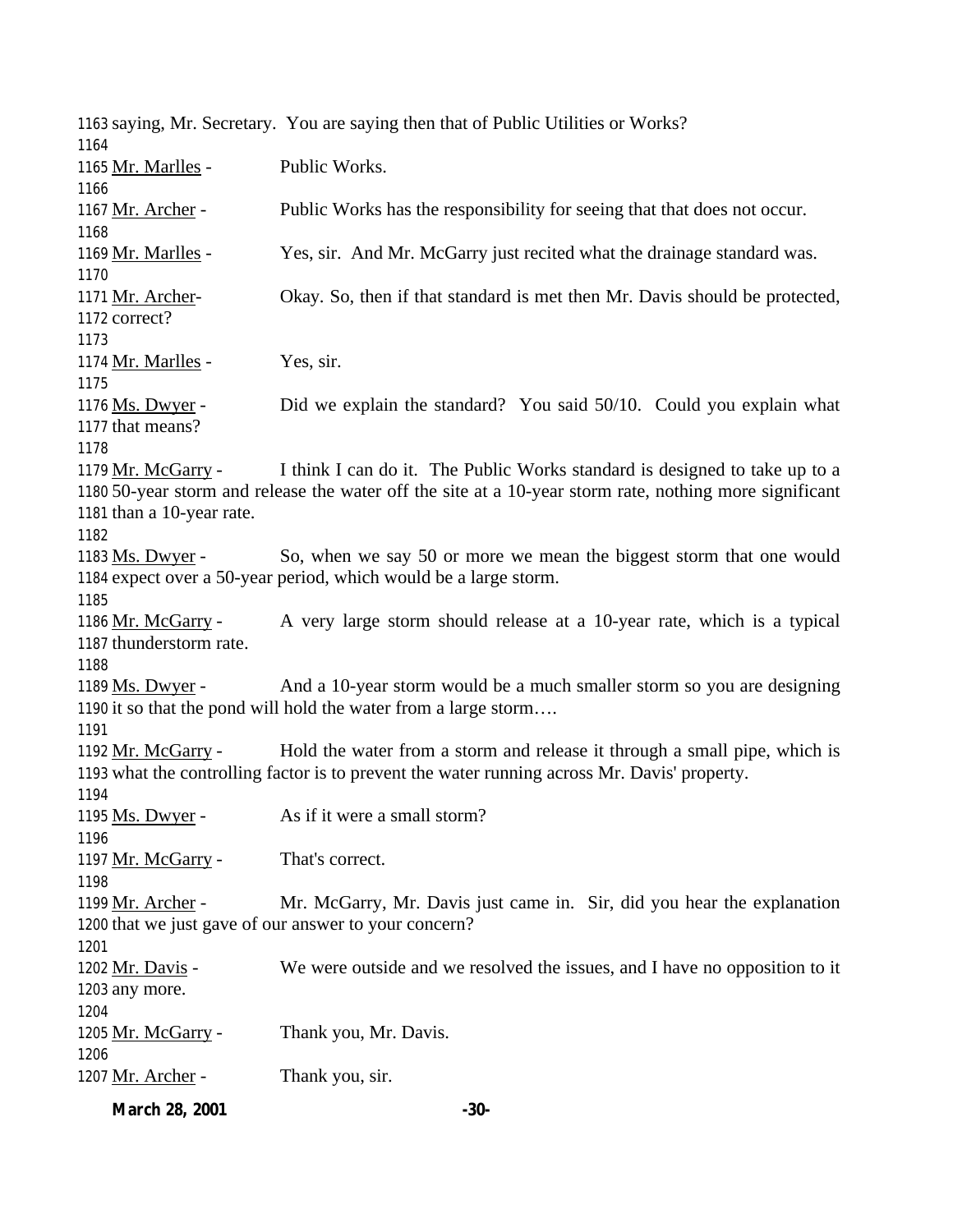1209 Mr. Davis - Thank you.

 Mr. Archer - All right. Are there any further questions? Being none, I move approval of POD-21-01, Mount Olive Baptist Church, subject to the staff recommendation, the standard conditions for developments of this type, and the additional conditions Nos. 23 through 28. 

Mr. Vanarsdall - Second.

 Mr. Archer - The motion was made by Mr. Archer and seconded by Mr. Vanarsdall. All in favor say aye…all opposed say nay. The motion carries.

 The Planning Commission approved POD-21-01 Mount Olive Baptist Church - 8775 Mount Olive Avenue off Mountain Road, subject to the standard conditions attached to these minutes for developments of this type, the annotations on the plan and the following additional conditions.

 23. The developer shall provide fire hydrants as required by the Department of Public Utilities and Division of Fire.

 24. Any necessary off-site drainage and/or water and sewer easements must be obtained in a form acceptable to the County Attorney prior to final approval of the construction plans.

 25. Deviations from County standards for pavement, curb or curb and gutter design shall be approved by the County Engineer prior to final approval of the construction plans by the Department of Public Works.

 26. Insurance Services Office (ISO) calculations must be included with the plans and approved by the Department of Public Utilities prior to the issuance of a building permit.

 27. Approval of the construction plans by the Department of Public Works does not establish the curb and gutter elevations along the Henrico County maintained right-of-way. The elevations will be set by Henrico County.

 28. The conceptual master plan, as submitted with this application, is for planning and information purposes only. All subsequent detailed plans of development and construction plans needed to implement this conceptual plan may be administratively reviewed and approved and shall be subject to all regulations in effect at the time such subsequent plans are submitted for review/approval.

 **PLAN OF DEVELOPMENT (Deferred from the February 28, 2001, Meeting)** 

POD-10-01 First Citizens Bank - W. Broad Street **Kimley-Horn & Associates, Inc. for Bon Secours - Richmond Health System and First Citizens Bank:** Request for approval of a plan of development, as required by Chapter 24, Section 24- 106 of the Henrico County Code to construct a two-story, 18,846 18,789 square foot bank with drive thru facilities and offices. The 3.69 acre site is located on the south line of W. Broad Street (U.S. Route 250), approximately 200 feet west of Lauderdale Drive on part of parcel 36-A-49. The zoning is B-2C, Business District (Conditional) and WBSO (West Broad Street Overlay)

**March 28, 2001 -31**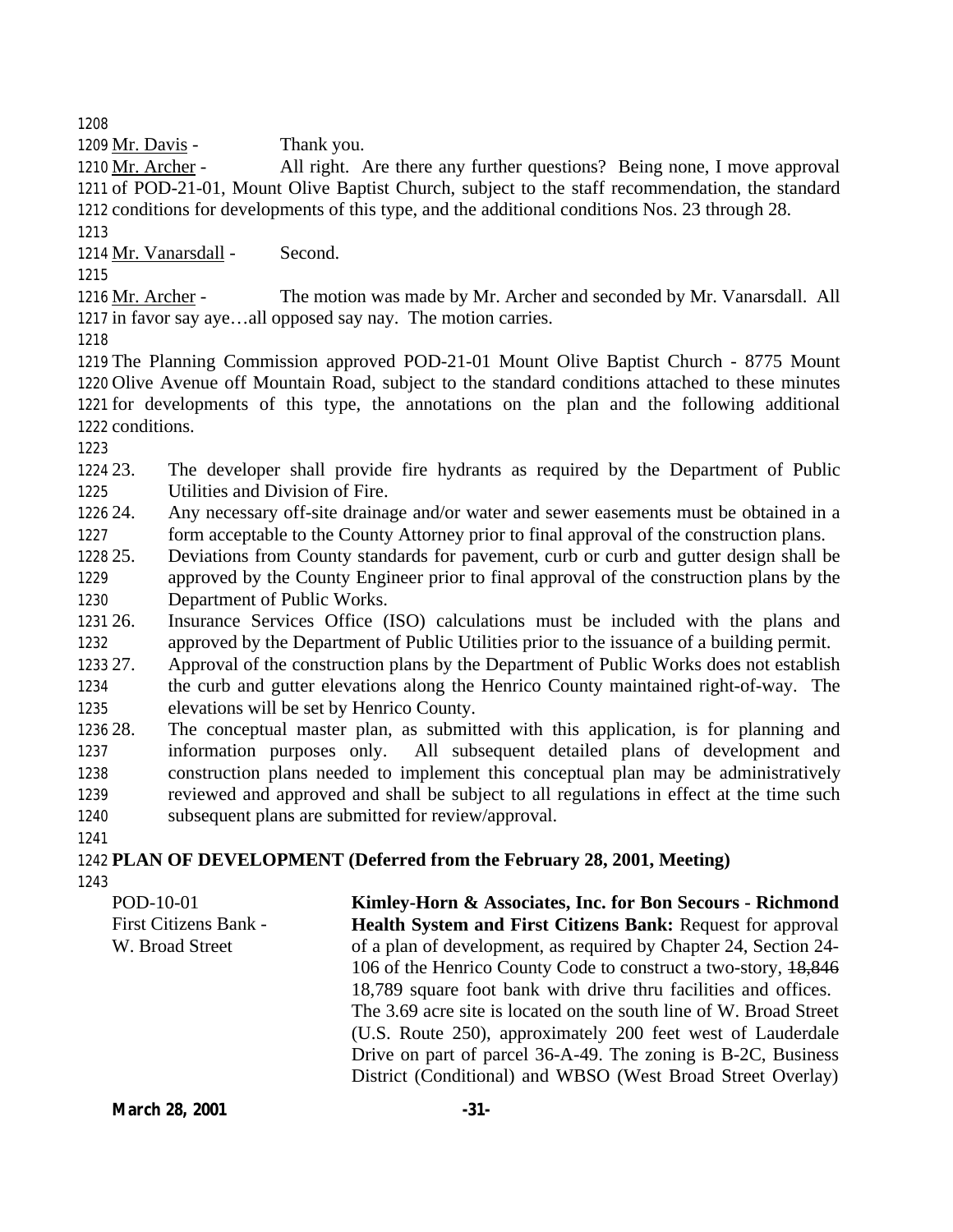#### District. County water and sewer. **(Three Chopt)**

#### 

Mr. Wilhite - This case was deferred last month by the applicant in order to give them

 more time to respond to the comments that staff had provided them. Primarily, they wanted to address the items that came from the CPTED planner in the Police Division because this is a bank facility and the planner did give quite a few comments on this. We do have revised architectural plans that are being handed out to you currently. They address many of the comments that Police provided to the applicant. This results in a slight drop in the building size and a footprint change from 18,846 to 18,789 square feet. Our largest visible change on the elevation is the elimination of the covered porch at the entrance on the west side of the building. This was requested by Police to give greater visibility to the entrance there. Also there was a removal of the exterior doors on the stairwells that face W. Broad Street. There were additional comments generated by Police on the revised architectural plans that have been forwarded back to the applicant. Most of these additional comments deal with the interior of the building and the applicant has indicated a willingness to work with Police up until the time of building permit approval. There are color renderings up on the screen available. I also have a sample board of materials that I can pass around. This building does represent the first structure being proposed on the west side of Lauderdale Drive within this development and with the proffers and guidelines under the Bon Secours project there would be a relationship with the future development to this building here. Also in your packet there is a revised site plan that addresses most of the staff concerns, concerning the parking layout. There is still some on-going discussion about the width of the drive isles through the canopy and also around the canopy for fire access. Both staff and the applicant are confident that this will be worked out by the time the construction plans have been signed. A specific Planning Commission approval will be necessary to allow for a drainage easement to be located within the 50-foot proffered buffer along W. Broad Street. And, also, for the aluminum column covers between the windows on the second floor of this structure. With that staff can recommend approval of these revised plan with the annotations on them, also the standard conditions and the additional conditions listed on your agenda. I'll be happy to answer any questions you would have.

| 1274 Mr. Archer -       | Thank you, Mr. Wilhite. Are there any questions of Mr. Wilhite from the                           |
|-------------------------|---------------------------------------------------------------------------------------------------|
| 1275 Commission?        |                                                                                                   |
| 1276                    |                                                                                                   |
| 1277 Ms. Dwyer -        | It looks like the loop road is stubbing into the O-3 property.<br>Is that                         |
| 1278 correct?           |                                                                                                   |
| 1279                    |                                                                                                   |
| 1280 Mr. Wilhite -      | The property to the south? The loop road was approved last month under                            |
| 1281 POD-8-01.          |                                                                                                   |
| 1282                    |                                                                                                   |
| 1283 Ms. Dwyer -        | I'm looking at the loop road, I guess, on the western side of Broad Street,                       |
| 1284 on the other side. |                                                                                                   |
| 1285                    |                                                                                                   |
| 1286 Mr. Wilhite -      | You can see on your map that it will continue along the southern edge of                          |
|                         | 1287 this parcel and curve around and then eventually intersect back with Lauderdale Drive at its |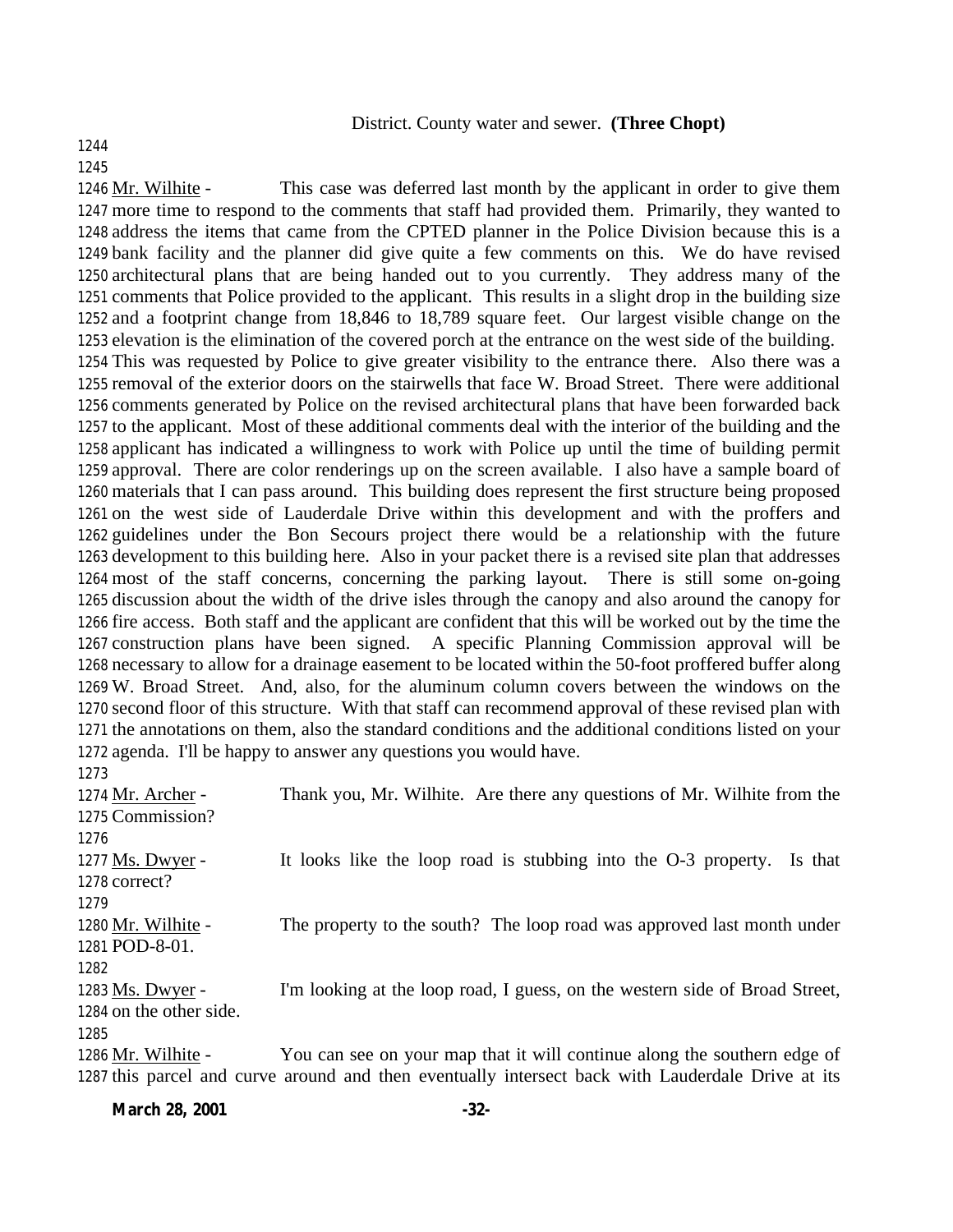1288 intersection with Three Chopt Road.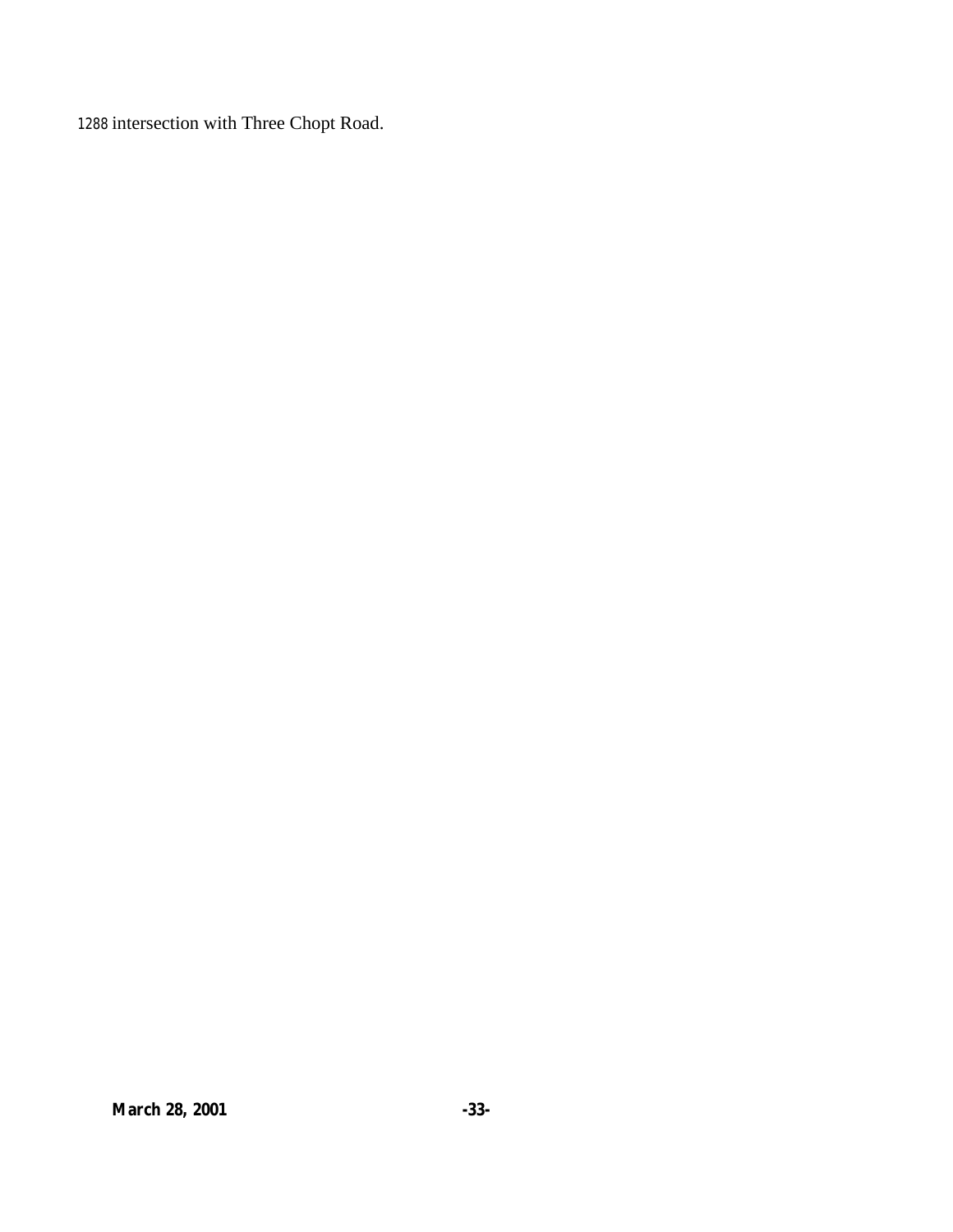1289 Ms. Dwyer But does it also go straight along the, what looks like, the property line there? Mr. Wilhite - It would follow the zoning line with the case. The zoning line is centered over the, the zoning change from B-2C to the O-3C. 1295 Ms. Dwyer - At the top of the graphic here it look likes there a road that goes from Broad Street, straight back to the O-3 without curving. Mr. Wilhite - On the west side of the building? 1300 Ms. Dwyer - Yes. Mr. Wilhite - Yes, once again, that was approved with the last POD last month. Ms. Dwyer - And does that stub into the O-3 and that will connect to the O-3 property? Mr. Wilhite - Yes. That would be a continuation of the loop road around what would be the main Bon Secours' building, the main building on the project. 1309 Ms. Dwyer - Will that be the main access for the O-3 parcel to Broad or will Lauderdale be…. Mr. Pike - My name is Charlie Pike and I'm with TIMMONS and we represent Bon Secours in the development of the property. So, to answer your question. It lines up on Broad Street with a crossover. That's the main reason it's on that end of the property to line up with the crossover. And it would be the access to the O-3 property from Broad Street. The main access to the project is anticipated to occur at the intersection of Three Chopt, back at the stop light, down Lauderdale Drive. That would be the focus of the main entrance into the property. But, this would be the Broad Street access. 1320 Ms. Dwyer - Okay. How large is that O-3 piece? How many acres is that? Mr. Pike - I can't answer that off the top of my head, Ms. Dwyer. I don't remember. Ms. Dwyer - In any event, that's probably not going to be the main entrance to Three Chopt and Lauderdale and then out to Broad. 1327 Mr. Pike - Three Chopt and Lauderdale is anticipated to be the main entrance. That's where a stop light will be. There won't be a stop light here, or it is not anticipated at this time. Ms. Dwyer - I was just wondering about the flow of traffic whether there would be a lot of traffic from the O-3 into this piece of Broad Street. It looks like it is too close to Lauderdale to have a light but did have the crossover.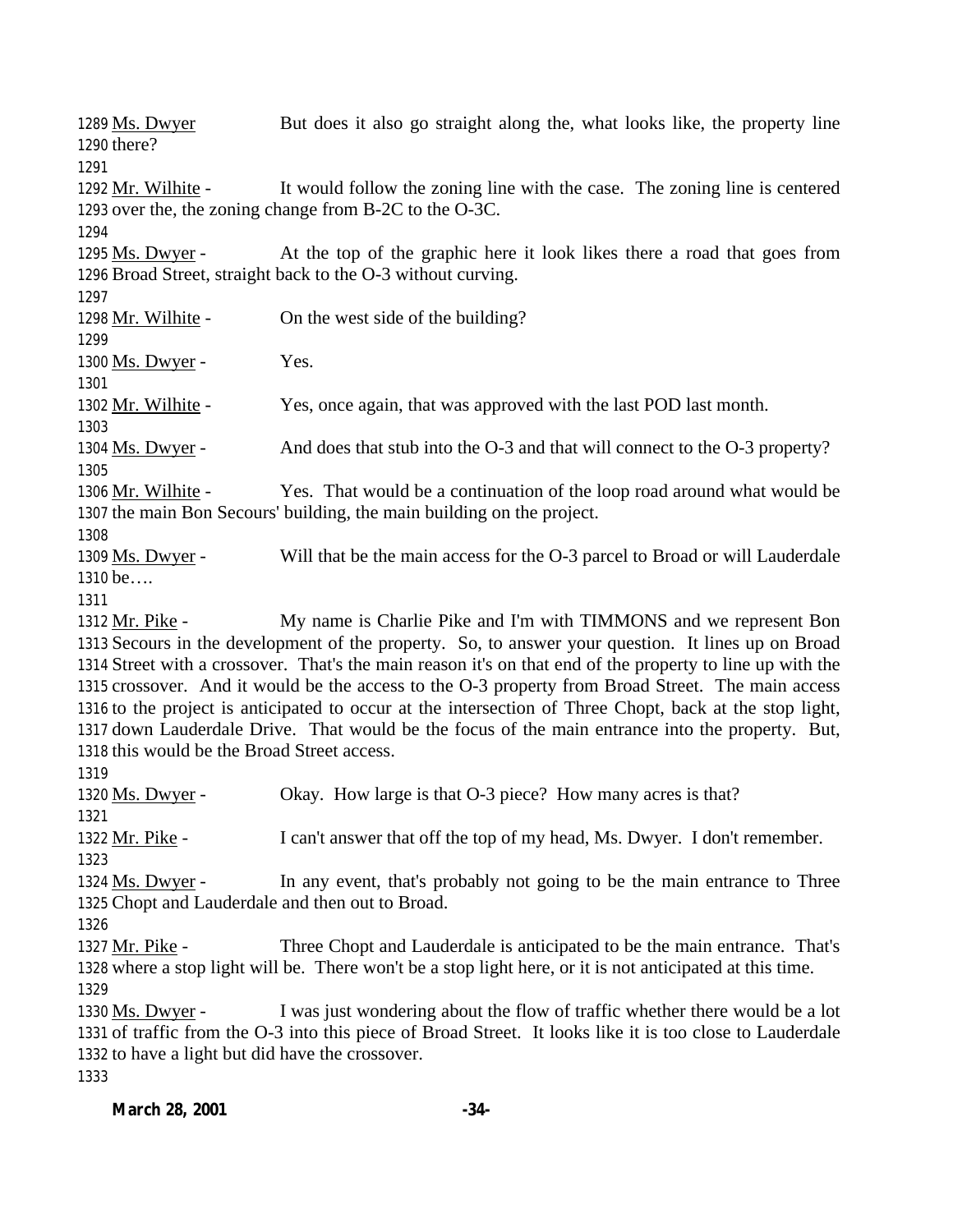Mr. Pike - Exactly. We don't anticipate there being a light there but it's basically part of a ring-road if you want to think about it as a ring-road that runs around what would be the hospital site for Bon Secours and then there are other uses on the peripheral outside edge of it. But the inside of that O-3 ring-road is anticipated to be parking lot and the hospital. At this point in time that's the master plan. It's about 30-35 acres, in that range. 1340 Mr. Archer - Thank you, Mr. Pike. Are there any further questions from the Commission for Mr. Wilhite? Mr. Kaechele - I have just one question. All of this site has similar architectural treatment from the master plan? Mr. Wilhite - Yes. It is covered by proffered conditions. There was a proffered rendering with the zoning case for the main Bon Secours building. There has been quite a bit of construction on the east side of Lauderdale Drive, and we have been working to make sure that's coordinated development. This is the first building on the west side of Lauderdale. Mr. Kaechele - Okay. Looking at your materials here, where will this coated stainless steel show up on the building? 1354 Mr. Wilhite - That will be on the roof. That's a standing seam roof. 1356 Mr. Kaechele - Okay. Now it is painted.... Mr. Wilhite - From what I understand from the architect that is a coating that keep the roof from oxidizing. It would end up being a light gray, which is the same type of color that's being used on the other side, on the roofs. Mr. Kaechele - Will it change color over time? The whole roof is a stainless type? 1364 Mr. Wilhite - That is what I understand from the architect, yes. Mr. Kaechele - That's it. Can you go back to the architectural view on the screen? 1368 Mr. Wilhite - Sure. 1370 Mr. Kaechele - I was just concerned that there might be some reflectivity off of those. 1373 Mr. Archer - Anyone else? Mr. Taylor - I have one question, Mr. Chairman, for Mr. Wilhite. And that is with regard to the aluminum columns and the drainage conditions. Are those items Nos. 33 and 34 or is there a separate addendum for those?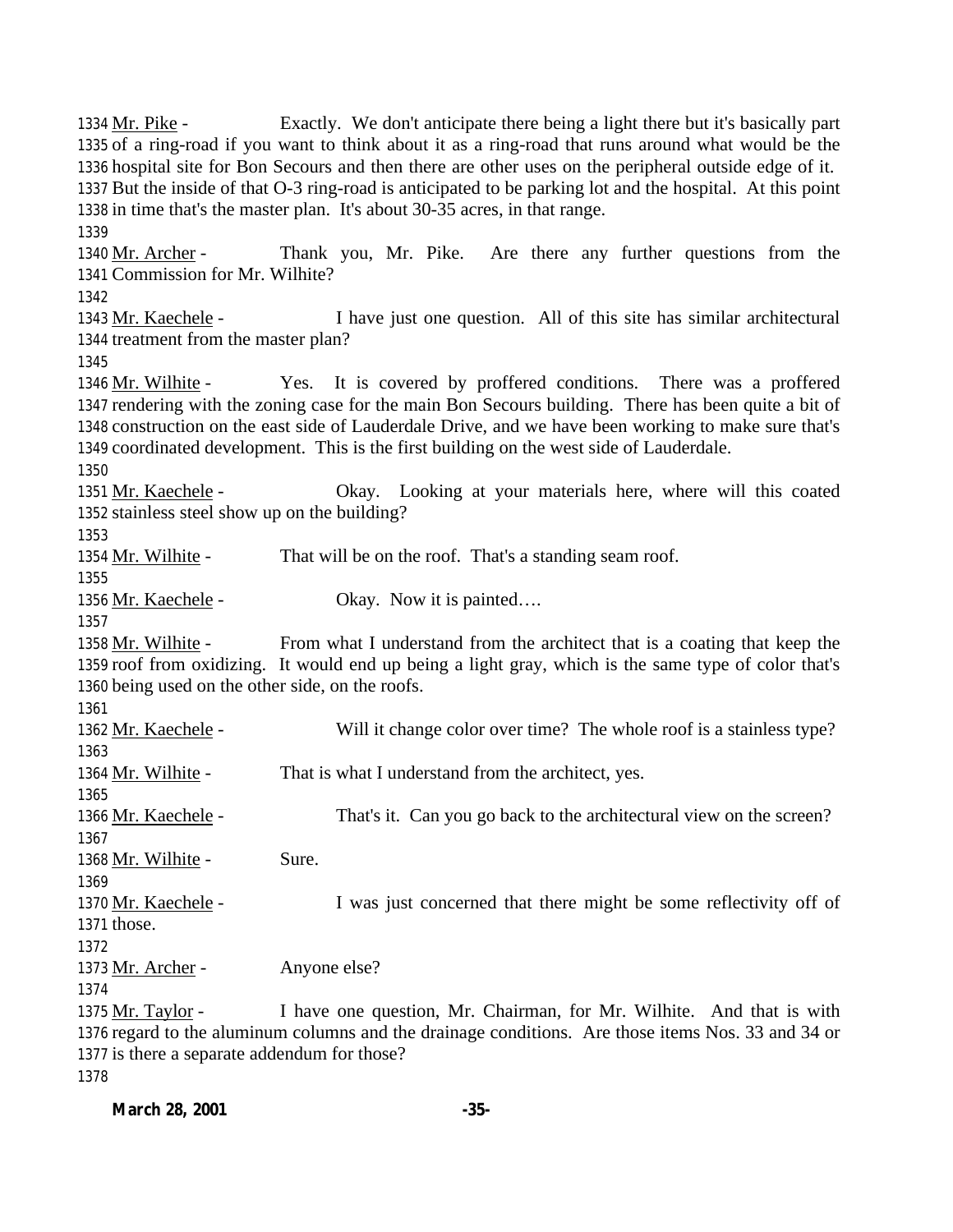1379 Mr. Wilhite - I'm sorry what was your question again, sir? Mr. Taylor - For the aluminum columns and the drainage condition, is there a separate addendum for those? 1383 Mr. Wilhite - The revised plan has been annotated to show those specific approvals being required for both the drainage easement within the buffer and also the architectural plans for the aluminum columns covers. Those are on the hand out plans. Mr. Archer - All right. Are there any further questions of Mr. Wilhite? Do you have anything else, Mr. Taylor? 1390 Mr. Taylor - No, sir. I just wanted to clarify those last two provisions. 1392 Mr. Archer - Do you need to hear from anybody else? Mr. Taylor - No, I don't believe so, unless anyone wants to make some comments, Mr. Chairman. 1397 Mr. Archer - Okay. Then I think we are ready for a motion. 1399 Mr. Taylor - Then I will move approval of POD-10-01, First Citizens Bank on W. Broad Street, subject to the standard conditions for developments of this type…. 1402 Mr. Archer - Mr. Taylor, hold on for one second. Is there opposition on this case? You do have opposition, sir? Mr. McDonough - It's not opposition as much as it is a question. Mr. Archer - I apologize. Would you come down please and state your name for the record? Thank you, Mr. Silber, for reminding me. 1410 Mr. McDonough - Good morning, my name is Mike McDonough and I live at 12067 Foxfield Circle. This is the property to the south of what would be the Bon Secours property. Just two items that I had a question on. The gentleman from TIMMONS mentioned Bon Secours in terms of a hospital. Our homeowners association had the understanding that it would be more of an assisted care living center. Is that not the case? And the loop road off of Broad, as it enters the access lane on the site plan appears to be awful short in terms of how that road would go through the property. And, again, it's not opposition it's just a question in my mind, and I also represent the board members of the Foxfield Association at Wellesley. Mr. Archer - Thank you, sir. Are there any questions for this gentleman before he takes his seat? Thank you. Mr. McDonough - Thank you, sir. 

**March 28, 2001 -36-**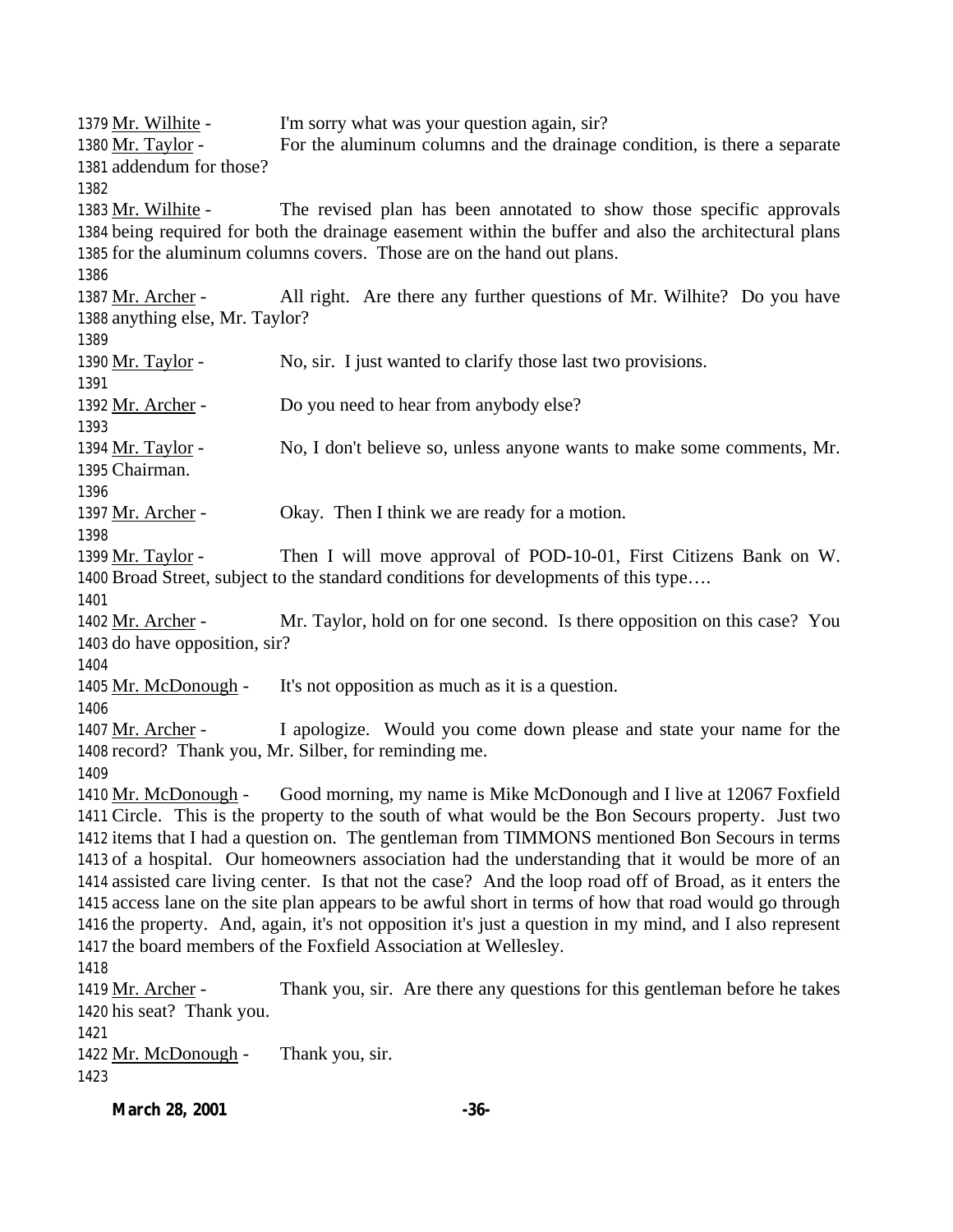1424 Mr. Taylor - I just want to make sure that that was handled. Mr. Chairman, there being no further opposition that I see….

Ms. Dwyer - Do we need to answer his questions any further?

Mr. Archer - Mr. Pike, can you try to answer his questions?

 Mr. Pike - In answer to the gentleman's question concerning the land uses projected onto the O-3 being excess of 30 acres, there are a number of uses, if you look at the master plan that was submitted. One was the assisted living is one of the issues. There are some medical office buildings projected to be built and a hospital. So, there will be a number of uses that were projected with the master plan that the Commission has seen during the zoning case and these types of things. So, yes, there is an extending living type of facility but there is also a hospital and some medical office buildings.

1439 Mr. Vanarsdall - But, don't they intend to put the hospital out there anyway?

 Mr. Pike - There is an intention to build a hospital in the future there. It's certainly set up for that, the master plan in the zoning is set up for that, yes. I have no idea when, but the master plan projected it at the zoning case did indicate that.

 Ms. Dwyer - And with regard to the loop road, maybe it should be clarified that this is only a portion of the loop road that's shown here.

 Mr. Pike - Yes, it's the first piece of the loop road that comes down. The anticipation now with the master plan is that everything south of that road would be parking lot and other uses associated with the hospital at this point on the north side of it.

 Mr. Taylor - Mr. Pike, what is the total area of this site, when it's fully developed, roughly?

1455 Mr. Pike - I believe, Mr. Taylor, it's got in excess of 40 acres on it, somewhere around 42 if I remember correctly.

1458 Mr. Taylor - Do you have with you today any kind of a master plan?

Mr. Pike - I don't, maybe Mr. Wilhite has a copy of that.

1462 Mr. Wilhite - Not with us here. The master plan was shown with POD-8-01, that was approved last month, but we do not have that currently here at the meeting.

1465 Ms. Dwyer - It's a separate case, in any event.

 Mr. Pike - I'll be glad to take the gentleman's name and address and try to get him a copy of it if that would be appropriate.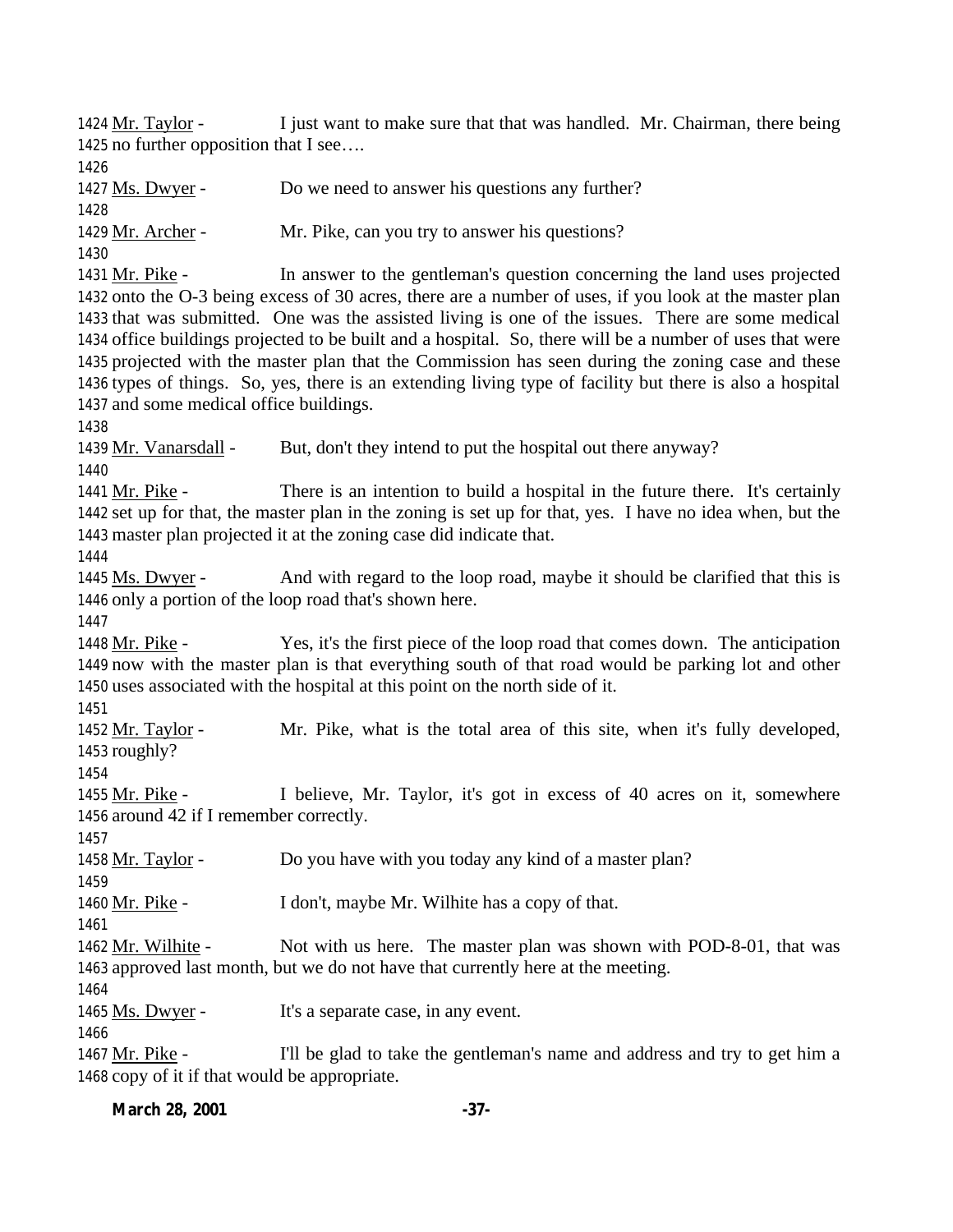1470 Mr. Taylor - I think that would be a good idea. Mr. Pike - Sir, if you would give me your address I will be glad to get that to you. Mr. McDonough - And let me say, again, I'm not sharing opposition. It was simply our understanding on that and I didn't realize that I'm probably behind the curb on the master plan for O-3C so that's not the question. My question on the loop road as it applies to Broad Street is, you had indicated that there would be a crossover there and I assume it's been approved and it works, it just looks like a short distance, that's all I'm saying. Mr. Taylor - I believe the crossover has been approved to the west, as I remember. Mr. McDonough - Do you have any idea the approximate distance between where the loop road comes off into the First Citizens property versus where the access road goes to Lauderdale? Is that 200 or 300 feet? 1486 Mr. Pike - From here back (making reference to the map)? Mr. McDonough - Yes. Mr. Pike - Oh, it's probably in excess of 400 to 600. That access does line up with an existing crossover, to my understanding. Mr. McDonough - Yes, that answers my question. Thank you, very much, again. Mr. Wilhite - Mr. Chairman, if the Commission wishes to, we can get the master plan from the Planning Office and have it back here in a few minutes, if you wish to see that. 1498 Mr. Archer - Do you think we need it Mr. Taylor? 1500 Mr. Taylor - Mr. Chairman, it might be a good idea if we get that just to share their common information with everyone here before we go ahead with this, if that doesn't hold up the procedure. Ms. Dwyer - I don't think it is a concern of the Commission, I think it was just a curiosity question by the citizen. Wouldn't it be easier if he would just go up to the Planning Office? Mr. Taylor - Right. It might be easier if Mr. Pike shares that directly with him. All right then lets go ahead with this project. Then, I think, Mr. Chairman, we are ready for a motion. 1512 Mr. Archer - Okay. We are ready.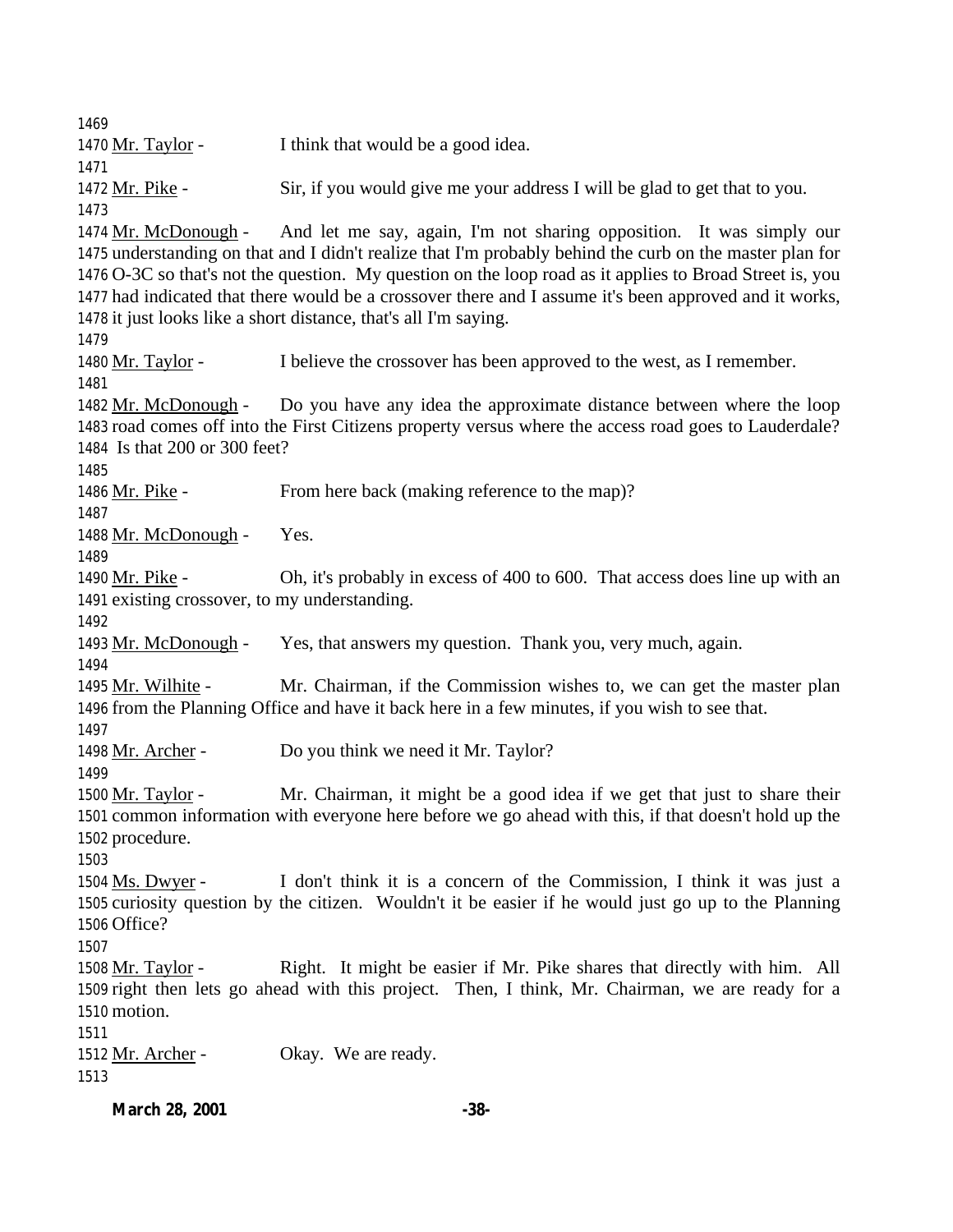Mr. Taylor - So, Mr. Chairman, I would remove approval of POD-10-01, First Citizens Bank on W. Broad Street, subject to the standard conditions for developments of this type, the annotations on the plan and that annotation is to include the specific areas for the easement through the buffer as shown on the plans and for the aluminum columns and conditions Nos. 23 through 32.

Mr. Vanarsdall - Second.

 Mr. Archer - The motion was made by Mr. Taylor and seconded by Mr. Vanarsdall. All in favor say aye…all opposed say nay. The motion carries.

 The Planning Commission approved POD-10-01, First Citizens Bank - W. Broad Street, subject to the standard conditions attached to these minutes for developments of this type, the annotations on the plan and the following additional conditions.

 23. The easements for drainage and utilities as shown on approved plans shall be granted to the County in a form acceptable to the County Attorney prior to any occupancy permits being issued. The easement plats and any other required information shall be submitted to the County Real Property Agent at least sixty (60) days prior to requesting occupancy permits.

 24. The developer shall provide fire hydrants as required by the Department of Public Utilities and Division of Fire.

 25. The proffers approved as a part of zoning case C-68C-95 shall be incorporated in this approval.

 26. Any necessary off-site drainage and/or water and sewer easements must be obtained in a form acceptable to the County Attorney prior to final approval of the construction plans.

 27. Deviations from County standards for pavement, curb or curb and gutter design shall be approved by the County Engineer prior to final approval of the construction plans by the Department of Public Works.

 28. In the event of any traffic backup which blocks the public right-of-way as a result of congestion caused by the drive-up teller facilities, the owner/occupant shall close the drive-up teller facilities until a solution can be designed to prevent traffic backup.

 29. Insurance Services Office (ISO) calculations must be included with the plans and approved by the Department of Public Utilities prior to the issuance of a building permit.

 30. Evidence of a joint ingress/egress and maintenance agreement must be submitted to the Planning Office and approved prior to issuance of a certificate of occupancy for this

 development. 31. The conceptual master plan, as submitted with this application, is for planning and

information purposes only.

 32. The access drive serving this project (submitted and approved under a separate plan of development) shall be completed prior to the issuance of a certificate of occupancy.

## **THE PLANNING COMMISSION TOOK A BREAK AT THIS TIME**

Mr. Archer - All right the Commission will reconvene. Mr. Secretary, where are we?

## **March 28, 2001 -39-**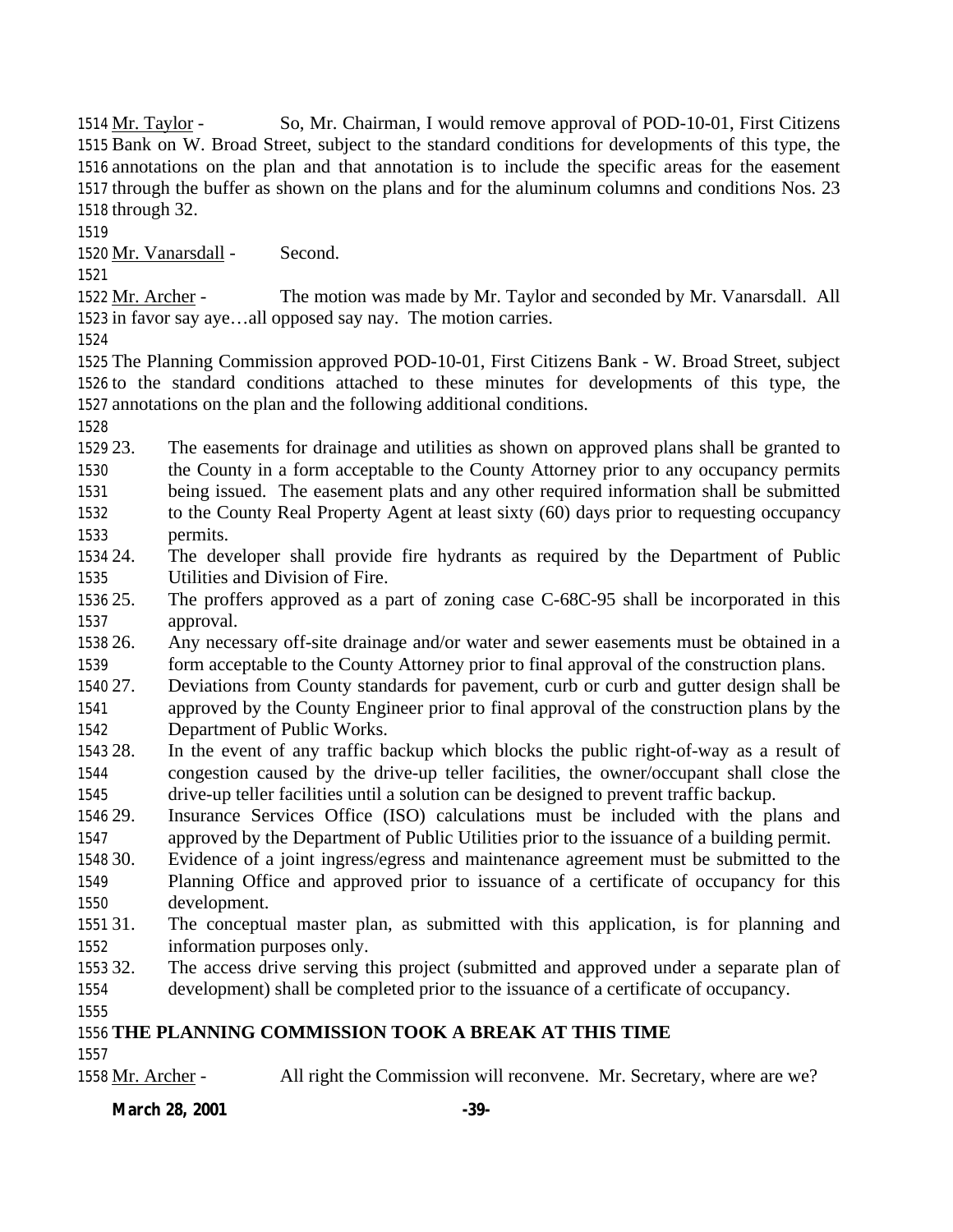1559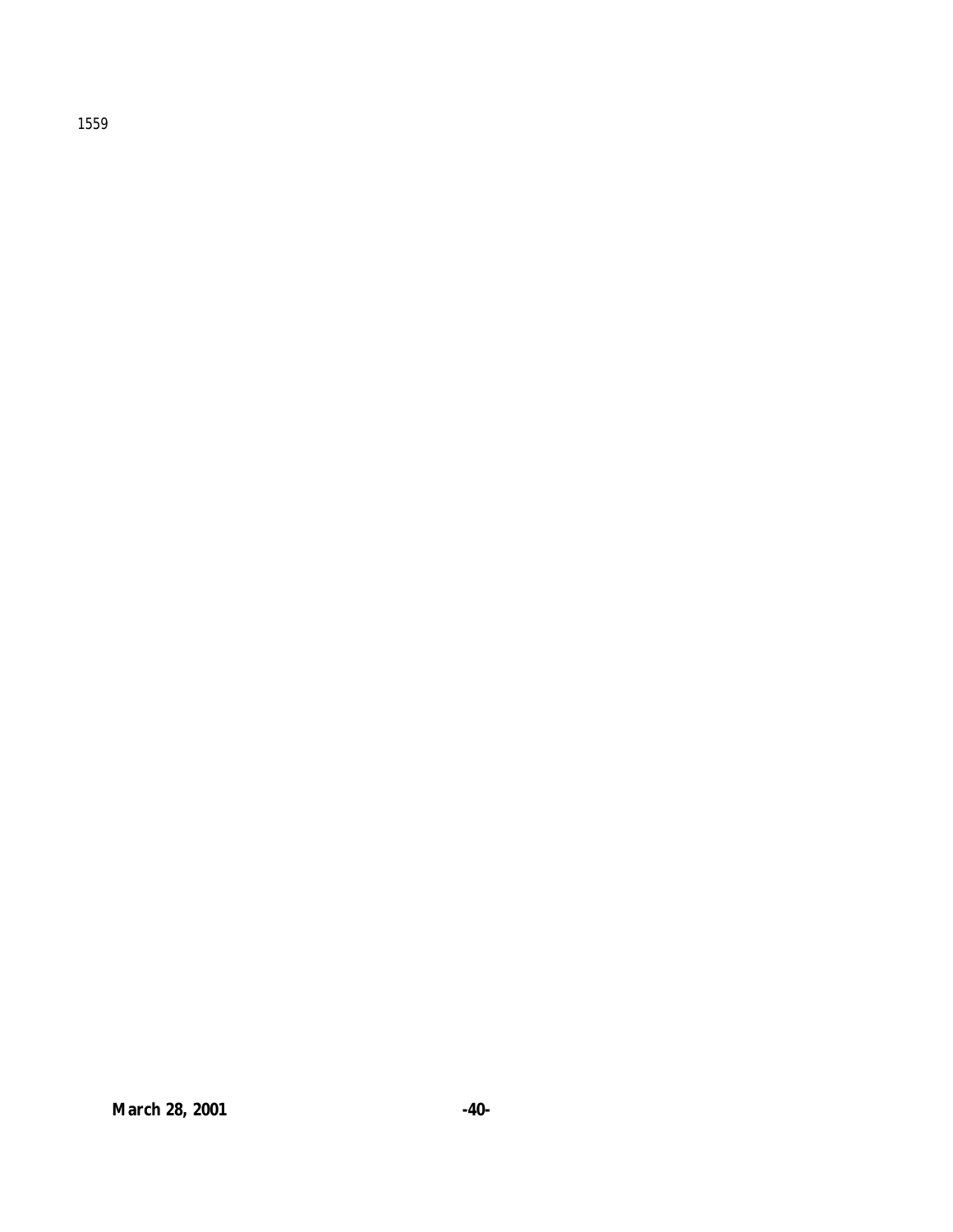#### **PLAN OF DEVELOPMENT (Deferred from the February 28, 2001, Meeting)**

| POD-14-01                 | TIMMONS for Mayland Investors, L.C. and Maypar                          |
|---------------------------|-------------------------------------------------------------------------|
| Mayland and Parham Office | <b>Associates, L.P.:</b> Request for approval of a plan of development, |
| Building - Parham Road    | as required by Chapter 24, Section 24-106 of the Henrico County         |
|                           | Code to construct a one-story, 103,000 square foot office               |
|                           | building. The 12.15 acre site is located approximately 60 feet          |
|                           | from the northeast corner of the intersection of Parham Road and        |
|                           | Mayland Drive and fronting 211 feet on Parham Road and 1,234            |
|                           | feet on Mayland Drive on parcel 69-A-78A. The zoning is O-2,            |
|                           | Office District. County water and sewer. (Three Chopt)                  |

1563 Mr. Archer - Is there anyone in the audience in opposition to POD14-01, Mayland and Parham Office Building? We have opposition. We will be with you in a moment. All right. Ms. Goggin.

 Ms. Goggin - The staff received a revised plan dated March 23, 2001, which is in your revised staff packet. The applicant has worked with Public Works, Public Utilities and the Planning staff to address the plan of development requirements and neighboring citizens concerns. There were two critical issues that concerned the staff at the original plan submission. The first was the possibility of the only new access for the site will be located on Mayland Drive and the second dealt with improvements along Mayland such as pavement widening, curb and gutter, and sidewalk installation. In your revised packet is a letter from an additional adjacent property owner. The applicant and staff has worked with this citizen as well as the others who have contacted this office about this plan of development to help facilitate traffic flow and minimize neighborhood impact. Staff believes that the applicant should try to share an existing entrance with the Parham 64 building located north of the site. This is shown as "Alternative Two" on the revised staff plan. I can also turn on the overhead for another view. If a shared entrance is not possible they should have an entrance on Parham Road as shown as "Alternative One," thus the only access points that would be approved with this plan of development are the existing entrance on Mayland Drive and a new one on Parham Road. An additional access onto Mayland across from Lawland Drive is proposed for the future. Revised condition No. 23 has been added to the conditions for approval to address both the need of the entrance and to allow for future public participation and input. I will be glad to try to address any questions the Commission may have about this project. Todd Eure from Traffic Engineering Design and Charlie Pike from TIMMONS is also here as well to answer questions.

 Mr. Archer - Thank you, Ms. Goggin. Are there any question of Ms. Goggin from the Commission? 1591 Mr. Taylor - Ms. Goggin, one thing we wanted to review here as to whether or not the neighbor to the Parham 64 was notified of this. Have they been contacted at all about the proposals by Mr. Pike?

1595 Ms. Goggin - Mr. Pike.

#### **March 28, 2001 -41-**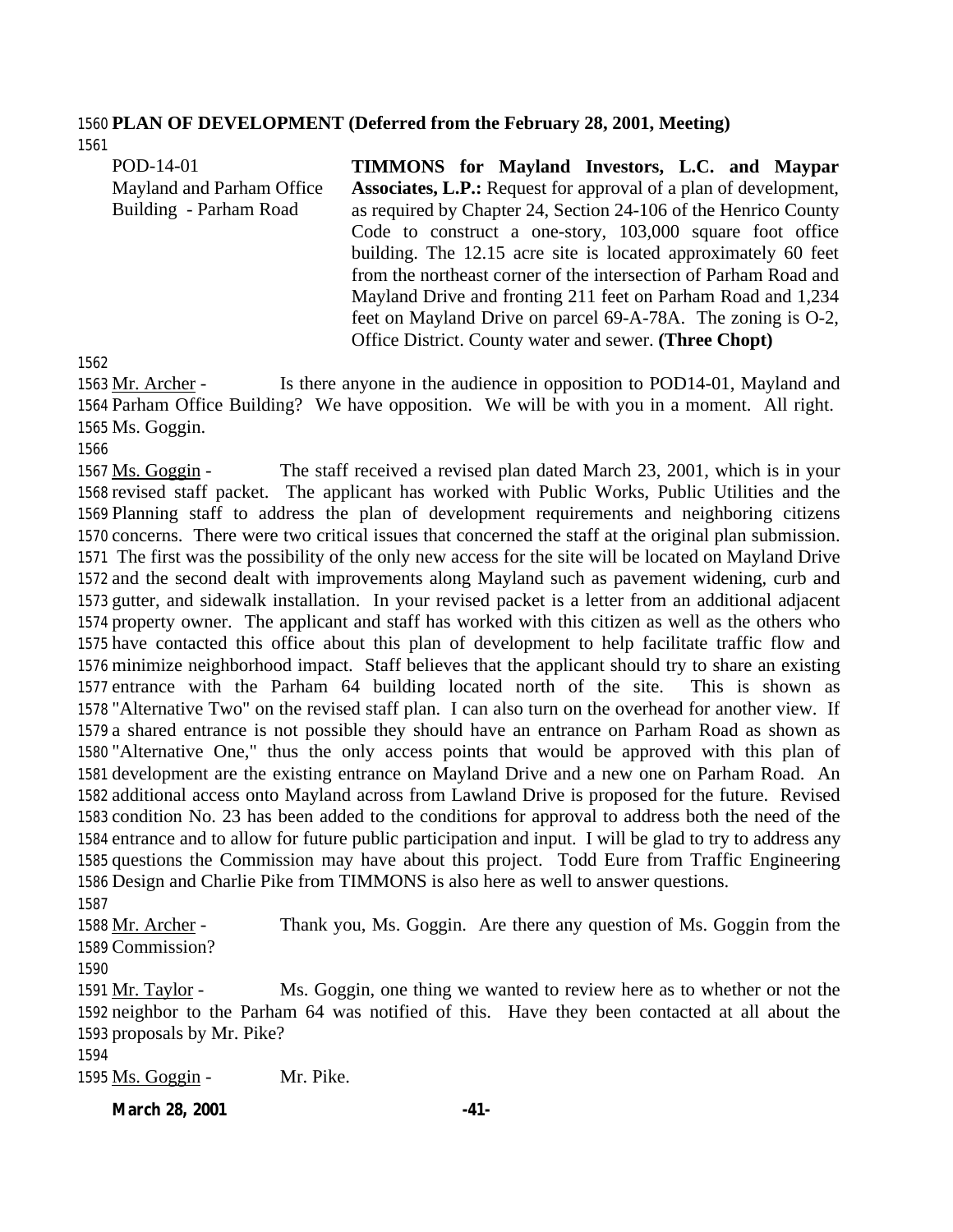1596 Mr. Pike - I know the developer of this particular parcel of the POD that we are doing today has had a relationship with the adjacent property. They are out of state, the ownership is out of state, it's a real estate investment by an out of state company. And I do know that they are in the process of trying to talk to them about the issue of the entrance and those issues I can't report to you today of the exact disposition of that conversation.

 1602 Mr. Taylor - That would be Alternative B? Mr. Pike - Yes, sir. Mr. Taylor - This is Alternative A basically. Mr. Pike - Yes, sir. And we understand that it is the County's desire and we will certainly follow up with our commitment to try to negotiate that with the adjacent property owner. 1612 Mr. Taylor - Thank you. 1614 Mr. Archer - Are there any further questions? 1616 Mr. Taylor - I think, Mr. Chairman, we have some opposition. Mr. Archer - Yes, we do have opposition. Mr. Secretary, do you want to briefly go over the time limit policy? 

 Mr. Marlles - Yes, sir. The opposition on the case has 10 minutes to present any concerns or issues you might have. That time does not include time answering questions from the Commission.

1625 Mr. Waldron - This isn't strict opposition this is just a concern that I have. My name is Ted Waldron. I'm the property owner directly behind to the east, I believe, of the property. My concern is with, I have two concerns, and one is the storm water condition. It has been explained to me that the storm water runoff has been design for, the system has been designed for the 50/10. Is that correct? And I'm satisfied with that explanation. The only concern that I have left is currently the rain water is not controlled as the stromwater runs through the Mayland intersection or the Mayland culvert. That is a concern that I've got to bring to the County's interest. The number two concern I have here is with the access to the property. Currently, we are looking at one access near the intersection of Parham and Mayland, which is an existing access. I'm okay with that but my problem is we are going to back up people back toward that intersection and force this additional intersection down at Lawland to be implemented in the near future, more likely the near future than the distant future. That brings up my complete concern here which is the traffic through this area through Mayland and Comet, which are consent cut- through traffic areas is not being handled by the County officers. It's not being handled through any traffic controls in that area. As a property owner there I found that… just this morning I almost got run over by somebody running about 50 mph down through Comet Drive. It's not

**March 28, 2001 -42-**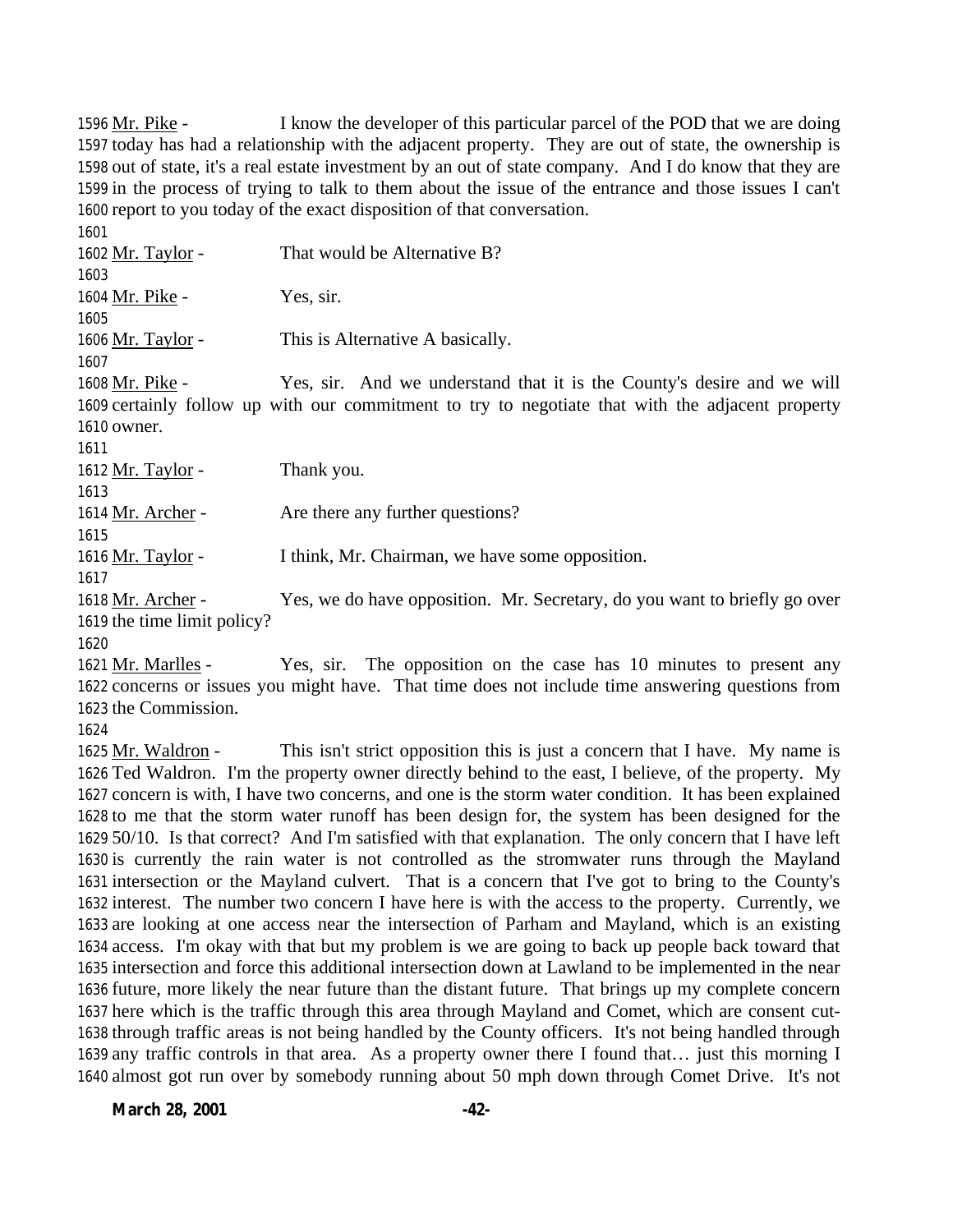being controlled presently, it's a headache, and if we put 520 more vehicles through there in the morning and in the evening, we will have a problem. And I would just like that issue addressed. I would like to see the entrance drive that they are proposing from Lawland to be moved up closer to Trimmer Drive, which would be more centralized to the site and allow more flow from the Parham/Mayland intersection and less traffic to be diverted back toward the residential neighborhood.

 Ms. Dwyer - It looks as though people have access directly to Parham, so if they want to turn right on Parham they don't need to get on Mayland at all.

 Mr. Waldron - Right, but when they turn left on Parham and when they want to go back toward Skipwith and…. The big intersection here in the neighborhood is the Skipwith and Hungary Spring intersection, which feeds this area tremendously. And they come through Comet and they come through Mayland and they come down Dancer and all the other participating roadways in that area. That's my concern. It's far beyond this issue but it's something that the County needs to take into account.

 Mr. Taylor - Mr. Waldron, we have had a few meetings with the staff and transportation particularly on this issue. And, if you might, we have Mr. Eure here from highways who is with us today and he can address the traffic.

 Mr. Eure - Good morning, Mr. Chairman and members of the Commission, my name is Todd Eure, assistant traffic engineer. As far as the issues with traffic, we recognize and are aware of the existing concerns with the traffic in that area,the neighborhood. In fact, last month after this case first came to us, we did go out there to do some counts. These numbers you will find are a little bit eschewed because, if you recall, at the time, the County contractor was out on Parham Road, pretty much right in the intersection of Mayland, doing some median repairs and replacement and that will undoubtedly increase some cut-through traffic through the neighborhood, but, certainly, under normal conditions, there is a cut-through traffic issue on a number of these streets, back behind this proposed site. In order to address this existing condition with the additional traffic that will be generated by this proposed site, we did look very carefully where the entrances could go and would go, and in order to address the majority of the neighborhood concerns that were fed back to us were that we did have issues with at least initially providing another direct access onto Mayland Drive further back to the east, particularly as the proposed lining up with Lawland Drive, because at that point that could potentially increase cut-through traffic accessing this site, in addition to what is already there. Our requirements, therefore, we focused on allowing additional access onto Parham. We prefer it to be as far to the north as possible, and that is one of the things that precipitated the request for the developer to contact the adjacent property owner and see if a shared entrance could be worked out. What that would do would provide us further separation at the intersection of Mayland and also provide a longer light-turn stacking, but even if we are forced to accept an entrance on Parham, closer to Mayland, we still can provide a right-turn lane of about 190 feet in length, which should be adequate to handle the volume of traffic this will generate, and that also would be in addition to the existing access onto Mayland as it exists now. As far as the intersection of Mayland and Parham, that is probably one of our more congested intersections in the County,

**March 28, 2001 -43-**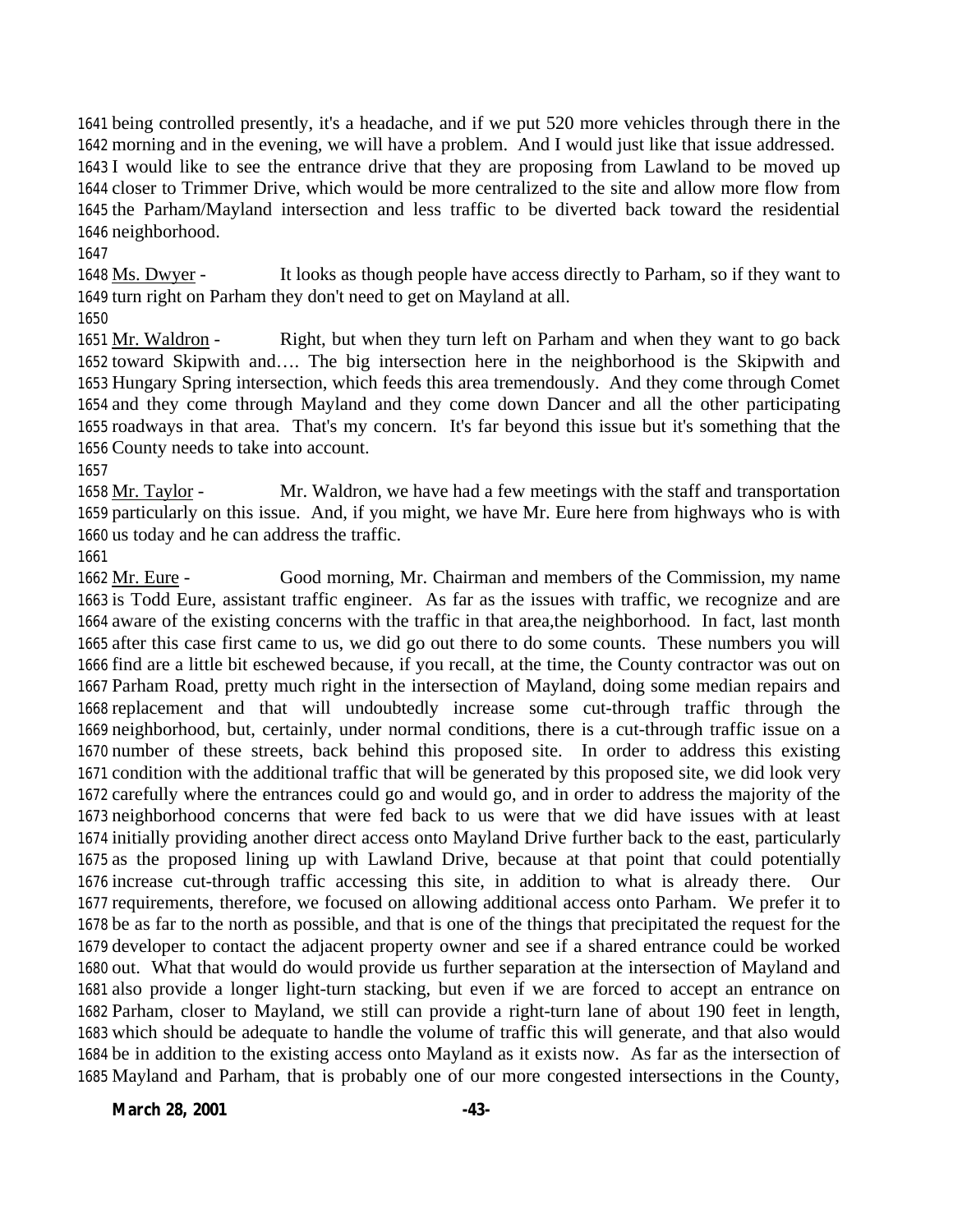particularly Doran. At afternoon rush hours, we have a very heavy weave coming off of I-64, trying to get into the left-turn lane to make a left-turn into Mayland to access the apartments and townhouses to the west of Parham. There are several things that hold some promise to that intersection in the foreseeable future. The extension of Mayland Drive to Pemberton Road, we anticipate it to be done within the next several years. That was one of the bond referendum items that was approved by the voters in Henrico last year, and I think it is a fairly simple project, as far as once we get final funding and design on it. It should go pretty quick and what that is going to allow is a lot of that traffic that is currently feeding through this one intersection will be able to divert to I-64 and Gaskins come up directly to Mayland and come in from the west, and what that will do as far as the east side of Mayland is allow us to improve the efficiency of the intersection, particularly by changing the timing and since we don't have to accommodate that heavy left-turn movement quite to the degree that we do today, that will relieve some of the backup we have on Mayland going westbound to east of Parham. The other thing that we did as part of this median replacement project, we did lengthen the left-turn lane southbound on Parham at Mayland to provide a wider stack and longer storage for traffic making a left-turn into this neighborhood and provide additional stacking for this site as well, for the left-turn movement in. 

 As Christina mentioned, we do have provisions for a future access at the rear of the site, the eastern side of the site to line with Lawland and if it is determined it is needed from a traffic safety standpoint, there is nothing that makes us insist on that exact alignment. It is worked out from a developer's standpoint and our standpoint, and the neighborhood standpoint to bring it, maybe a little bit further, to the west to line up with Trimmer. Certainly, that would be a consideration. We still have plenty of separation between that intersection and Parham. Based on our observations we have done out there the past month, and again, this is a little bit eschewed, because of the construction going on out there, which in this case is a worst-case scenario, we did notice that during morning rush hours that typically we do not get any backup from the intersection of Parham all the way back past this existing site entrance, which would be the main contributing factor to basically restrict left-turns in and backing them back out to Parham, which would be one of the things we would want to avoid at all costs. That would be one of the things that we would want to encourage, an additional entrance to the east, but at least with traffic conditions we see out there now, we feel that this existing entrance on Mayland should suffice and again, with the extension on Mayland, that will hopefully provide us additional capacity in this area for the foreseeable future. If anybody has any questions, I will be glad to answer them.

 Mr. Archer - Thank you, Mr. Eure. Any questions of Mr. Eure from the Commission? Mr. Taylor - Thank you. A job well done. Ms. Dwyer - Mr. Eure, other than making improvements in the median of Parham and extending Mayland, is there anything else that can be done to alleviate cut-through traffic for the neighborhood? 

 Mr. Eure - Well, certainly one of the things that has been mentioned is an enforcement issue. We can't, there are no signs we can legally post to prohibit cut-through

#### **March 28, 2001 -44-**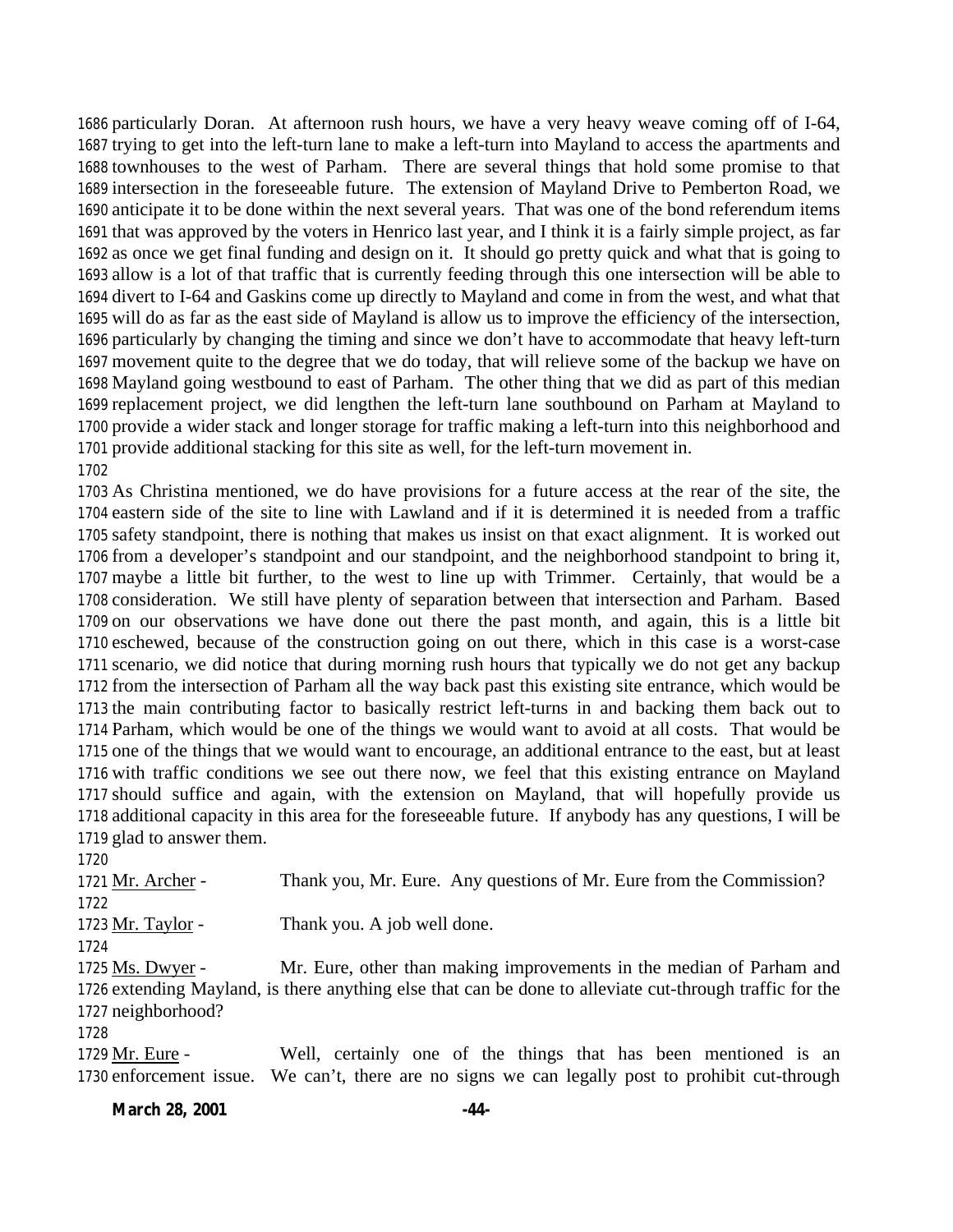traffic. Even if we were to post that sign, it would be very difficult for the police to enforce it. They can't tell who lives in the neighborhood and who does not, just by looking at a vehicle, but certainly enforcement. That is something we can work with the Police and get additional enforcement both on Mayland and on Comet. As far as any other method of reducing cut- through traffic and controlling speed, we don't have anything we can legally do right now in terms of four-way stop signs or any type of other road closures or diverters, or anything like that, which would generally be referred to as traffic calming. That is a program that the County is looking into as far what options may be appropriate in the future, and certainly this would be a neighborhood that if we do implement a program, we could certainly look at doing something.

 Mr. Vanarsdall - I understand you are studying speed bumps, the pros and cons of that. 

 Mr. Eure - Speed bumps is one of the techniques that is used and can be used in some areas. I won't get into the pros and cons of all this unless you want to hear them right now. We have documents that state that.

1747 Mr. Archer - Are speed bumps allowed on the public right of way though?

1749 Mr. Eure - No sir, at this time it is prohibited in the County Code to install speed bumps anywhere on County right-of-way.

1752 Ms. Dwyer - Is that likely to change?

1754 Mr. Eure - That would be up to the Board of Supervisors.

 Mr. Vanarsdall - Also, the traffic, this doesn't make it any better, but the traffic problem and speeding through neighborhoods is universal. It is from one end of the County to the other. It doesn't matter whether the sign is 25, 35 or 50, they are going to exceed it.

1760 Mr. Eure - Absolutely, and some of our more established neighborhoods, such as the one we are talking about here may be a little bit more susceptible to cut-through and speeding problems because they were designed years ago with basically not a lot of consideration to what problems would ultimately result with cut-through traffic, because we didn't have enough traffic to worry about those kinds of things, and now with our newer subdivisions, we are kind of building in some design standards that discourage that, but as far as the existing neighborhoods, it is certainly a challenge. You are right. This is not a unique area with respect to that. 

 Mr. Vanarsdall - I have always wanted to find some senator or representative that would take on what we'd call "No short-cut law" and run it through Congress, but never found anybody that was brave enough to do that. I think I will ask Eric Cantor to do that.

| 1772 Mr. Kaechele -   | You will have to redefine public roads then. |
|-----------------------|----------------------------------------------|
| 1773                  |                                              |
| 1774 Mr. Vanarsdall - | No, as long as they pay taxes.               |
| 1775                  |                                              |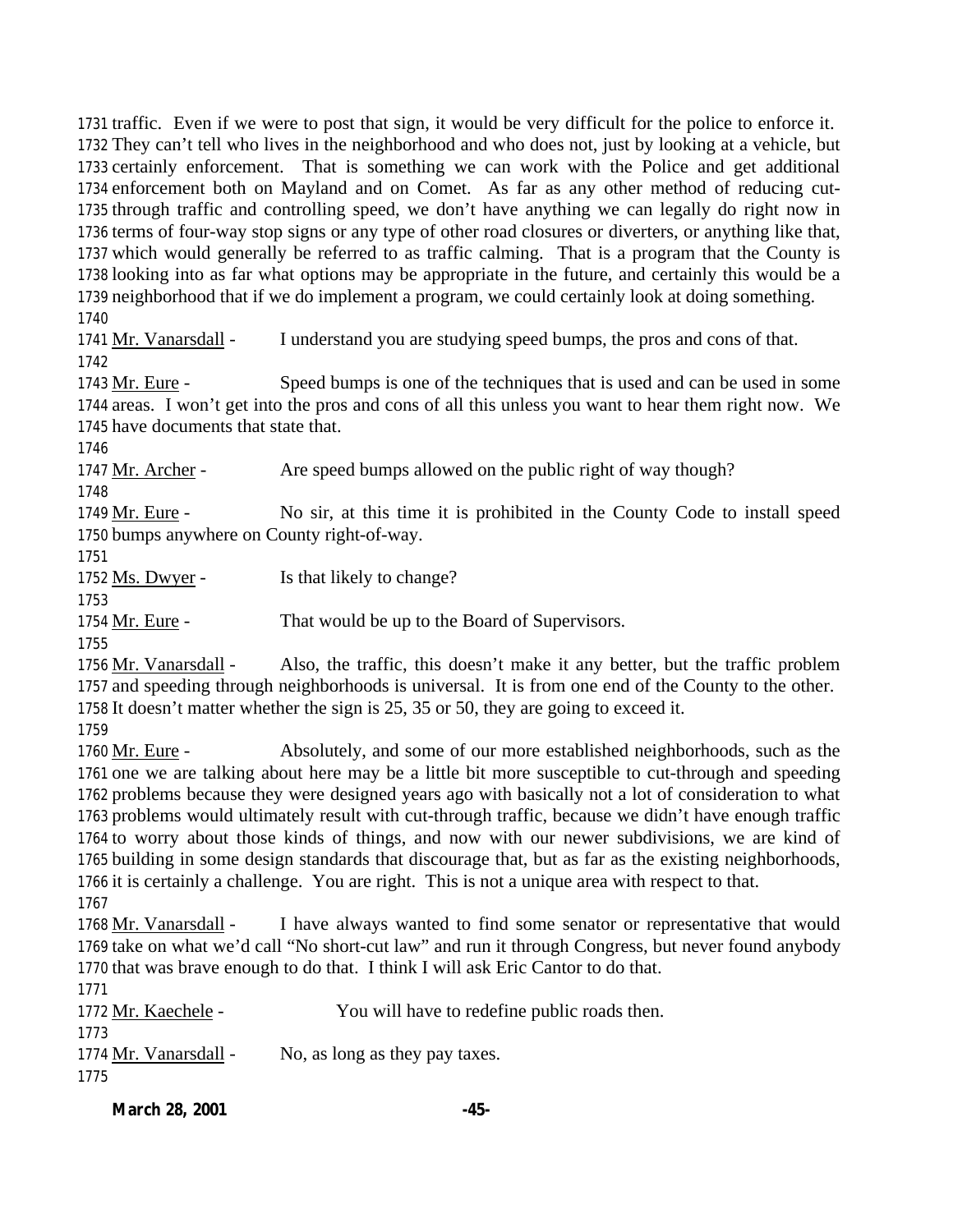Mr. Kaechele - These are recent counts on Mayland then? Mr. Eure - Yes, sir. We did those earlier this month. 

1780 Mr. Kaechele - Have you got some longer-term counts? Is that traffic going up, particularly in the area closer to Skipwith? Do we have counts from years back? Do we know what is happening there?

 Mr. Eure - We don't have any historical count for Mayland towards Skipwith. It is not one of our normal count locations. We did a special for this. We do count yearly the counts, you see the 5812 up towards Parham. We do count that every year, and looking back through past years, it has grown a little bit, but not by huge margins. The drawing you see on Parham, just to the south of there, 55,779, that is – the last time we checked through – the state count book for statewide accounts for February, that was one of the highest volume we saw for a four- lane road anywhere in the state of Virginia, that one section of Parham. It is kind of a dubious distinction, but we compared very favorably with some northern Virginia localities as far as this one section of Parham.

1794 Mr. Kaechele - Is that a 24-hour count in both directions? 1796 Mr. Eure - Yes, sir. Mr. Taylor - Mr. Eure, the 3,667 cars, that is only the traffic at Mayland at Lawland? Mr. Eure - Yes, sir, that was actually measured in between Trimmer and Lawland,

 that is a total of a 24-hour count for both directions, and maybe one thing that this map might help represent a little bit is, if you see the drop-off if you go from west to east from 5,800 on towards Parham, that is to the west of the site entrance or this proposed site as well as the bank and the Parham and I-64 Building, and then that drops off by 200 vehicles between there and Lawland, so what that indicates to us is that a lot of the traffic, it is accessing this existing entrance on Mayland. It is coming directly from Parham as opposed to through the neighborhood, and we certainly acknowledge that there is a cut-through issue in the neighborhood, but I don't think the majority of that traffic is necessarily accessing this existing entrance. I think they are going on through to Parham. 

 Mr. Taylor - But that number really would be the number to cross the bridge, the number that are crossing into the Skipwith-Comet Road here? 

 Mr. Eure - Correct. You will certainly lose maybe 700 of those cars when they get to Lawland, but the majority of that traffic is continuing on to the intersection and either going right or going left, and continuing up Mayland, which you can see we have 2,400 down Mayland until you get to Skipwith, and then on the low end of Comet we have 900. We did not do a count up on the northern end of Comet going back up towards Fortune, but it will probably be in the 700 to 800 to 900 range, as well.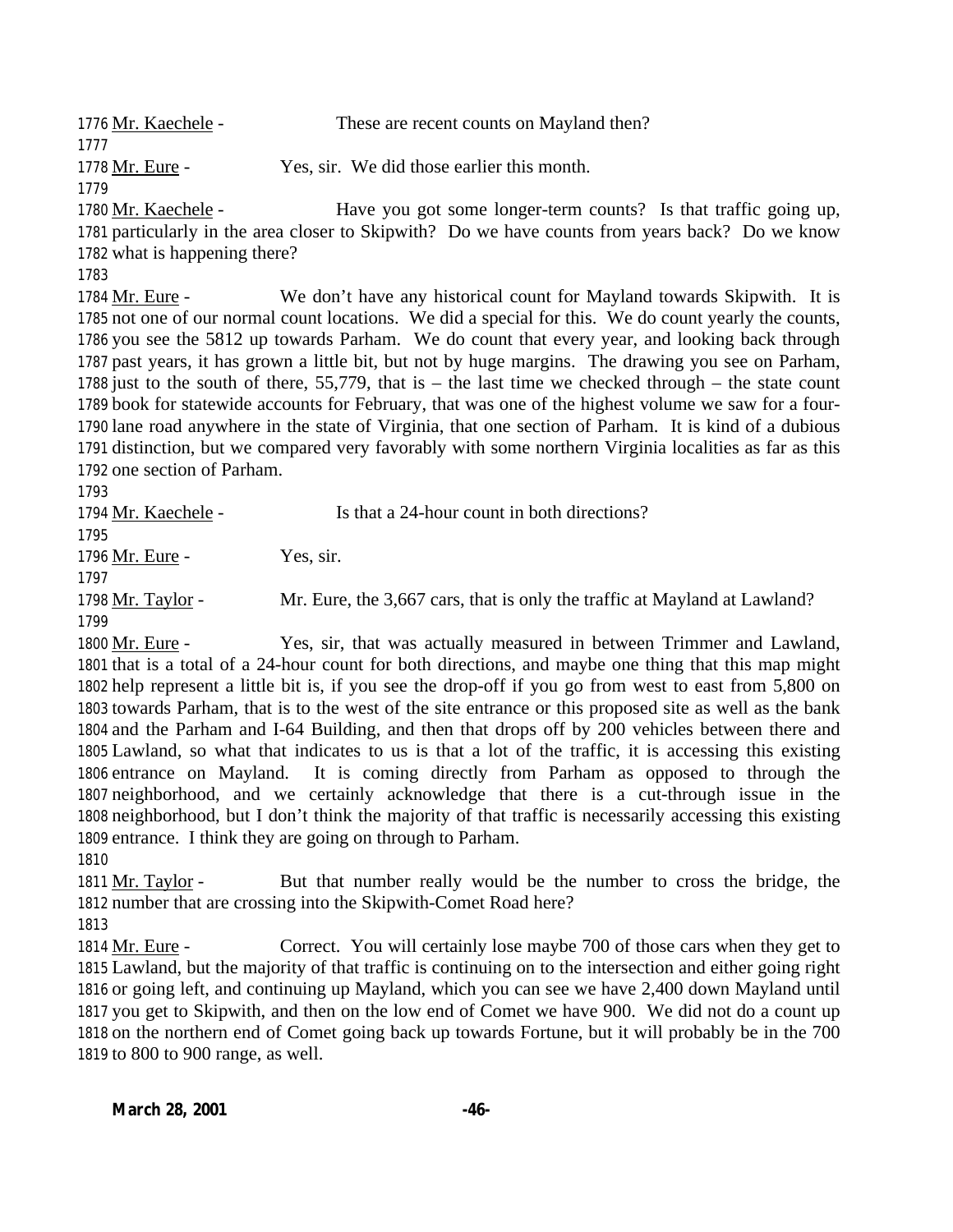Mr. Taylor - Do you have any indication of what the forecast will be when Mayland is opened up the west as to what the growth in that Mayland Drive section between Comet Road and Skipwith will be?

 Mr. Eure - No, sir, I don't think we've done any projections as far as redistribution of traffic. I think we can comfortably say that there would be a noticeable reduction for traffic on the other side of Mayland as well as us using that intersection of Parham and Mayland now, but whether that would have any impact on cut-through traffic on the east side of Parham, that is difficult to say.

 Mr. Taylor - Of course, some of the concerns that Mr. Waldron has will be ameliorated somewhat by removal of that rear entrance from the site, and the sites out on North Parham Road and North Parham Road with Alternative A, which would be working with Parham and 64 and getting an adjoining entrance versus going with just the current one for the Mayland and Parham Office Building. Our hope would be that the adjoining one would absorb more traffic than a single-one alone, and better conservation and better design. 

 Mr. Eure - That is correct, plus the existing entrance on Parham Road for the Parham and I-64 Building does not have a right-turn lane. We did try to go through and see if there was an accident history at that intersection as a result of not having a right-turn lane but we were not really able to distinguish that, based on the accident records we had at our access, but certainly you can use the argument that the right in and right out access with a right-turn lane is much safer than an entrance on a road with this amount of volume without a right turn lane.

 Mr. Taylor - But in either case, whether it would be a case of both a shared entrance or a single entrance for both, we do, we will improve somewhat if we are able to get the joint entrance, and our hope is that Mr. Pike continues to negotiate with the Parham and I-64 people and see what we can do to ask them to open up that entrance. I guess I am correct in that assumption. Has there been any success at all in contacting the 64 owners?

1850 Mr. Pike - I don't know. I am not personally doing it. It is the owner that is doing it and I don't know exactly where that stands.

 Mr. Taylor - What do you expect would be the time frame before we had some response from the owner?

 Mr. Pike - Well, we are going on the assumption that the Commission approves our case today, we are going to move directly forward with trying to get the plans signed by staff as quickly as we can, and we anticipate trying to start construction this early summer, if all goes well, and to that end we will certainly have had to have resolved that issue before we come back to staff with the plans for them to sign. And we are going to be glad to furnish them copies of letters that we write and any response that we get and those types of things, to officially document our efforts for you.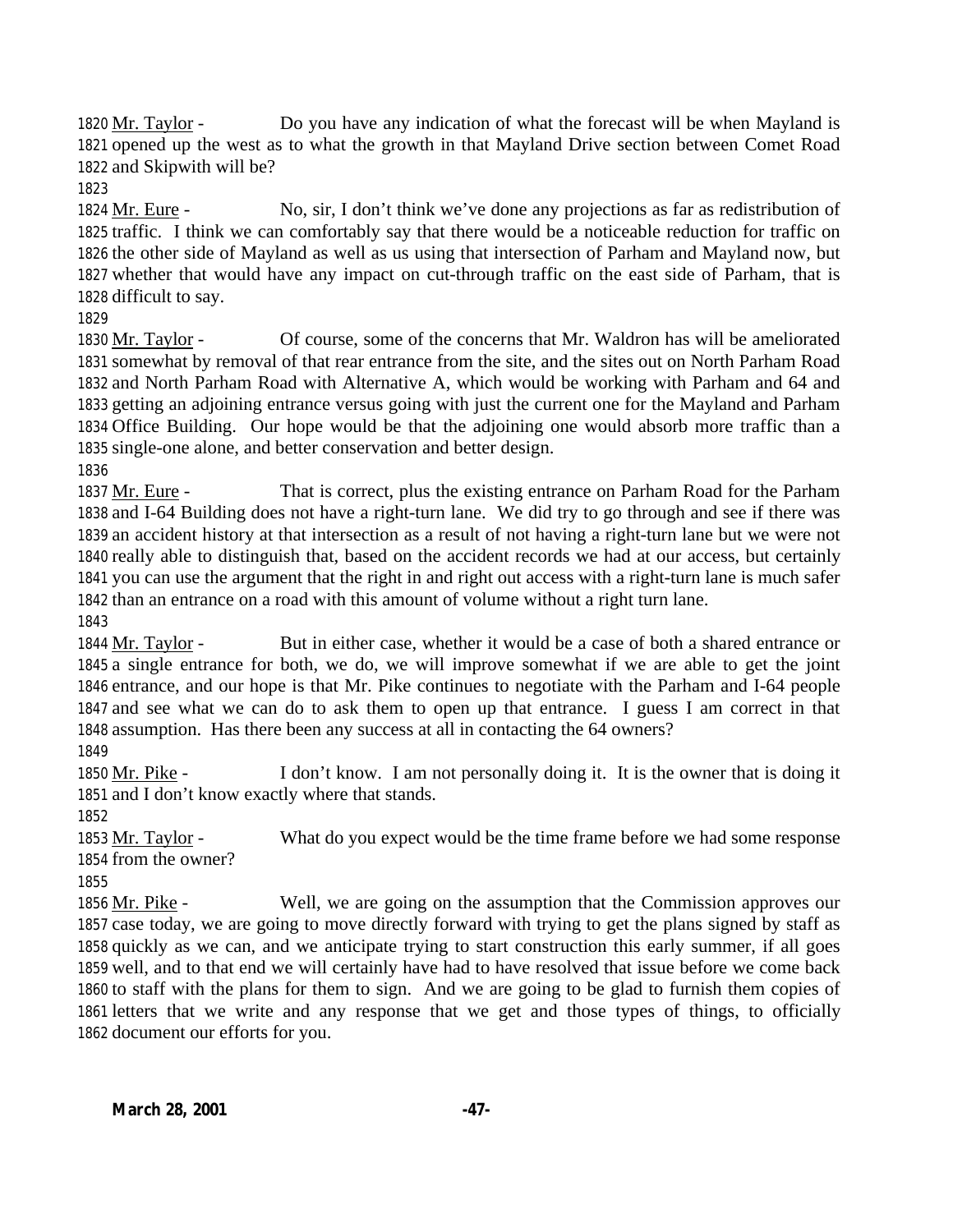Mr. Taylor - OK, thank you. Thank you very much, Mr. Pike. What I wanted Mr. Waldron, if I could just discuss this back entrance, because depending on what state of the plans or what addition to the plan you are talking about, that one entrance off of Lawland is really something that we don't foresee at this time. 

1868 Mr. Waldron - Not at this time, but if the conditions persist, the traffic counts that you have right there now; you are looking at pulling 500 cars in from somewhere; 250 cars in between the hours of 8 and 8:30 and 9:00, and 500 cars coming in that entrance at Parham and Mayland – that is going to be a lot of cars backed up in there whether they are coming straight across Mayland or whether they are coming straight up Parham. Coming off of 64, you have got a lot of area that is going to back up, and the next obvious place to start is with Skipwith, and a lot of traffic coming back through Skipwith. We are going to start pulling traffic back in through Comet and Mayland and backing traffic up again at that Mayland jog. If you place that line, or if you place that new drive at Lawland Drive, if we pulled it up closer to Trimmer, we've got more room for backup area, more room for a turning lane, more room for a real entrance into that property.

 Mr. Taylor - In either case, however, this decision as to whether or not to open an entrance on that side and whether to operate it at Trimmer or Mayland is something far in the future.

 Mr. Waldron - That is true, but I don't foresee it as being too far, though, once we find out what is actually going to happen here. That is a personal opinion.

1887 Mr. Taylor - Thank you very much.

Mr. Archer - All right, any further questions? From anybody?

 Ms. Dwyer - Would it satisfy to annotate the plan to show an entrance in the future at either Lawland or Trimmer, depending on…

1894 Ms. Goggin - Staff has no opposition to that. As previously stated, with the conditions of approval, we would have to come back and revisit this, and the conditions could be different and that may make the Trimmer Drive more desirable or make Lawland Drive more desirable, especially with the extension of Mayland to the west, and that would be drawn on there. 

 Mr. Taylor - Could we make that an additional condition, #35, that at some future time we could study this in the event that an entrance is needed in both, in either, in any case, and evaluate whether Trimmer or Lawland would be the appropriate spot? Is that possible to do? 

 Ms. Goggin - I was going to say that Revised Condition No.23 sort of addresses that and we can put some language in there that goes either across from Lawland or Trimmer. Right now, we have…

1907 Mr. Taylor - Lawland or Trimmer?

**March 28, 2001 -48-**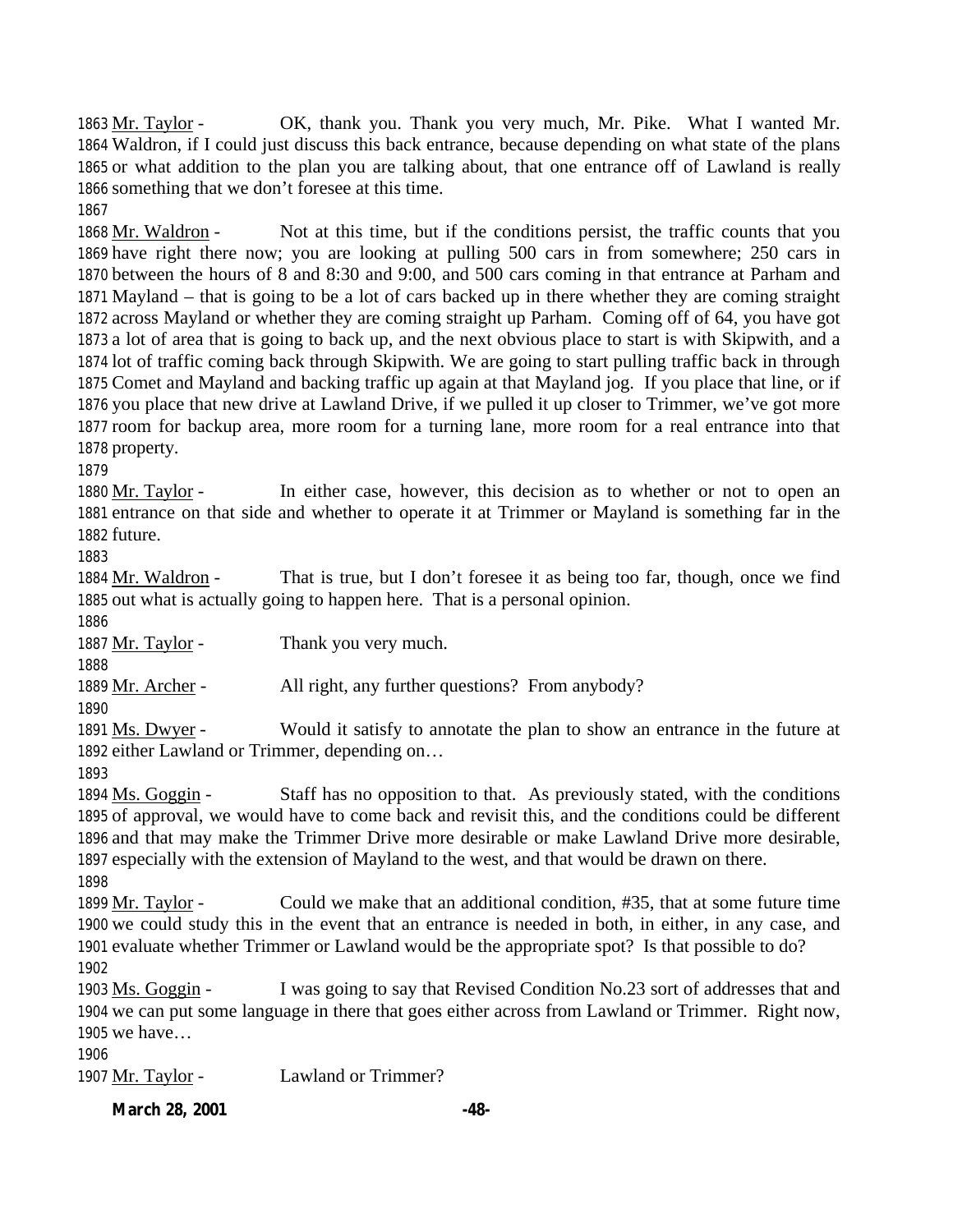Ms. Goggin - Yes, right now we have southeast corner, but we can put southern property line. 1912 Mr. Taylor - Let's just amend No.23 that way. Mr. Pike - Mr. Taylor, could we say that there may be an additional road between Lawland and Trimmer rather than locking it in to those two positions? Ms. Dwyer - I think the proposal is just to say there will be an ingress and egress on the southern property line and it does not just specify any location. Ms. Goggin - And that leaves it open. 1922 Mr. Taylor - Study where between Trimmer and Lawland is the most efficient place and the most efficient arrangement. 1925 Ms. Dwyer - So, when will the stub decision be made then? If it could be anywhere, then we have to know where it is going to be stubbed. Would that be a POD? 1928 Ms. Goggin - Yes, ma'am. We would have to do traffic studies to determine which would be best, which would be the most efficient, which would keep traffic flowing, and then we would go back to the POD. It would come to the Planning Commission and adjacent property owner notices would be sent out, so we would get public input again on this. Mr. Vanarsdall - Would that study be done by the County, by Todd and his people, by Traffic or would that be an outside consultant? It makes a difference which way it comes out. Mr. Eure - It would probably be done in conjunction with us as well as their engineer and their traffic consultant and then if it was their traffic consultant, we would have final approval and say on what the outcome was. Mr. Vanarsdall - You'd be in on it, too. Mr. Marlles - Ms. Goggin, while you are at the podium, I believe on Condition No. 35, the date of that plan should probably reflect today's date and not March 23, 2001. Ms. Goggin - Yes, sir. I put down the date I received the plan. Mr. Marlles - That should be March 28, members of the Commission, on Condition No. 35. 1950 Ms. Goggin - Yes, sir. Mr. Archer - All right, is there further discussion?

**March 28, 2001 -49-**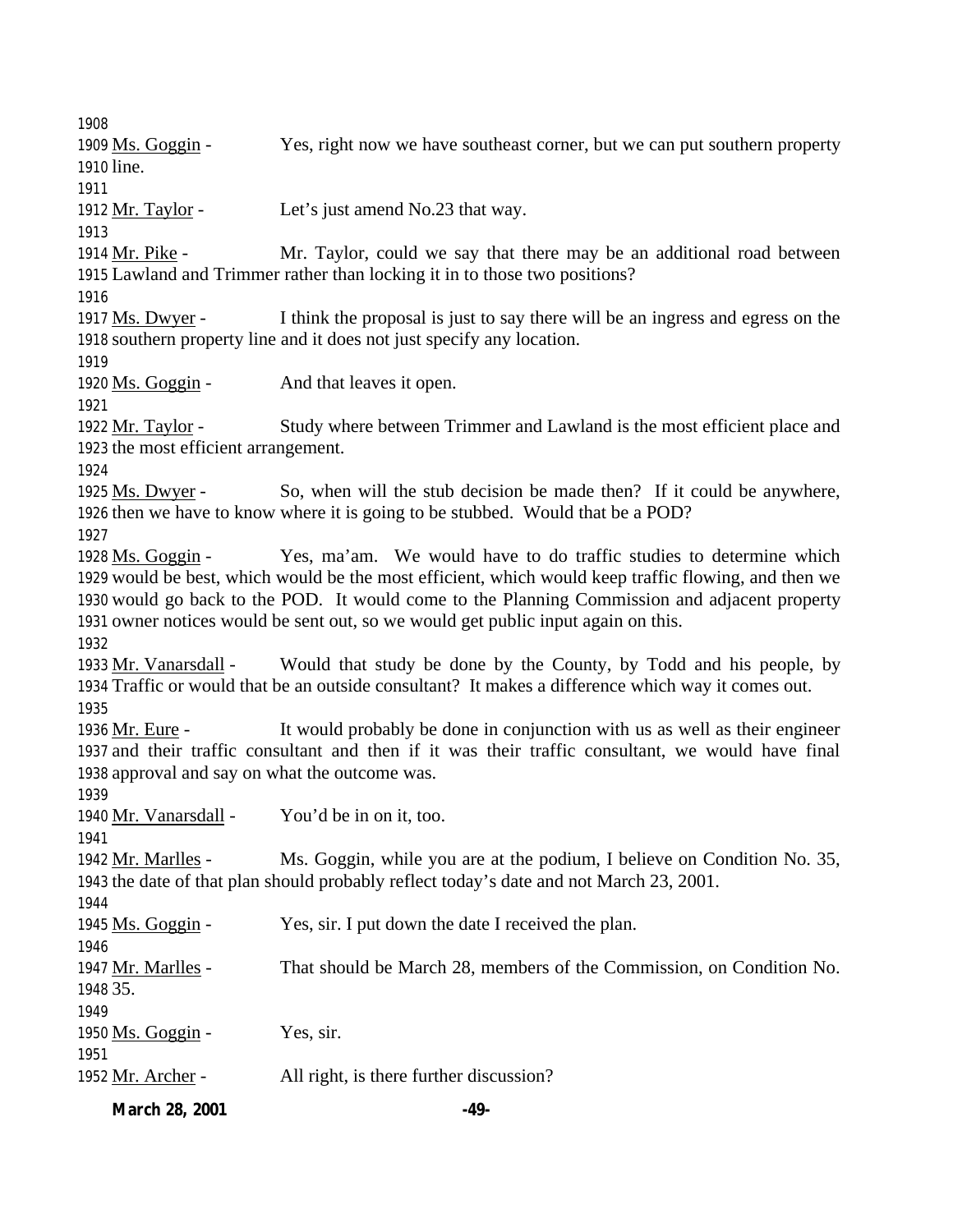1954 Ms. Goggin - To tell you the truth, I honestly don't know if this made it in, but staff does suggest Nos. 9 and 11 Amended, per previous discussions to insure that the lighting and landscaping does come back in front of the Planning Commission, and proper public notice sent out for public input.

| 1958                  |                                                                                                              |
|-----------------------|--------------------------------------------------------------------------------------------------------------|
| 1959 Mr. Archer -     | Thank you, Ms. Goggin.                                                                                       |
| 1960                  |                                                                                                              |
| 1961 Mr. Taylor -     | I will add that, Mr. Chairman. Mr. Chairman, if I may, I just want to thank                                  |
|                       | 1962 Mr. Eure and the entire staff for their hard work on this project. Looking at it, I realize the traffic |
|                       | 1963 is going to be a key factor in any development, and it seems obvious that trying to work some           |
|                       | 1964 kind of arrangement on Parham Road between I-64 and this project is the best long-term                  |
|                       | 1965 alternative with the right stack lane if we are able to do it, and in any case, we know that            |
|                       | 1966 Mayland, an exit on Mayland, whether Lawland or Trimmer, will require further study, and we             |
|                       | 1967 will make that a condition of the approval, so I would move then approval of POD-14-01,                 |
|                       | 1968 Mayland and Parham Office Building, with the standard conditions for development of this type,          |
|                       | 1969 the annotations on the plans and conditions Nos. 9 and 11 Amended and 23, 29, 35, 36 and 37.            |
| 1970                  |                                                                                                              |
| 1971 Mr. Vanarsdall - | You have something on the Addendum.                                                                          |
| 1972                  |                                                                                                              |
| 1973 Mr. Taylor -     | Those are on there, I think. Are they not?                                                                   |
| 1974                  |                                                                                                              |
| 1975 Mr. Vanarsdall - | Nos. 23 Revised and so is 29 on the Addendum.                                                                |
| 1976                  |                                                                                                              |
| 1977 Mr. Archer -     | You've also got 24, 25, 26, 27 and 28.                                                                       |
| 1978                  |                                                                                                              |
| 1979 Mr. Taylor -     | OK. Well, let me redo the numbers again, Nos. 9 and 11 Amended, 23                                           |
|                       | 1980 Revised, 29 Revised on the Agenda, 26, 27, 28, 29 and 30.                                               |
| 1981                  |                                                                                                              |
| 1982 Mr. Vanarsdall - | No. 29 is revised.                                                                                           |
| 1983                  |                                                                                                              |
| 1984 Mr. Taylor -     | No. 29 revised.                                                                                              |
| 1985                  |                                                                                                              |
| 1986 Mr. Vanarsdall - | And it goes up to No. 37. You've got 35, 36 and 37.                                                          |
| 1987                  |                                                                                                              |
| 1988 Mr. Taylor -     | And No. 35, 36 and 37.                                                                                       |
| 1989                  |                                                                                                              |
| 1990 Mr. Archer -     | Is there a second?                                                                                           |
| 1991                  |                                                                                                              |
| 1992 Mr. Vanarsdall - | I will second it.                                                                                            |
| 1993                  |                                                                                                              |

1994 Mr. Archer - All right. Motion by Mr. Taylor and seconded by Mr. Vanarsdall. All in favor of the motion, please signify by saying aye. All opposed say no. The ayes have it.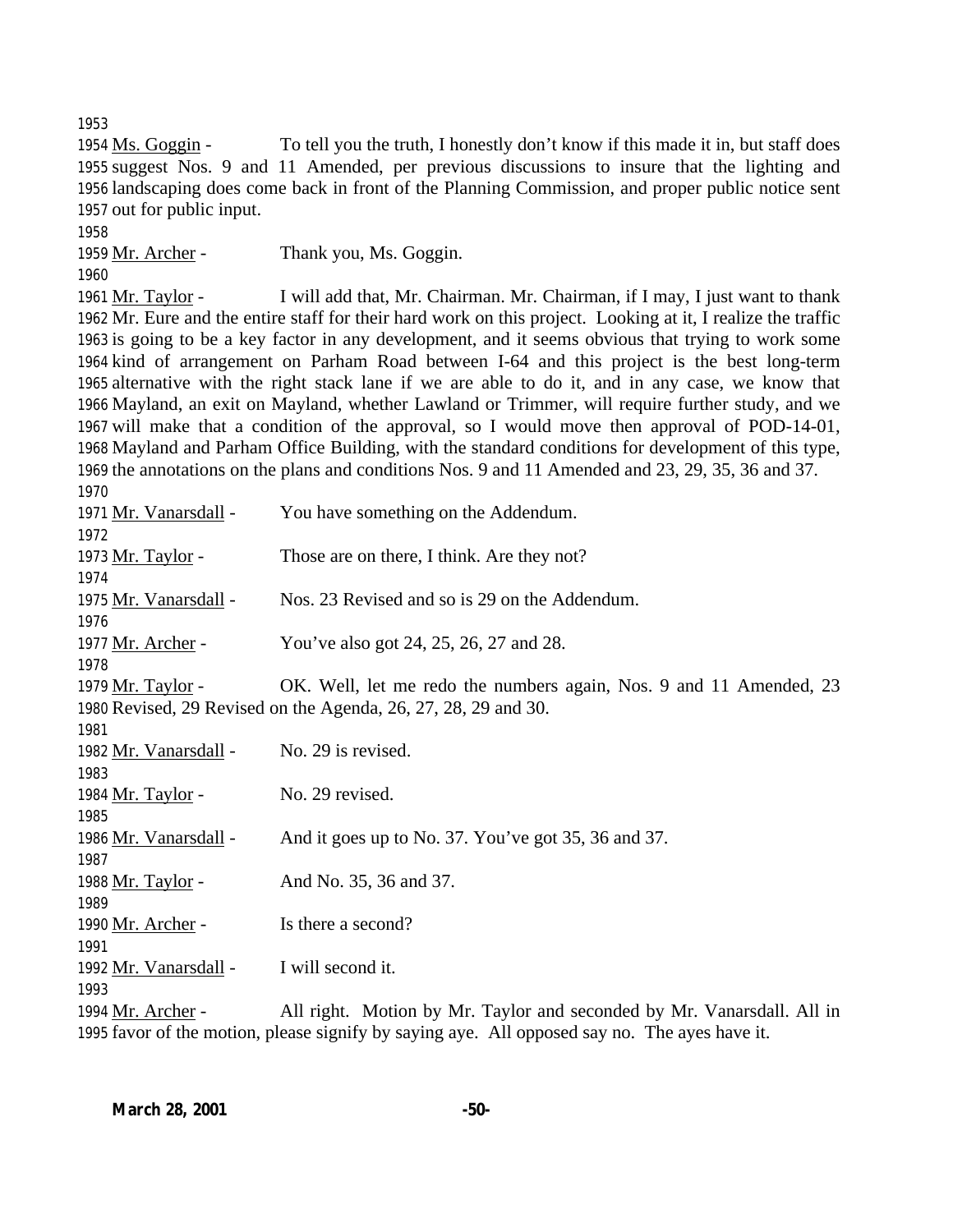The Planning Commission approved POD-14-01, Mayland and Parham Office Building – Parham Road, subject to the annotations on the plans, the standard conditions attached to these minutes for developments of this type and the following additional conditions: 

 9. **AMENDED** - A detailed landscaping plan shall be submitted to the Planning Office for review and Planning Commission approval prior to the issuance of any occupancy permits.

 11. **AMENDED** - Prior to the approval of an electrical permit application and installation of the site lighting equipment, a plan including depictions of light spread and intensity diagrams, and fixture specifications and mounting height details shall be submitted for Planning Office review and Planning Commission approval.

- 23. The future proposed 30-foot ingress and egress on the southern property line will be stubbed and used as parking and will not be constructed to Mayland Drive until the following:
- (a) Proper traffic studies have been performed to determine that the ingress and egress is necessary to relieve traffic congestion at the intersection of Parham Road and Mayland Drive and will improve site traffic circulation.
- (b) The applicant shall submit a revised Plan of Development for review and approval by the Planning Commission to construct the future ingress and egress.
- 24. The right-of-way for widening of Mayland Drive as shown on approved plans shall be dedicated to the County prior to any occupancy permits being issued. The right-of-way dedication plat and any other required information shall be submitted to the County Real Property Agent at least sixty (60) days prior to requesting occupancy permits.
- 25. The easements for drainage and utilities as shown on approved plans shall be granted to the County in a form acceptable to the County Attorney prior to any occupancy permits being issued. The easement plats and any other required information shall be submitted to the County Real Property Agent at least sixty (60) days prior to requesting occupancy permits.
- 26. The limits and elevations of the 100-year frequency flood shall be conspicuously noted on the plan "Limits of 100 Year Floodplain." In addition, the delineated 100-year floodplain must be labeled "Variable Width Drainage and Utility Easement." The easement shall be granted to the County prior to the issuance of any occupancy permits.
- 27. Any necessary off-site drainage and/or water and sewer easements must be obtained in a form acceptable to the County Attorney prior to final approval of the construction plans.
- 28. The developer shall provide fire hydrants as required by the Department of Public Utilities and Division of Fire.
- 29. A sidewalk shall be provided along the north side of Mayland Drive. The exact location of construction shall be determined at the time of landscape plan approval.
- 30. Deviations from County standards for pavement, curb or curb and gutter design shall be approved by the County Engineer prior to final approval of the construction plans by the Department of Public Works.
- 31. Insurance Services Office (ISO) calculations must be included with the plans and approved by the Department of Public Utilities prior to the issuance of a building permit.
- 32. Approval of the construction plans by the Department of Public Works does not establish the curb and gutter elevations along the Henrico County maintained right-of-way. The

## **March 28, 2001 -51-**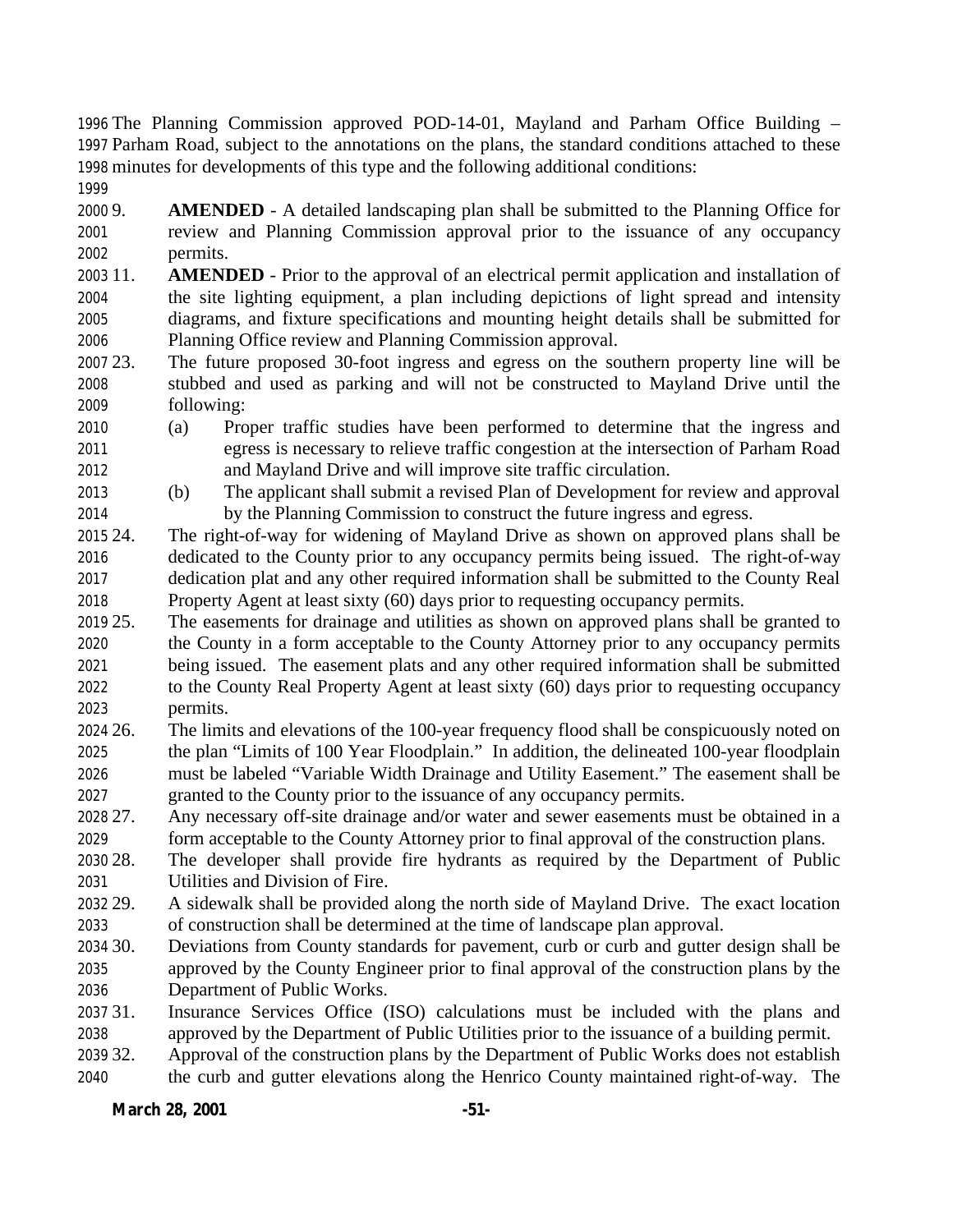elevations will be set by Henrico County.

- 33. The owners shall not begin clearing of the site until the following conditions have been met:
- 
- (a) The site engineer shall conspicuously illustrate on the plan of development or subdivision construction plan and the Erosion and Sediment Control Plan, the limits of the areas to be cleared and the methods of protecting the required buffer areas. The location of utility lines, drainage structures and easements shall be shown.
- (b) After the Erosion and Sediment Control Plan has been approved but prior to any clearing or grading operations of the site, the owner shall have the limits of clearing delineated with approved methods such as flagging, silt fencing or temporary fencing.
- (c) The site engineer shall certify in writing to the owner that the limits of clearing have been staked in accordance with the approved plans. A copy of this letter shall be sent to the Planning Office and the Department of Public Works.
- (d) The owner shall be responsible for the protection of the buffer areas and for replanting and/or supplemental planting and other necessary improvements to the buffer as may be appropriate or required to correct problems. The details shall be included on the landscape plans for approval.
- 34. Evidence of a joint ingress/egress and maintenance agreement must be submitted to the Planning Office and approved prior to issuance of a certificate of occupancy for this development.
- 35. The applicant will, to the best of their efforts, pursue a cross access easement to build entrance alternative 2 as shown on the revised plan dated March 28, 2001, prior to issuance of a Certificate of occupancy.
- 36. Hours of refuse collection will be limited to 7:00 a.m. to 7:00 p.m., Monday through Friday.
- 37. A no left turn sign will be constructed and maintained at the existing entrance onto Mayland Drive prior to issuance of a Certificate of Occupancy.
- 

- Mr. Vanarsdall Do you want to knock the minutes out before we get to Ben?
- 2072 Mr. Archer Yes, I was getting ready to suggest that, Mr. Vanarsdall.
- Mr. Vanarsdall Good minds run together. That is what you call that.
- Mr. Archer Is everything all right, Mr. Secretary, with the minutes?

- Mr. Marlles Yes, sir.
- 
- Mr. Archer All right. Is there a motion for approval of the minutes? Are there any corrections?
- 

 Mr. Vanarsdall - I move we approve the minutes of February 28, 2001, as written and as corrected, if there aren't any questions.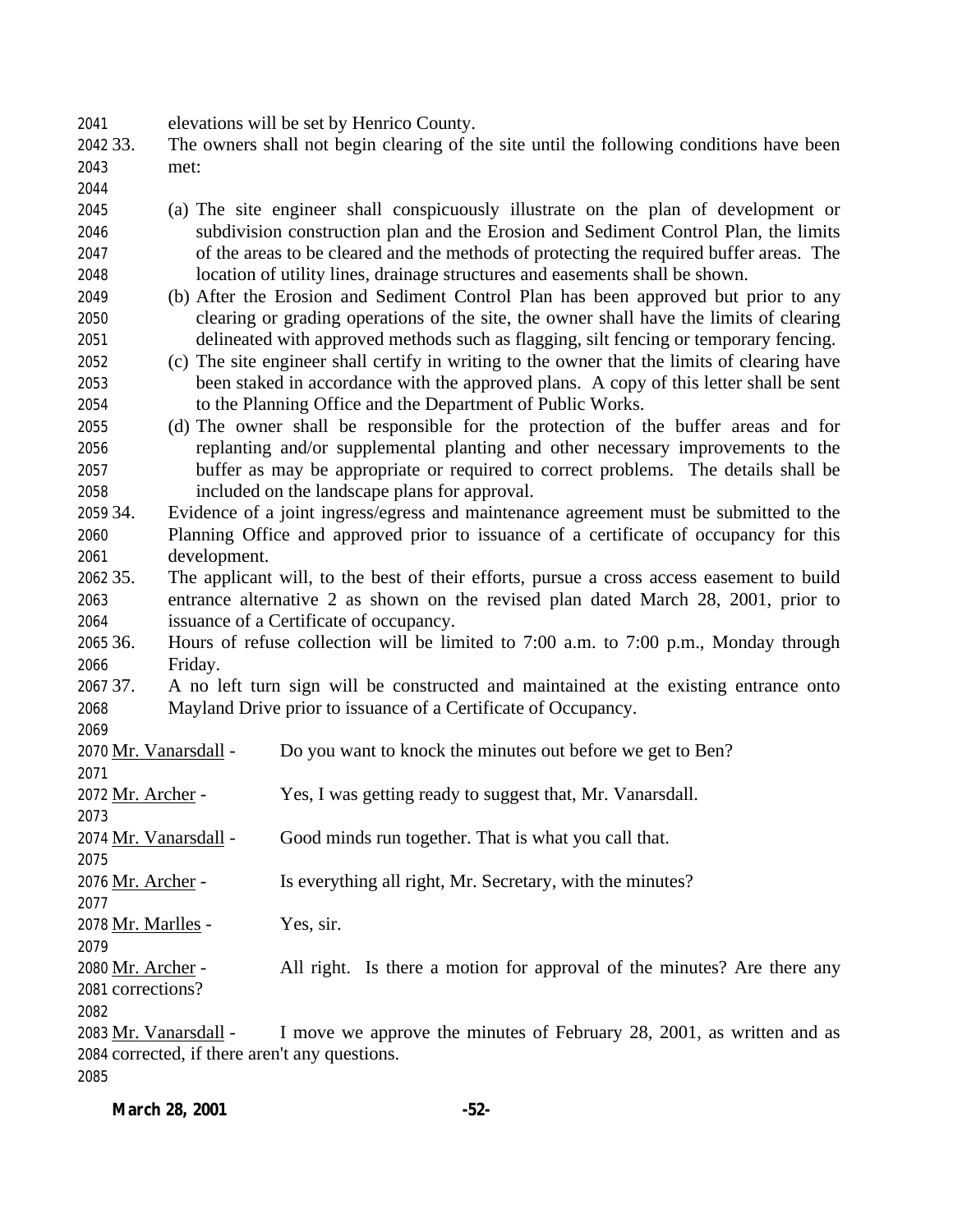2086 Mr. Jernigan - Second.

2087 Mr. Archer - Motion by Mr. Vanarsdall and seconded by Mr. Jernigan. All in favor say aye. All opposed say no. The ayes have it. The minutes are approved. 

 The Planning Commission approved the minutes for the February 28, 2001, Planning Commission minutes, as corrected.

Mr. Archer - I believe we have a Work Session.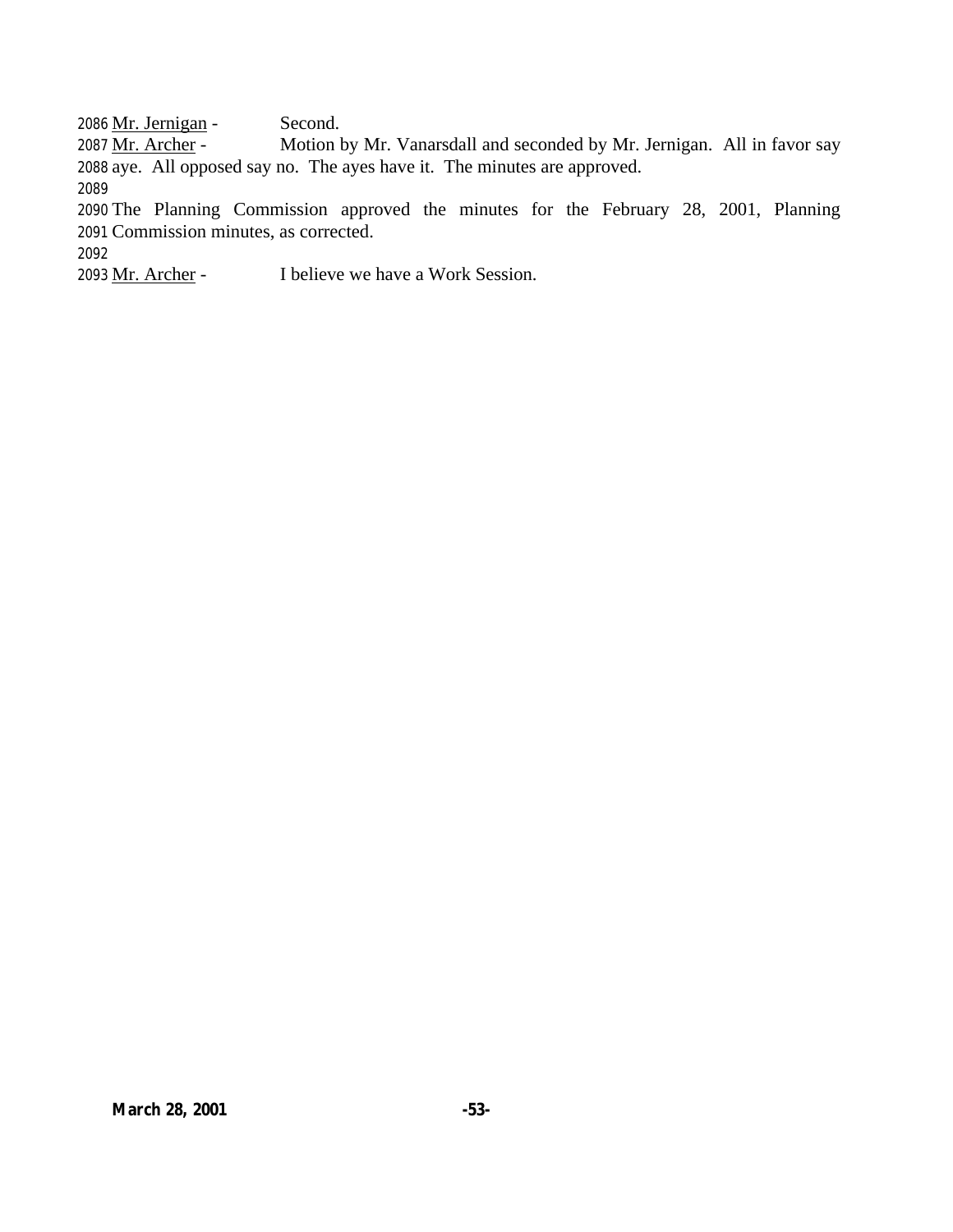## **WORK SESSION: A briefing on proposed zoning ordinance amendment pertaining to private kennels. (Staff Presentation by Ben Blankinship)**

2097 Mr. Marlles - Yes, sir, Mr. Chairman, the next item on the Agenda is a Work Session. This is a briefing on a proposed zoning ordinance amendment pertaining to private kennels. The staff presentation will be given by Mr. Blankinship. I would note that copies of the draft ordinance have been sent out to the Commission previously for your use.

 Mr. Blankinship - Good morning, Mr. Chairman, madam and gentlemen. I am pleased to meet you Mr. Jernigan. I don't believe we have met. I am Ben Blankinship. I am Principal Planner for the Code Administration Division.

Mr. Jernigan - It is nice meeting you, sir.

2108 Mr. Blankinship - I am here before you this morning to suggest a change to the Ordinance in the way we allow and regulate kennels. In the past, we distinguished in both the Agricultural Zoning District and the One-Family Residence Districts based on whether the property was in a recorded subdivision. For any property in a recorded subdivision, a conditional use permit is required for a kennel. If the property is not in a recorded subdivision, it is permitted by right. In the past, I think that served us fairly well, but now, as we have seen more development, especially in the west end of the County, we have several small parcels that are caught between two subdivisions, but are not themselves within a subdivision. Even if they are zoned R-4, a kennel is allowed by right. We had a case come up early this year where we received some complaints of a kennel in a situation just like that: a one-acre lot that was fairly narrow and deep, and had subdivisions on both sides of it, where a person was keeping about 20 dogs. We managed to work through that situation and get compliance with the Code and ease through that, but we realized that it would be a good thing if we could amend the Code and prevent this situation from arising in the future. After considerable discussion, I think the staff's consensus was to leave well enough alone in the Agricultural District. It is not a perfect solution, but no solution is perfect and it has been working so far in that setting. But, in the One-Family Residence Districts we recommend changing the Code to require a conditional use permit for a kennel on any property, irrespective of whether it is in a subdivision or not. Now, because of the way the Ordinance is structured in the Agricultural District, the permitted and conditional uses from the Residence Districts are brought forward, so if we are going to change them in the Residence Districts, we need to make some clarification in the Agricultural Districts, too. 

 So, if you will look in the draft that is before you, the first change, paragraph 1, would change Section 24-12, those are the conditional uses permitted in the One-Family Residence Districts, and you see the language has been struck toward the end of that paragraph E, "This provision shall be applicable only in those areas within the confines of a duly platted and recorded residential subdivision." By striking that, we would be requiring a conditional use permit for every case in the One-Family Residence Districts. Then, in paragraph 2, Section 24-52, are the conditional uses permitted by Special Exception. Now, again it brings forward all of them, "any conditional use permitted and regulated in the R Districts." We would except non-commercial kennels from that and refer to paragraph 3, which I will get to in a moment. Still under

**March 28, 2001 -54-**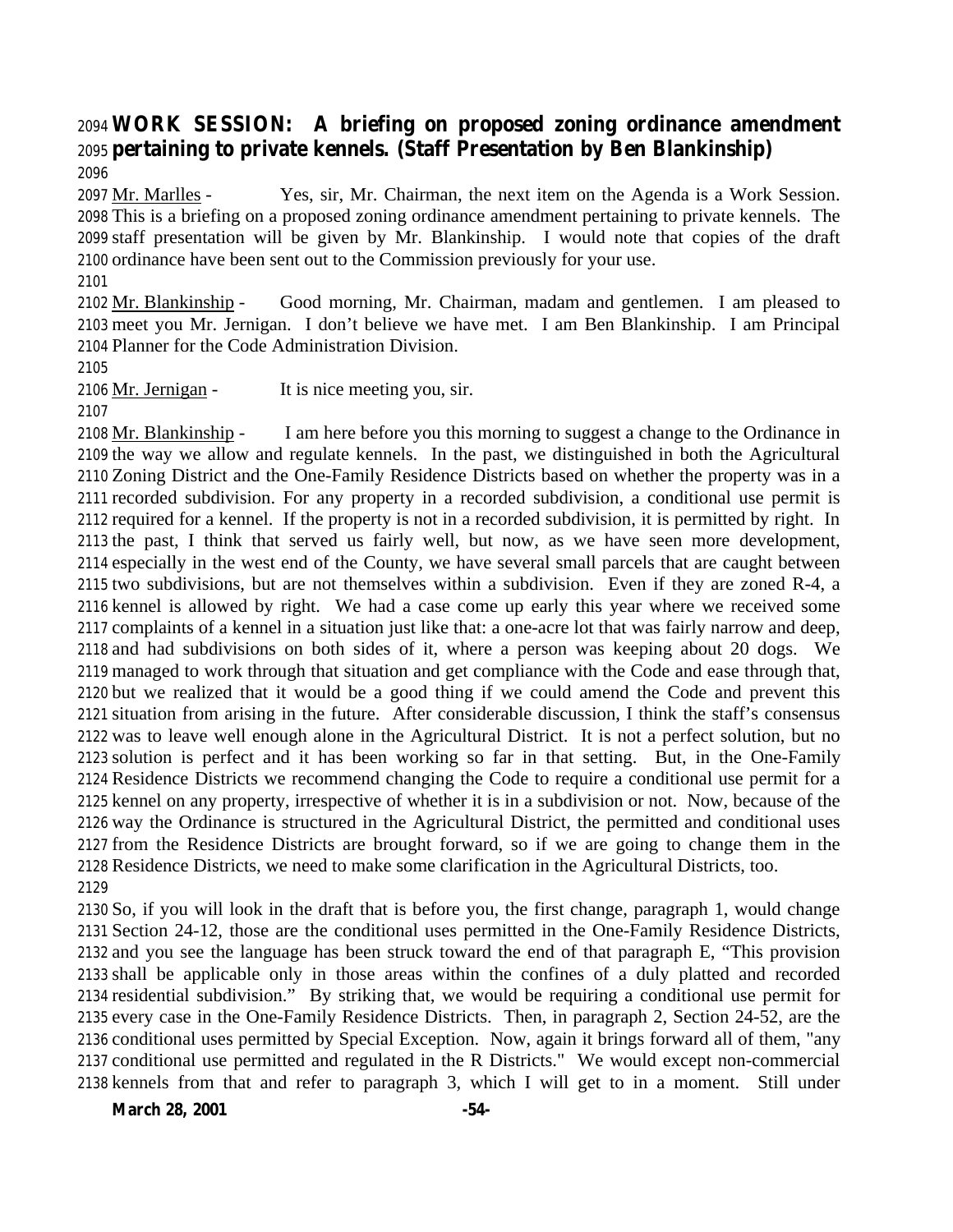paragraph 2, the conditional uses in A-1, use M, paragraph M, we would add the sentence "The requirement for a conditional use permit shall be applicable only to those parcels within a recorded residential subdivision." So, that would essentially leave the A-1 the way that it is today; because we have made the change in the R-O, we had to make the change here. This would say that a conditional use permit is required for any kennel if the property is in a recorded subdivision. And then paragraph 3, 24-53, are the accessory uses permitted in the A-1 District and there we would allow non-commercial kennels. This provision shall be applicable only to parcels that are not within a recorded residential subdivision. So, if you have a large agricultural parcel that is not in a subdivision, not necessarily large, any agricultural parcel that is not in a subdivision, kennels would be allowed as an accessory use. If it is agricultural, and it is in a recorded subdivision, you would need a conditional use permit, and if it is zoned R-0 through R- 4A, whether it is in a subdivision or not, a conditional use permit would be required. Are there any questions?

2153 Ms. Dwyer - What is the difference between a commercial and non-commercial kennel? 

2155 Mr. Blankinship - That is actually the point on which we settled that earlier case. A non- commercial kennel essentially is a kennel where there is no money changing hands. Our Ordinance has defined the kennel as any place where four or more dogs, cats or other animals are kept. So, if a person just has four pet dogs, or two dogs and two cats, that constitutes a kennel, but it is clearly not a commercial kennel. That is what we are trying to address with this amendment. Commercial kennels where you are boarding or breeding for a fee are permitted in B Districts or require a conditional use permit in the A District.

 Ms. Dwyer - You've been breeding if you are just breeding an animal? Mr. Blankinship - If you are breeding for sale, yes. Mr. Archer - And they have to be licensed, too, don't they, Mr. Blankinship? 2169 Mr. Blankinship - Yes, that is correct. All of them have to be licensed. 

 Mr. Archer - What happens in the event that someone takes, when you are trying to describe commercial as opposed to non-commercial, takes their dog to a person who has a kennel and says, "Keep my dog for a week and I'll give you \$50 or whatever." It would be hard to detect that, for one thing.

 Mr. Blankinship - Right. In enforcement, we always run into gray areas like that. In these cases, like anything, enforcement is based primarily on complaint, so if it gets to the point where the neighbors are complaining, we would try to find out what is going on. If we find that there is compensation involved, even if it is among friends, I think we would call that a commercial kennel.

 Mr. Archer - And this gives us the power to enforce that? It does not take it away from us?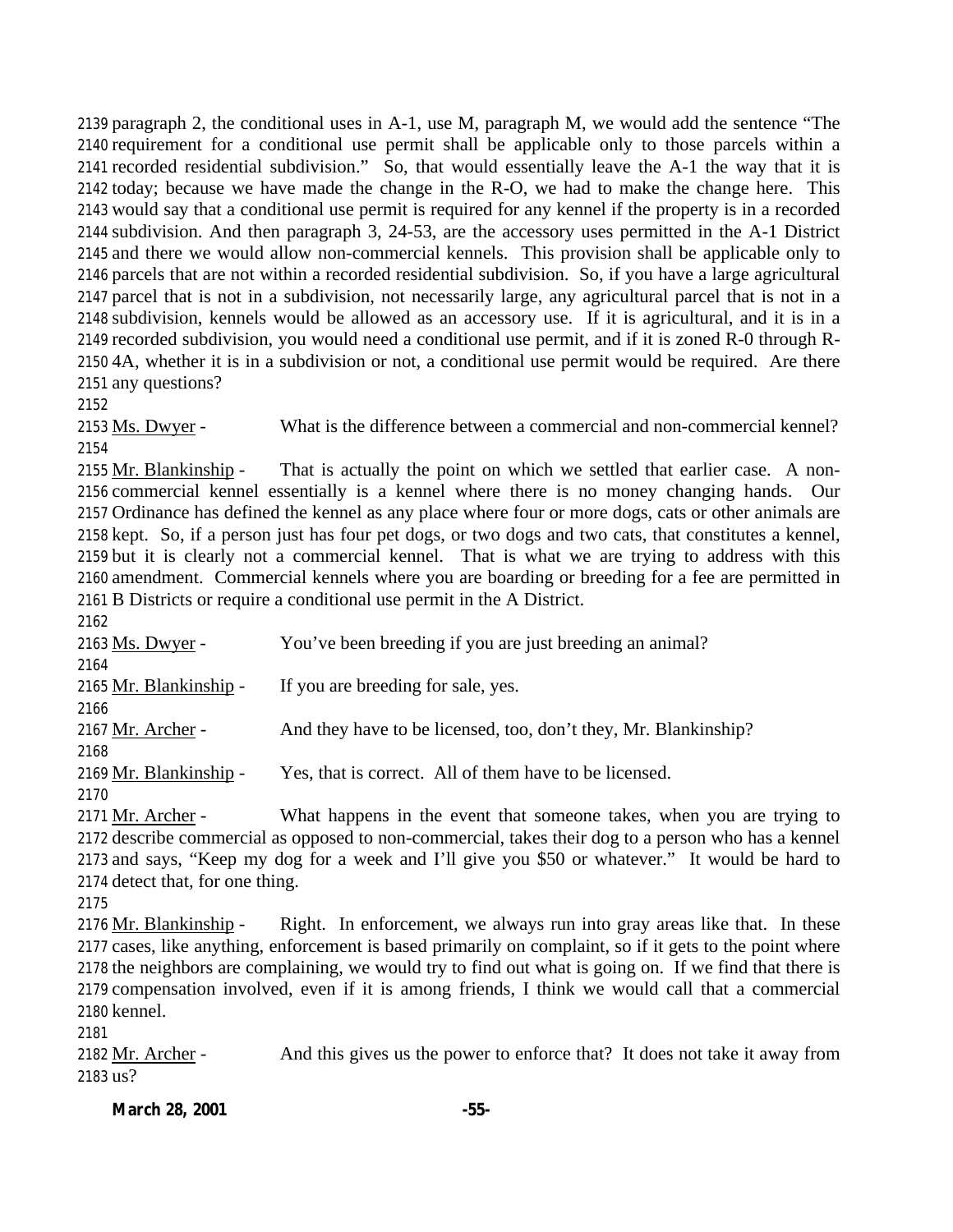| 2184                                                |                                                                                                            |
|-----------------------------------------------------|------------------------------------------------------------------------------------------------------------|
| 2185 Mr. Blankinship -                              | Right.                                                                                                     |
| 2186                                                |                                                                                                            |
| 2187 Mr. Vanarsdall -                               | You said, "Four or more dogs in a neighborhood?"                                                           |
| 2188                                                |                                                                                                            |
| 2189 Mr. Blankinship -                              | Yes.                                                                                                       |
| 2190                                                |                                                                                                            |
| 2191 Mr. Vanarsdall -                               | Are we just talking about dogs?                                                                            |
| 2192                                                |                                                                                                            |
| 2193 Mr. Blankinship -                              | No. No. We are not just talking about dogs. Let me read to you the                                         |
|                                                     | 2194 definition of kennel. "Kennel or animal boarding place. Any building and/or premises used,            |
|                                                     | 2195 designed or arranged for the boarding, breeding or care of four or more dogs, cats, pets, foul or     |
|                                                     | 2196 domestic animals of at least four months of age." So, if you have a litter of puppies, you have       |
| 2197 four months to get rid of them.                |                                                                                                            |
| 2198                                                |                                                                                                            |
| 2199 Mr. Vanarsdall -                               | Are pigs included in that?                                                                                 |
| 2200                                                |                                                                                                            |
| 2201 Mr. Blankinship -                              | If they are domestic animals, yes, sir.                                                                    |
| 2202                                                |                                                                                                            |
| 2203 Mr. Kaechele -                                 | Would that include the residence itself? They need to have a                                               |
| 2204 kennel permit?                                 |                                                                                                            |
| 2205                                                |                                                                                                            |
|                                                     | 2206 Mr. Blankinship - Yes, sir. A lot of these cases come from a person who has quite a few               |
|                                                     | 2207 pets. We had one in a townhouse a couple of months ago. Someone was keeping 20 cats in a              |
|                                                     | 2208 townhouse and driving the neighbors crazy, so they brought them before the Board of Zoning            |
|                                                     | 2209 Appeals, and the conditional use permit was approved for that, but there were conditions placed       |
| 2210 on it to mitigate the impact on the neighbors. |                                                                                                            |
| 2211                                                |                                                                                                            |
| 2212 Mr. Jernigan -                                 | So a conditional use permit for breeding is nothing new?                                                   |
| 2213                                                |                                                                                                            |
| 2214 Mr. Blankinship -                              | No. That is required now. We are not making any change to commercial                                       |
| 2215 kennels.<br>2216                               |                                                                                                            |
| 2217 Mr. Marlles -                                  | Mr. Blankinship, the current Ordinance requirement, we assume was                                          |
|                                                     | 2218 enacted at a time when the County was much more densely developed, and as you described,              |
|                                                     | 2219 what has happened is that as new residential subdivisions have been occurring, they are getting       |
|                                                     | 2220 closer to these parcels of land, so we feel additional control is needed to look at these requests on |
|                                                     | 2221 a case by case basis, which, of course, gives the Board of Zoning Appeals the opportunity to          |
|                                                     | 2222 impose any conditions they feel are reasonable. It is not saying that it is not possible to have a    |
|                                                     | 2223 private kennel, but it does allow for the Board to look at it and make sure, minimize the impact      |
| 2224 on the surrounding residential subdivision.    |                                                                                                            |
| 2225                                                |                                                                                                            |
| 2226 Mr. Blankinship -                              | Yes, sir.                                                                                                  |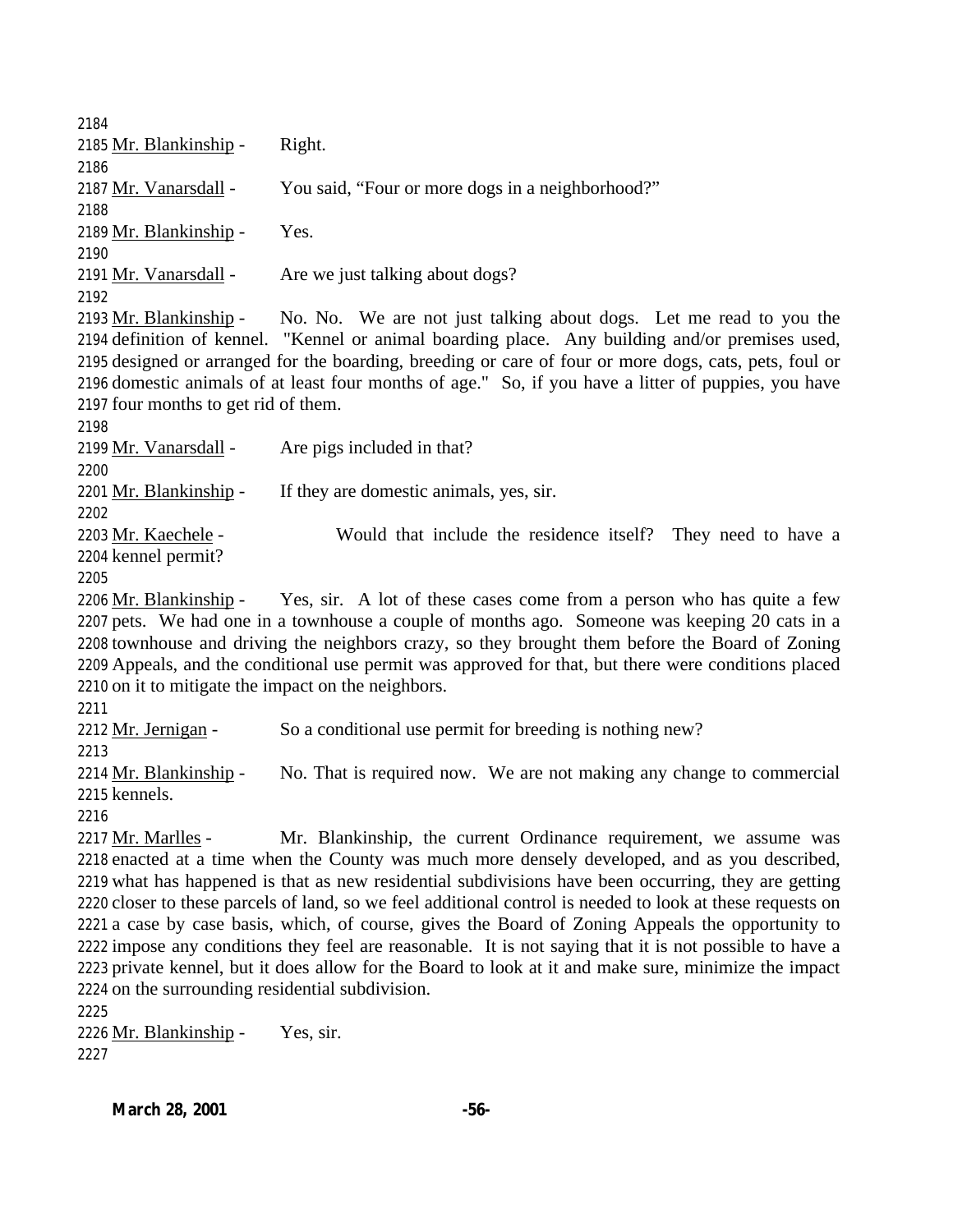2228 Mr. Kaechele - I presume that there are a lot of residents in the County that are operating a non-commercial kennel, in the fact that they have four or more animals, but that is not a problem unless neighbors are concerned about it, and then they can go through this process and get a permit.

 Mr. Blankinship - Yes, sir. That is right. We occasionally get calls from people moving to the County from other jurisdictions that have similar regulations, so we do, sometimes, have at least a conversation with people before a complaint comes in.

 Mr. Kaechele - Well, it is needed. It has always been understood you can have three animals, and many people have more, so they need a way to get that approved if they want that.

2241 Mr. Archer - Mr. Blankinship, just out of curiosity, do we have a definition for domestic animals? Are there animals that are prohibited in the County, like snakes and alligators? 

2244 Mr. Vanarsdall - You don't have the hoofs on there, do you? What kind of hoof it has? 

2246 Mr. Blankinship - The Zoning Ordinance does not define domestic animals, so we would just go back to the dictionary definition. I think we would distinguish between livestock, but if you get into the Vietnamese Pot Bellied Pig and things like that, that are kept as pets, kept in doors, and people put sweaters on them. I guess if you put a sweater on it, it is domestic. If you eat it, it is not. And if it goes on a biscuit it is not domestic. We have determined that is not a pet. 

2252 Mr. Taylor - May I ask one more question? In some of these kennels there has occurred the use of electrified fences, is there a provision against electrified fences in residential areas? 

2255  $Mr. Blankinship - No, sir, not that I am aware of. More people are using the invisible$  fencing. I don't know of anyone who uses the literal electrified fence. I have not come across any in the applications we have heard, but they may be out there.

 $Mr. Taylor$  - To tell a story sometime ago, I did, the hard way. It is something that has worried me since then, because fortunately I don't wear a pacemaker or any type of life- sustaining device, but it occurred to me that at the voltage some of those fences operate at, and I understand they are quite high to get the attention of a recalcitrant bull, I will tell you from personal experience, I went flat down. I was happy with the result and I was able to get back up, but it worried me that if somebody wearing a pacemaker in a residential area or a small child, that that may pose a safety hazard, and to this day, I have not been able to find out whether that is a bona fide safety and health issue, or if it is just something that we tolerate. I would actually invite some review of that, because if we are going to allow these kennels, there may be a tendency toward electrifying fences, and I would think that in a residential area where there was a conditional use permit, there were a number, that I would like to make sure that there if there are those kinds of fences provided that they are safe for small children who might just not know it is electrified and might reach out and touch it, or somebody who might have a pacemaker or some other mechanical life-sustaining device.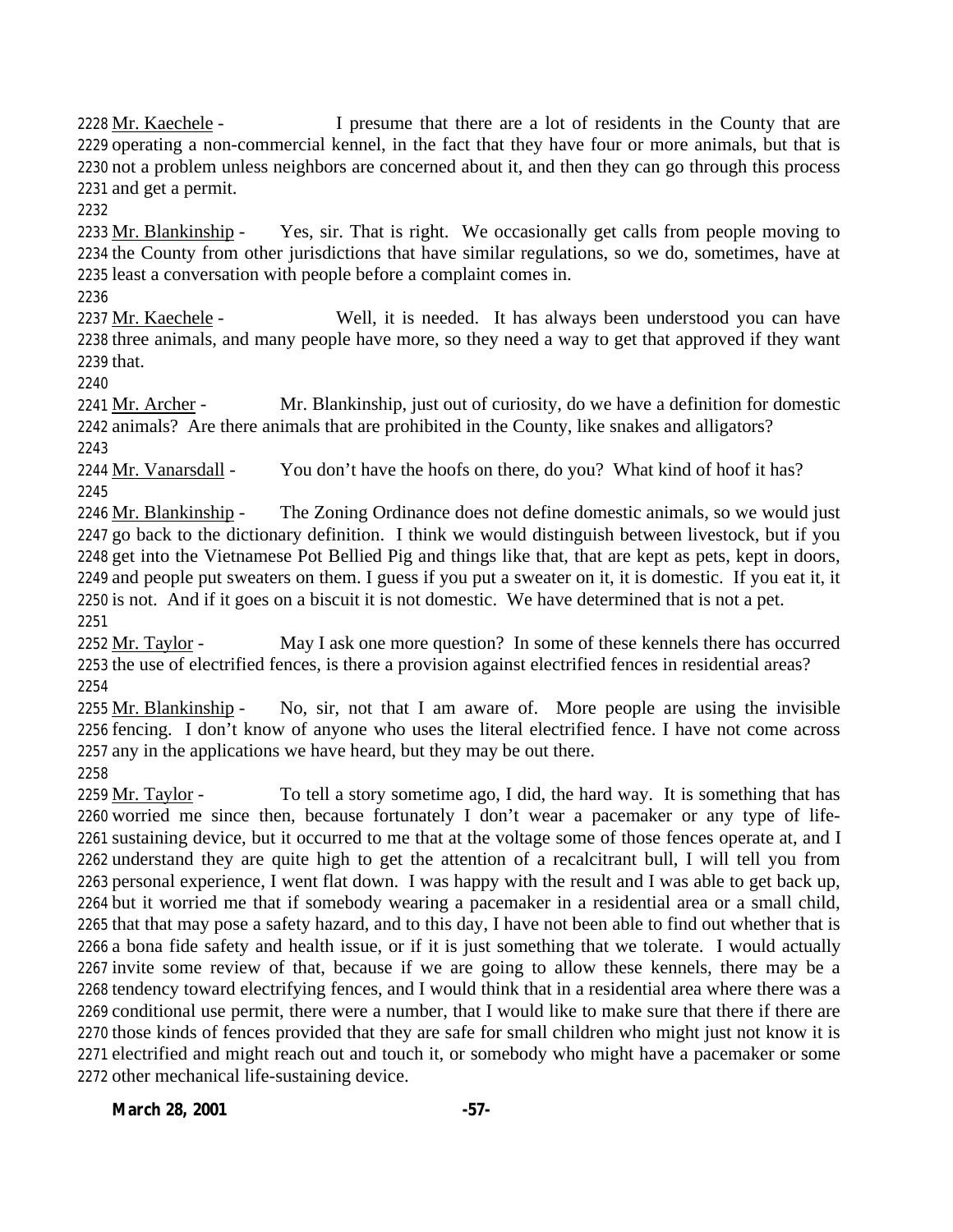Mr. Blankinship - That is a good question that should be before the Board when they consider these.

2277 Mr. Marlles - Mr. Taylor, I am not sure that that would normally be something that we would regulate in the Zoning Ordinance; however, I think it is a good question, Mr. Blankinship, to follow up with the Building Inspections Office to find out if there are any building code requirements regarding electrified fences, and I think as you have just pointed out, it is something that certainly the Board of Zoning Appeals could consider in reviewing an application or imposing conditions. For example, in an enclosure with a residential subdivision with children, I would think that that would be a consideration that they would take into account, but if you could follow up with that, with the Building Inspections Office, and let Mr. Taylor know, that would help.

Ms. Dwyer - Do we need a work session for this?

2289 Mr. Marlles - Actually, this was intended to be a work session. We think it is a fairly straightforward amendment. Unless there are additional questions or concerns by the Commission, we would ask that you schedule a public hearing on this item. Staff is recommending that a public hearing be scheduled approximately one month from today, on April 25. That is your POD meeting.

Ms. Dwyer - So moved.

2297 Mr. Vanarsdall - I second that.

 Mr. Archer - We have a motion by Ms. Dwyer, seconded by Mr. Vanarsdall. All in 2300 favor of the motion say aye. All opposed say no. The motion passes. The  $25<sup>th</sup>$  of April at the end of the regular agenda?

2303 Mr. Marlles - That will be fine. <u>Mr. Vanarsdall</u> - April  $25<sup>th</sup>$ . 2307 Mr. Blankinship - Thank you very much. 

 Mr. Vanarsdall - Mr. Chairman, I have something to bring to the attention of the Commission since everything else is finished, and I know the cafeteria just opened, so I will be short. Day before yesterday I was over at a meeting, and when I left I went down Hooper Road, which all of you know is not far from here, and on the brand new building down there next to Rite Aid was 1, 2, 3, 4, 5, 6, 7, 8, 9 electrical boxes up against a solid wall that we had tried, Leslie News had met over in that building several times. We gave the owner permission to change the roof one time and there was a lot of landscaping, and I took some pictures last night of it, and it seems that we are back to the green box thing, that we never did do anything, and that 2317 petered out or we put it under cover or something, and I just wondered if there is anything. I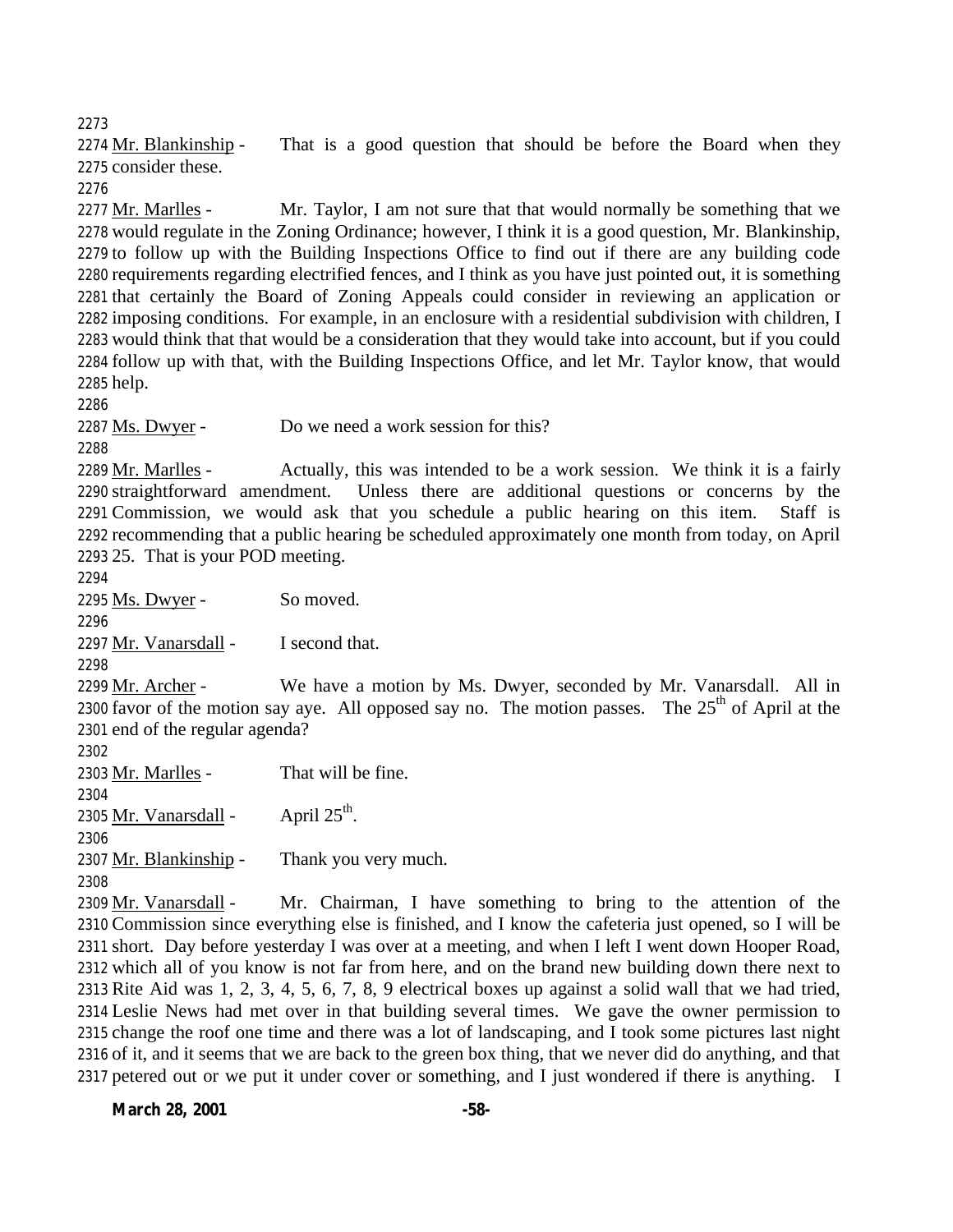want Leslie to tell you the end of the story. I called Leslie back and said, "Can you pull the plans on that building because I don't remember seeing anything on there." She pulled them. She said she didn't either. Leslie, would you like to tell the Commission the rest of the story? 

2322 Ms. News - Sure. I actually went back to the building permit to see if any of these meters or boxes were shown on the building permit itself, and the electrical drawings, and they were not shown, and my understanding from speaking with the Building Inspections Department is that on buildings of this size, these smaller buildings, they don't specify where they go. That is something that is worked out directly with Dominion Power and where the supply source comes into the building. So, there is no way we knew that it was there. We actually approved the landscape plan when the building was pretty far along, but these electrical connections were not there and we did not know that we had this issue with screening. The owner has, on this particular case, agreed to go back to his landscaper and see if he can revise his landscape plan to screen it, because he is unhappy with the appearance, also. He also mentioned that it was difficult on this particular building, because typically these things are put on the back and this building does not have necessarily a back. It faces two public roads, the inside of a shopping center and then an entrance into the shopping center.

2336 Mr. Vanarsdall - There are also a lot of windows in the building.

2338  $\overline{Ms}$ . Dwyer - The problem - there is a building on Broad Street – is it Hollywood Video? They are very prominent. I mean it is almost as though the back of the building is facing Broad, and the front of the building faces the interior of the parking lot.

 Mr. Vanarsdall - It is funny that you mentioned that, because that is when it first surfaced and we had the same thing, and the only one I was able to catch since then was the ice cream parlor, the one on Staples Mill, and they have screened that, so I guess what we are saying is that we don't think there is anyway we can control Dominion Power, but there ought to be some kind of a screening note, rather than to have to wait several years for the landscaping to grow up. 

2348 Ms. Dwyer - Is it even painted the same color as the old building?

 Ms. News - I did talk with Building Inspections and they said it is possible to paint those boxes, except for some small patches, and you can't paint over the glass meter portion.

 That particular one has, I think, three or four different color cabinets there, a stainless steel and a white one and a couple of gray ones, and it is particularly bad looking. In that case it was good, because we had some tall evergreen plant material. We knew it was a blank wall anyway and we asked them to put some plant material in that area, so we have something to work with.

 Ms. Dwyer - There should be something on our checklist since we have PODs and we have these kinds of buildings that are surrounded on all four sides.

 Mr. Vanarsdall - That is the reason I asked the McDonald's man this morning. But, also, she called the owner of the building who has worked with us so good to make it nice, and he was upset because he had already seen the boxes over there, too. I guess what we are trying to find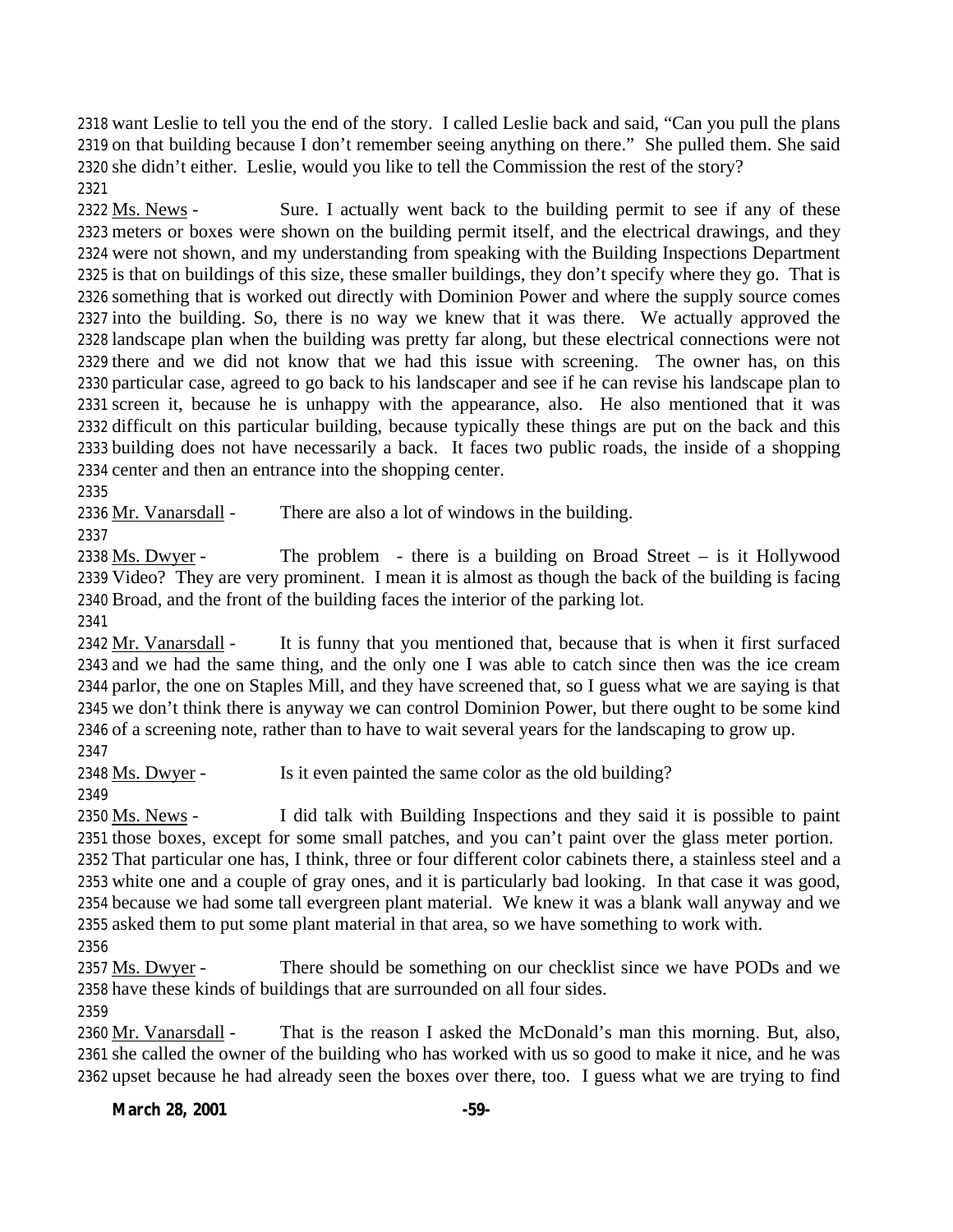out is what we can screen them with, and I would not recommend a stockade-fence type thing, because they are empty boxes after two years, so if we can come up with something.

2365 Mr. Marlles - Mr. Vanarsdall, I think there are probably two questions here. One is, as you pointed out, these utility boxes very well indeed could be similar to the situation with green boxes, and we are not clear whether we have the authority to regulate them. I think that is a question that we do need to pursue with the County Attorney's office, but beyond that, I think there probably are a couple of options for assuring that we at least get these things screened the way we'd like to see them screened, and whether that can be handled as a standard condition or some other way, I think it is something we will pursue. I think we need to look at it a little bit closer and come back to the Commission with it.

2374 Mr. Vanarsdall - Well, I just wanted everybody to be aware of it.

 Mr. Taylor - Mr. Director, one thing that I think you could use to resolve the issue in just about every case would be to require painting those boxes, exterior painting, to match the building surface, at the very least. That is something that can be done, is quite effective, and it would obviously screen the difference in color and variety of colors, and depending on what.

2381 Mr. Vanarsdall - To me that is trying to disguise an elephant.

 $Mr. Taylor - It truly is, but even if you disguise an elephant and it looks like a mouse, it$  is not so bad, and if you get it down to a mouse, we can put a box around it and you wouldn't even see it. Put some trees in front of it, so I wouldn't use that as a substitute for trees. I would put a brick wall – substitute trees whenever – but if they, in a case where we have that, we know of that, one thing that the County might be able to impose is that where there are those boxes they must at least be painted a compatible color and matching the building surfaces.

2390 Ms. News - Right, and I would also mention that we have similar problems with people putting in air conditioning units. Sometimes we have conditions to screen that and sometimes we don't, so we may be able to come up with some wording that would address screening all mechanical HVAC utility equipment in some manner that is acceptable.

| 2394                  |                                                                        |
|-----------------------|------------------------------------------------------------------------|
| 2395 Mr. Vanarsdall - | OK. Thank you for your input.                                          |
| 2396                  |                                                                        |
| 2397 Mr. Archer -     | Thank you, Mr. Vanarsdall and Ms. News for that revealing observation. |
| 2398                  |                                                                        |
| 2399 Mr. Vanarsdall - | If somebody makes a motion, I will second it to adjourn.               |
| 2400                  |                                                                        |
| 2401 Mr. Taylor -     | I move adjournment.                                                    |
| 2402                  |                                                                        |
| 2403 Mr. Vanarsdall - | Second.                                                                |
| 2404                  |                                                                        |
| 2405 Mr. Archer -     | Motion for adjournment by Mr. Taylor and seconded by Mr. Vanarsdall.   |
|                       | 2406 All in favor say aye. All opposed say no. The motion passes.      |
| 2407                  |                                                                        |